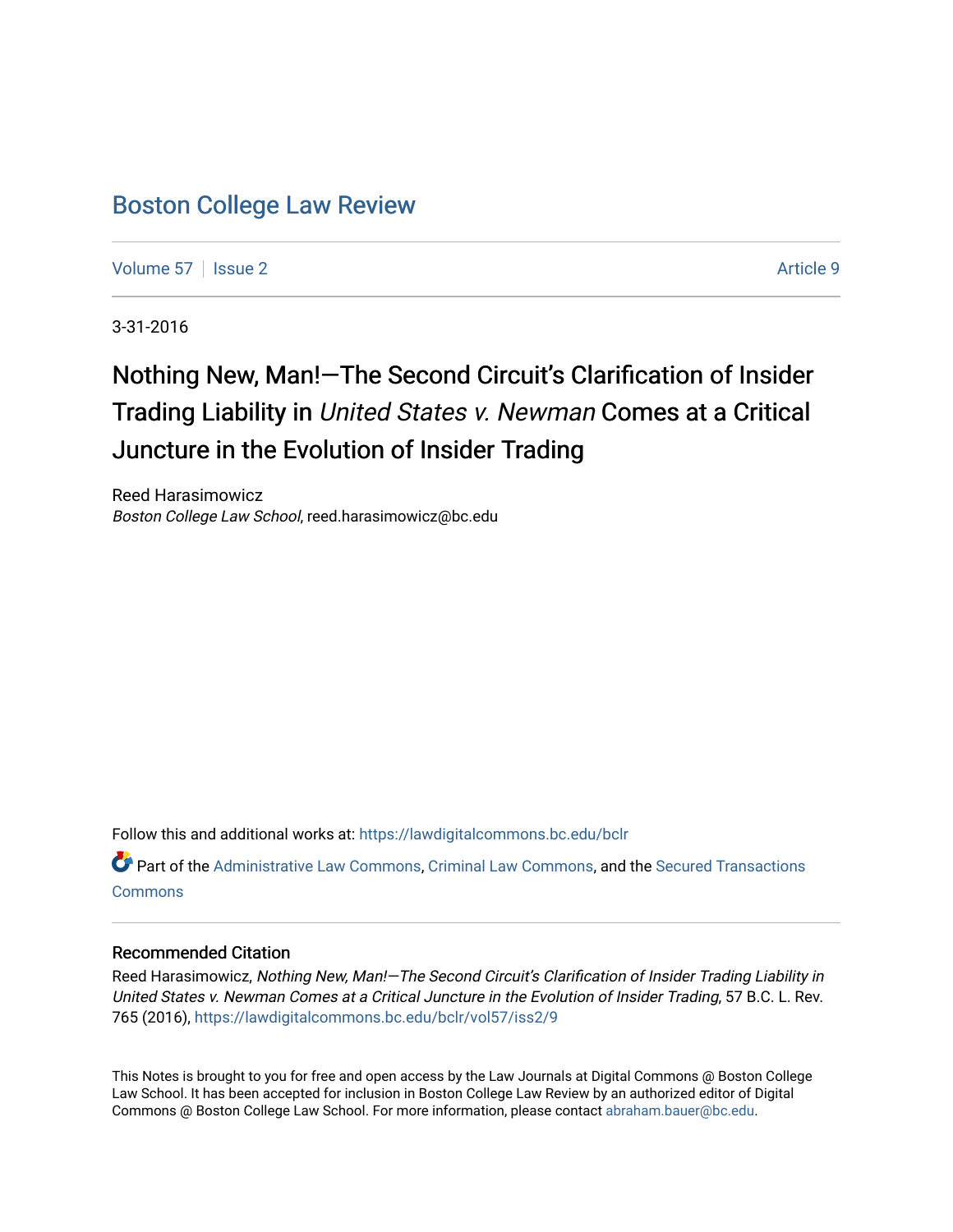# **NOTHING NEW, MAN!—THE SECOND CIRCUIT'S CLARIFICATION OF INSIDER TRADING LIABILITY IN** *UNITED STATES v. NEWMAN* **COMES AT A CRITICAL JUNCTURE IN THE EVOLUTION OF INSIDER TRADING**

**Abstract**: On December 10, 2014, in *United States v. Newman*, the U.S. Court of Appeals for the Second Circuit clarified what is required for remote tippees to be liable in insider trading cases. The government has argued that the *Newman* decision is unprecedented and will make it far more difficult to prosecute insider trading defendants. This Note argues that the *Newman* decision is consistent with precedent and the principles of criminal law and comes at a critical juncture where the SEC's prosecutorial tactics do not square with the common law. Importantly, *Newman* reins in prosecutorial overreaching aimed at those who are least culpable and will hopefully shift the government's focus to the crux of the problem: corporate insiders who tip material, nonpublic information for a personal benefit.

#### **INTRODUCTION**

Imagine this: you manage a successful hedge fund.<sup>[1](#page-1-0)</sup> You employ analysts who conduct market research to help you accurately price securities.<sup>[2](#page-1-1)</sup> The information these analysts generate affects your business judgment about in which securities to invest your fund's assets.<sup>[3](#page-1-2)</sup> Now, one of your analysts comes to you with a "tip" on XYZ Company's performance prior to its earnings an-nouncement for the quarter.<sup>[4](#page-1-3)</sup> The company's earnings are actually lower than

<span id="page-1-0"></span> <sup>1</sup> *See* United States v. Newman (*Newman I*), 773 F.3d 438, 442 (2d Cir. 2014), *cert. denied*, United States v. Newman (*Newman II*), 136 S. Ct. 242 (2015) (mem.). <sup>2</sup> *See* Donald C. Langevoort, *Investment Analysts and the Law of Insider Trading*, 76 VA.L.REV.

<span id="page-1-1"></span><sup>1023, 1025 (1990) (</sup>noting the role of investment analysts to discover information about securities and make recommendations); Marron C. Doherty, Note, *Regulating Channel Checks: Clarifying the Le*gality of Supply-Chain Research, 8 BROOK. J. CORP. FIN. & COM. L. 470, 470 (2014) (discussing the practice of channel-checking by investment analysts).

<span id="page-1-2"></span> $3$  *See* Langevoort, *supra* note 2, at 1026 (discussing the relationship between investment funds and the investment analysts they employ); Doherty, *supra* note 2, at 477 (discussing how market professionals collect and analyze all available information about companies to make investment decisions). <sup>4</sup> *See Newman I*, 773 F.3d at 443 (describing how analysts passed information they learned from

<span id="page-1-3"></span>company insiders to hedge fund portfolio managers Newman and Chiasson).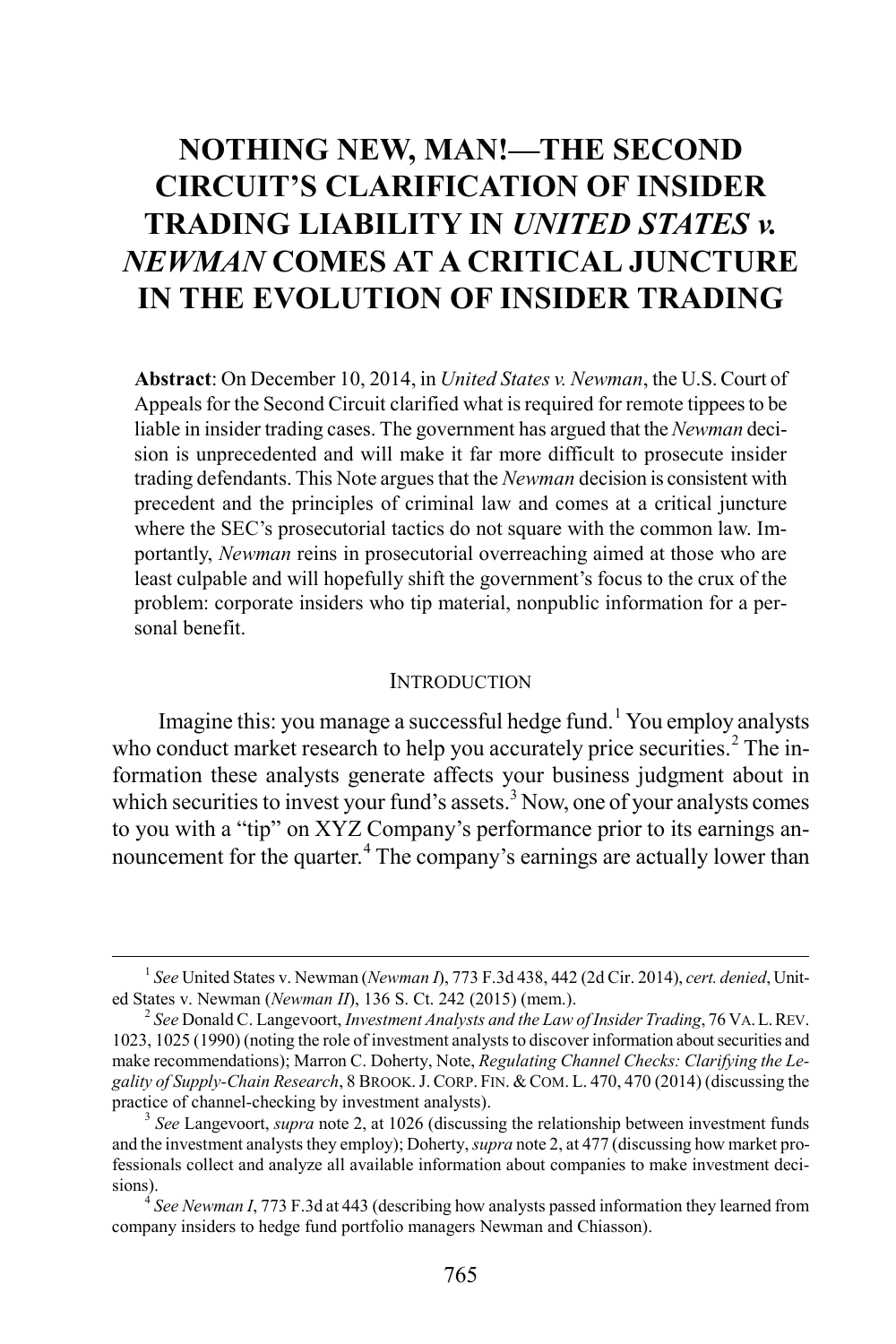the market expects. [5](#page-2-0) Do you trade on this information without asking questions?[6](#page-2-1) After all, you hired the analyst for exactly this reason—to get information so that you can accurately price securities and make informed invest-ment decisions.<sup>[7](#page-2-2)</sup> Do you simply not trade on the information from this otherwise trustworthy source merely because it may have been obtained improperly and thus constitutes insider trading?[8](#page-2-3) Do you ask where he got this nonpublic information?<sup>[9](#page-2-4)</sup> Do you have a duty to ask?<sup>[10](#page-2-5)</sup>

You ask because you do not want to trade on the information unless it is from a reliable source.<sup>[11](#page-2-6)</sup> Your analyst divulges that he received the tip from an analyst at AAA, another hedge fund.<sup>[12](#page-2-7)</sup> When pressed further you find out the following: the analyst at AAA received the information from an analyst at XXX and the analyst at XXX received the information from an employee of XYZ company.<sup>[13](#page-2-8)</sup> You are four degrees removed from the alleged source of in-

<span id="page-2-3"></span>to a source of information caused by secretly converting the source's information for personal gain constitutes a fraud in violation of securities law); Dirks v. SEC, 463 U.S. 646, 660 (1983) (holding that "a tippee assumes a fiduciary duty not to trade on material nonpublic information only when the insider has breached his fiduciary duty to the shareholders by disclosing the information to the tippee and the tippee knows or should know that there has been a breach"); United States v. Chiarella, 445 U.S. 222, 228 (1980) (holding that a duty to disclose or abstain from trading arises only from a specific fiduciary or similar relationship of trust and confidence); *Newman I*, 773 F.3d at 442 (holding that for a tippee to be liable, he or she must know both (1) that an insider disclosed confidential information and (2) that the insider did so in exchange for a personal benefit).<br><sup>9</sup> *See Newman I*, 773 F.3d at 454 (noting that hedge fund analysts routinely use financial model-

<span id="page-2-4"></span>ing to estimate metrics such as revenue and that internal relations departments tell the analysts whether the assumptions in their models are "too high or too low" or in the "ball park").<br><sup>10</sup> *See id.* at 450 (noting that the defendants could be liable if they deliberately avoided learning

<span id="page-2-5"></span>that the information came from corporate insiders).<br><sup>11</sup> *See id.* (noting that company investor relations departments routinely disclose financial infor-

<span id="page-2-6"></span>mation to gain favor with potential investors). *But see* Manuel Utset, *Fraudulent Corporate Signals, Conduct as Securities Fraud*, 54 B.C. L. REV. 645, 651 (2013) (noting that a corporate insider may selectively disclose certain information not to benefit the company, but instead to signal certain information to investors for his or her own benefit). <sup>12</sup> *See* Brief for Defendant-Appellant Anthony Chiasson at 9, *Newman <sup>I</sup>*, 773 F.3d 438 (No. 13-

<span id="page-2-8"></span><span id="page-2-7"></span>1917), 2013 WL 4497030 (noting that defendant Chiasson received the inside information from codefendant Newman's analyst at Diamondback Capital). <sup>13</sup> *See Newman I*, 773 F.3d at 443 (discussing the details of the two tipping chains at issue).

<span id="page-2-0"></span> $5$  *Id.* (discussing the situation where analysts received information from corporate insiders disclosing company earnings numbers before they were publicly released in quarterly earnings announcements). <sup>6</sup> *See id.* at 454 (describing how analysts routinely confirm their financial modeling assumptions

<span id="page-2-1"></span>with company investor relations departments).<br><sup>7</sup> *See* Ronald J. Colombo, *Buy, Sell, or Hold? Analyst Fraud from Economic and Natural Law* 

<span id="page-2-2"></span>*Perspectives*, 73 BROOK. L.REV. 91, 95 (2007) (detailing how analyst recommendations shape investor decisions); Doherty, *supra* note 2, at 477 (discussing how market professionals use their superior resources to provide a window into a company's "inner workings" so that they may accurately value the company to determine whether or not to invest). <sup>8</sup> *See* United States v. O'Hagan, 521 U.S. 642, 665 (1997) (holding that a breach of fiduciary duty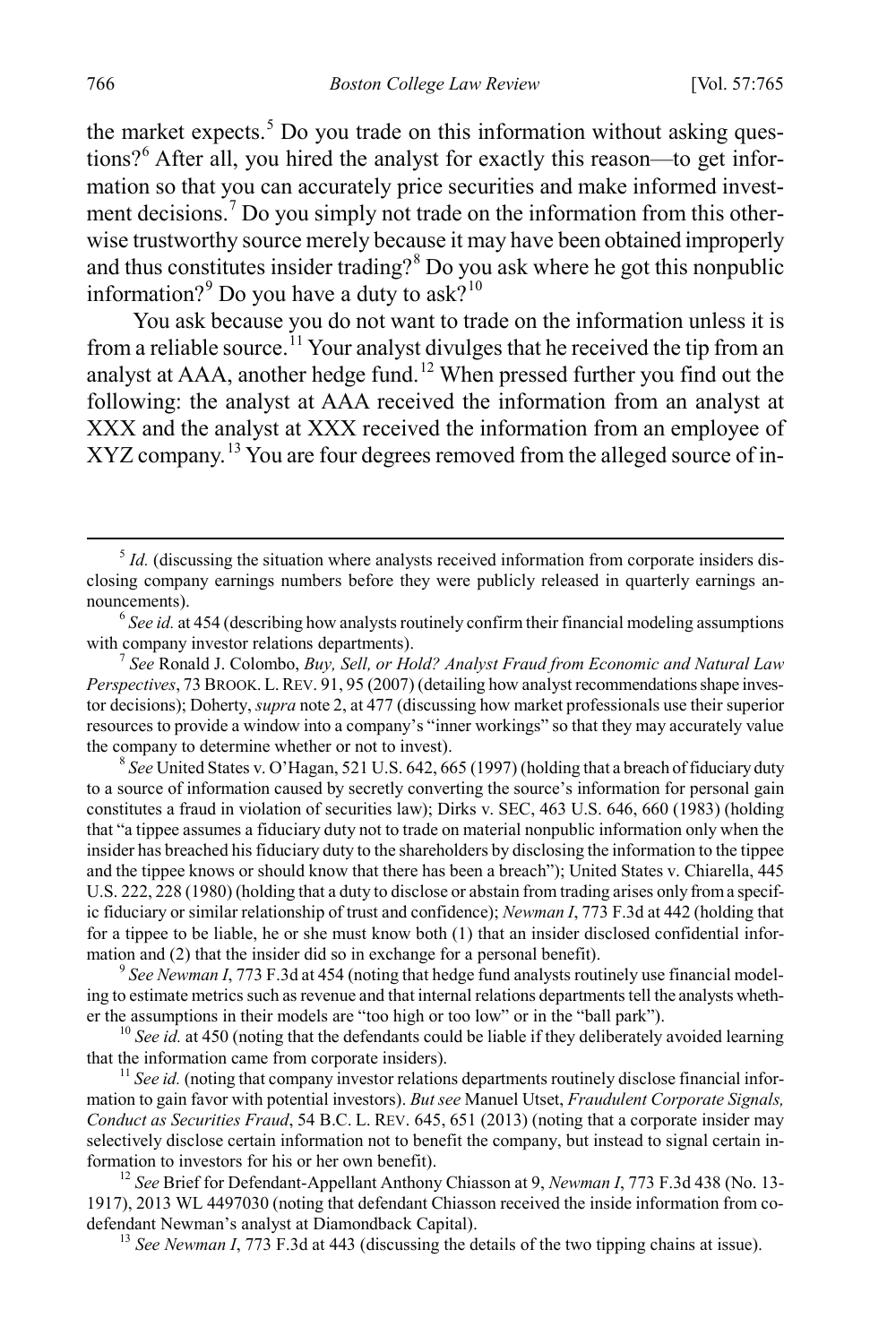formation.[14](#page-3-0) You do not know the source of information, his or her position within XYZ, nor why he or she divulged this information.<sup>[15](#page-3-1)</sup> From your experience, you understand that it is industry practice for companies to selectively disclose such information to analysts prior to quarterly earnings releases.<sup>[16](#page-3-2)</sup> Remembering the game of telephone from elementary school you ask yourself: "Should I really trade on this information or is it merely a rumor at this point?"<sup>[17](#page-3-3)</sup>

You decide to trade on the tip and, because it turned out to be accurate, you realize a substantial gain on your investment.[18](#page-3-4) At first, you are happy, your clients are happy, and you get to keep your job, but then you are indicted for securities fraud in violation of section 10(b) of the Securities Exchange Act ("Exchange Act") and U.S. Securities and Exchange Commission ("SEC") Rule 10b-5.<sup>[19](#page-3-5)</sup> You are tried and convicted by a jury of your peers.<sup>[20](#page-3-6)</sup> You are sentenced to six years in prison, you must disgorge the profits from the trade, and you must pay a multi-million dollar penalty.<sup>[21](#page-3-7)</sup> How do you feel? Is this outcome fair? Oh, by the way, the employee tipper at XYZ who started the chain was never prosecuted.<sup>22</sup> How do you feel now?

<span id="page-3-5"></span><sup>19</sup> See id. (discussing the charges against Newman and Chiasson). Newman and Chiasson were charged with securities fraud in violation of section 10(b) of the Securities Exchange Act of 1934 and SEC Rule 10b-5. *Id.* Section 10(b) of the Securities Exchange Act of 1934 makes it unlawful for any person to use a manipulative or deceptive device in connection with the purchase or sale of a public security. 15 U.S.C. § 78j(b) (2012). Section 10(b)(5) also delegates to the SEC the power to promulgate rules to protect investors from such deceptive practices. *Id.* Pursuant to section 10(b)'s rulemaking power, the SEC has adopted Rule 10b-5, which provides:

It shall be unlawful for any person, directly or indirectly . . . (a) [t]o employ any device, scheme, or artifice to defraud  $[or] \dots (c)$   $[t]$ o engage in any act, practice, or course of business which operates or would operate as a fraud or deceit upon any person, in connection with the purchase or sale of any security.

<span id="page-3-7"></span><span id="page-3-6"></span>Employment of Manipulative and Deceptive Devices, 17 C.F.R § 240.10b-5 (2015).<br><sup>20</sup> See Newman I, 773 F.3d at 444–45 (returning a jury verdict of guilty on all counts).<br><sup>21</sup> See id. (discussing the prison sentencing, fine

<span id="page-3-8"></span> $^{22}$  *See id.* at 443 (noting that one of the insider tippers has yet to be charged criminally for insider trading, while the other insider tipper has yet to be charged administratively, civilly, or criminally).

<span id="page-3-0"></span><sup>&</sup>lt;sup>14</sup> See id. (acknowledging that defendants Newman and Chiasson were three and four degrees removed, respectively, from the source of inside information in one tipping chain and four degrees removed from the source of inside information in the other tipping chain).

<span id="page-3-1"></span><sup>&</sup>lt;sup>15</sup> *See id.* (noting that there was no evidence that either defendant was aware of the source of the inside information).

<span id="page-3-2"></span><sup>&</sup>lt;sup>16</sup> *See id.* at 454 (finding that the evidence established that company investor relations personnel

<span id="page-3-3"></span>routinely leak earnings data in advance of quarterly earnings announcements).<br><sup>17</sup> *See id.* at 443 (highlighting how far removed the defendant traders were from the source of information).

<span id="page-3-4"></span><sup>&</sup>lt;sup>18</sup> *See id.* (noting that defendants Newman and Chiasson earned approximately \$4 million and \$68 million, respectively, in profits for their funds on the trades).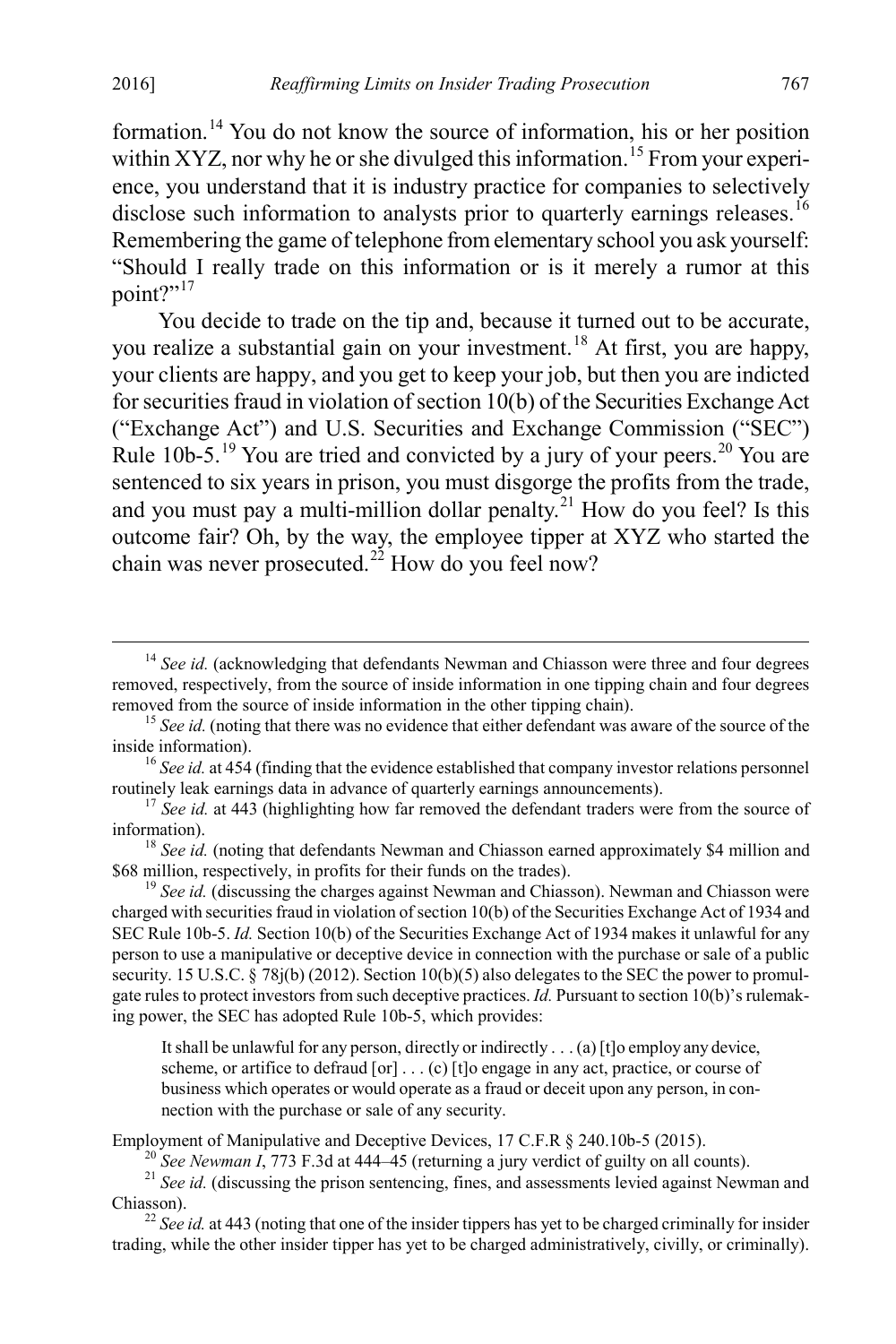The above hypothetical is derived from the facts of *United States v. Newman*, an insider trading case decided by the U.S. Court of Appeals for the Second Circuit in 2014. [23](#page-4-0) The *Newman* decision, which helps clarify the insider trading landscape, comes at a critical juncture where the SEC plans to bring more insider trading cases in-house.[24](#page-4-1) Some have criticized the *Newman* decision, arguing that it unfairly limits the SEC's power to pursue insider trading cases and gives traders a roadmap by which to commit securities fraud.<sup>[25](#page-4-2)</sup>

This Note argues that *Newman* properly limited the SEC's expansion of insider trading liability and that the SEC should reevaluate its prosecutorial tactics in light of *Newman*. [26](#page-4-3) Part I of this Note discusses the development of insider trading law and the requirements for insider trading liability.<sup>[27](#page-4-4)</sup> Part II details the arguments for both sides and the ultimate decision by the Second Circuit in *United States v. Newman*. [28](#page-4-5) Finally, Part III argues that the Second Circuit's decision in *Newman* is consistent with precedent and the principles of criminal law.[29](#page-4-6) Part III also explains why it is important to rein in the SEC's prosecutorial overreach and why the government should shift its focus to in-sider-tippers who are the crux of the problem.<sup>[30](#page-4-7)</sup>

<span id="page-4-1"></span>10:36 PM), http://www.law360.com/articles/723289/sec-retooling-insider-trading-tactics-afternewman [https://perma.cc/K892-596S] (noting how prosecutors have had to redirect their attention to meet the *Newman* evidentiary standards); Joel Cohen et al., *SEC Plans to Play Insider-Trading Cases on Home Court*, NAT'L L.J., Sept. 16, 2014, at 1–2, http://www.gibsondunn.com/publications/ Documents/CohenDunningHarris-SECPlansToPlayInsiderTradingCases.pdf [https://perma.cc/Y8V9- YJ76] (discussing the implications of bringing insider trading cases as administrative proceedings within the SEC); Stephanie Russell-Kraft, *SEC Admin Judge Will Apply* Newman *to Insider Trading Case*, LAW360 (Feb. 11, 2015, 7:18 PM), http://www.law360.com/articles/620709/sec-admin-judgewill-apply-newman-to-insider-trading-case [https://perma.cc/L8U2-FSDL] (quoting an SEC administrative law judge who said he would apply the *Newman* reasoning in an administrative proceeding before him). <sup>25</sup> *See* Petition of the United States of America for Rehearing and Rehearing En Banc, *supra* note

<span id="page-4-2"></span>23, at 22 (noting that *Newman* "threatens the integrity of the securities markets"); Alan Lieberman, *Major Developments in SEC Enforcement*, *in* NEW DEVELOPMENTS IN SECURITIES LITIGATION 1, 7 (2015 ed.), 2015 WL 2407608, at \*6 (noting that Newman may have signaled a "seismic shift" in the

<span id="page-4-0"></span><sup>&</sup>lt;sup>23</sup> *See id.* at 455 (vacating the convictions of defendants Newman and Chiasson and remanding to the district court to dismiss the indictment with prejudice). The government petitioned for a rehearing but the Second Circuit denied it. *See* Petition of the United States of America for Rehearing and Rehearing En Banc at 2–3, *Newman I*, 773 F.3d 438 (No. 13-1837(L)), 2015 WL 1064423. The government also petitioned the U.S. Supreme Court for certiorari, but the Court denied it without comment. *See Newman II*, 136 S. Ct. at 242.<br><sup>24</sup> *See* Ed Beeson, *SEC Retooling Insider Trading Tactics After Newman*, LAW360 (Nov. 4, 2015,

<span id="page-4-5"></span><span id="page-4-4"></span>

<span id="page-4-3"></span><sup>&</sup>lt;sup>26</sup> See infra notes 31–214 and accompanying text.<br><sup>27</sup> See infra notes 31–110 and accompanying text.<br><sup>28</sup> See infra notes 111–146 and accompanying text.<br><sup>29</sup> See infra notes 147–176 and accompanying text.<br><sup>30</sup> See infra

<span id="page-4-6"></span>

<span id="page-4-7"></span>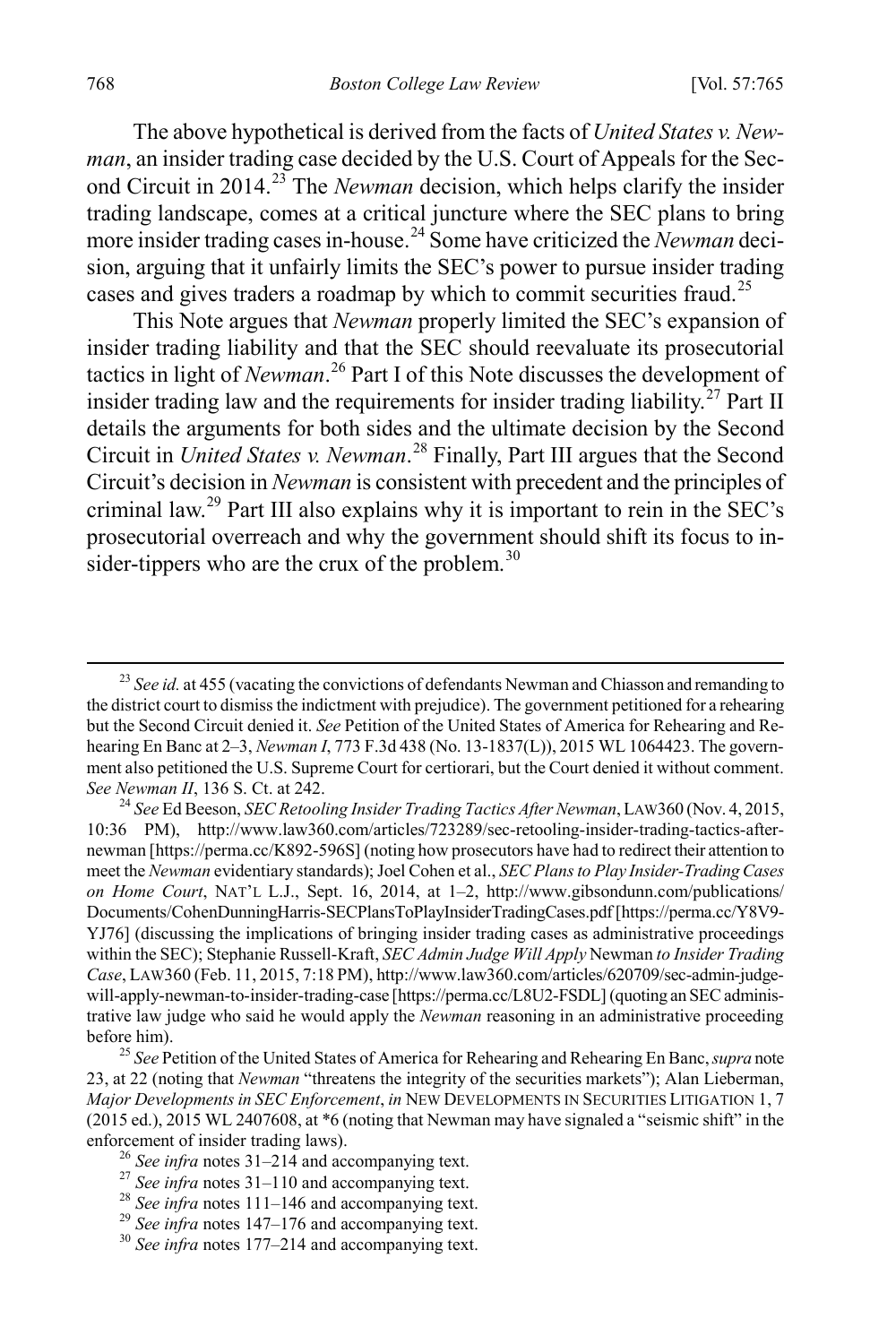#### I. A BRIEF OVERVIEW OF THE CURRENT STATE OF INSIDER TRADING LAW

Insider trading liability is a convoluted area of law that has developed through judicial interpretation of federal statutes and SEC regulations.<sup>[31](#page-5-0)</sup> Section A of this Part reviews the statutory basis and rationales of insider trading law rooted in section 10(b) of the Securities and Exchange Act of 1934.<sup>[32](#page-5-1)</sup> Section B explains the current state of insider trading law premised on a breach of a fiduciary duty constituting a fraud.<sup>[33](#page-5-2)</sup> Finally, section C briefly discusses two additional elements required for insider trading liability: materiality and scienter $34$ 

#### *A. The Basis and Rationales of Insider Trading Law*

Generally speaking, insider trading is unlawfully trading securities based on material nonpublic information.<sup>[35](#page-5-4)</sup> Nevertheless, federal securities statutes do not explicitly prohibit insider trading.<sup>[36](#page-5-5)</sup> Rather, the law of insider trading has developed primarily through the common law of securities fraud, interpretations of § 10(b) of the Exchange Act and SEC Rule 10b-5 promulgated thereunder.<sup>[37](#page-5-6)</sup> Rule 10b-5 makes it unlawful for any person to engage in fraudu-lent behavior in connection with the purchase or sale of securities.<sup>[38](#page-5-7)</sup>

The purpose of the Securities Act of 1933 ("Securities Act") and the Exchange Act was to deter fraud and promote investor confidence in the securities markets.[39](#page-5-8) Congress intended regulations promulgated under the Exchange

<span id="page-5-0"></span> <sup>31</sup> *See O'Hagan*, 521 U.S. at 650–52 (analyzing whether the misappropriation theory of insider trading is consistent with the text and purpose of section 10(b) of the Exchange Act and Rule 10b-5 promulgated thereunder by the SEC); Ted Kamman & Rory T. Hood, *With the Spotlight on the Financial Crisis, Regulatory Loopholes, and Hedge Funds, How Should Hedge Funds Comply with the Insider Trading Laws?*, 2009 COLUM. BUS. L. REV. 357, 363 (discussing the convoluted history and common law evolution of insider trading law).<br>
<sup>32</sup> See infra notes 35–57 and accompanying text.<br>
<sup>33</sup> See infra notes 58–99 and accompanying text.<br>
<sup>34</sup> See infra notes 100–110 and accompanying text.<br>
<sup>35</sup> See C. EDWARD

<span id="page-5-4"></span><span id="page-5-3"></span><span id="page-5-2"></span><span id="page-5-1"></span>trading] is probably best defined, to the extent any definition is adequate, as 'the purchase or sale of securities on the basis of material, non-public information.'"); *Insider Trading*, BLACK'S LAW DIC-

<span id="page-5-5"></span>TIONARY (10th ed. 2014). <sup>36</sup> *See* 15 U.S.C. § 78j(b) (prohibiting fraud but not specifically insider trading); 17 C.F.R

<span id="page-5-6"></span><sup>&</sup>lt;sup>37</sup> See Jimmy Fokas & Yulia Fradkin, 2nd Circuit Slams the Door on 'Soft Benefit' Insider Trad*ing; Will Congress Pry It Back Open?*, 21 WESTLAW J. SEC. LIT. & REG., no. 2, May 28, 2015, at \*1, \*1 (noting that insider trading law has been shaped by decades of judge-made precedent); Donna M. Nagy, *Insider Trading and the Gradual Demise of Fiduciary Principles*, 94 IOWA L.REV. 1315, 1322 (2009) (noting that insider trading law is essentially judge-made).<br><sup>38</sup> 17 C.F.R § 240.10b-5 (making it unlawful for any person to engage in conduct that "would

<span id="page-5-7"></span>operate as a fraud or deceit upon any person in connection with the purchase or sale of a security").<br><sup>39</sup> John A. MacKerron, *The Price Integrity Cause of Action Under Rule 10b-5: Limiting and Ex-*

<span id="page-5-8"></span>*panding the Use of the Fraud on the Market Theory*, 69 OR. L.REV. 177, 179 (1990) (discussing how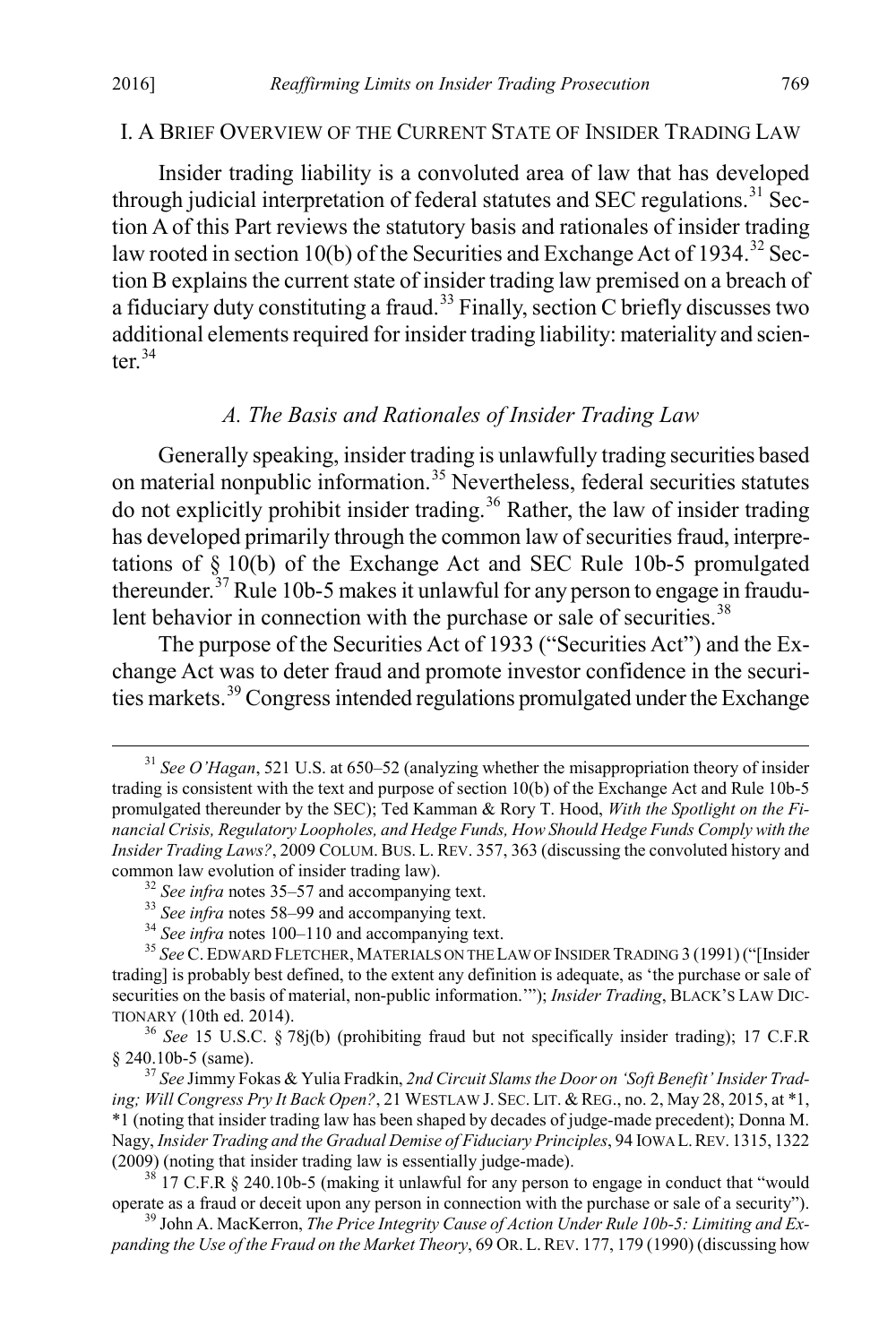Act to protect investors against insider manipulation of stock prices by imposing reporting requirements on companies that list their stock on national securities exchanges.[40](#page-6-0) These reporting requirements sought to make it difficult for companies to manipulate the public's perception of their financial state and facilitate investors' ability to interpret the required financial information distributed by the company. $41$ 

Insider trading is perhaps the most emblematic, yet misunderstood, whitecollar crime.[42](#page-6-2) There are two competing policy rationales for why the United States has disclosure requirements and holds individuals liable for trading on material nonpublic information.<sup>[43](#page-6-3)</sup> The first is the fairness or "parity of information" rationale, which has been backed by the SEC from the inception of Rule 10b-5 to its more recent regulations.<sup>[44](#page-6-4)</sup> The second is the duty rationale that is premised on an efficient market theory, which has been expressly adopted by the U.S. Supreme Court.<sup>[45](#page-6-5)</sup>

<span id="page-6-1"></span>tion of regular reporting requirements).<br><sup>41</sup> *See id*. (discussing the rationale behind the Securities Act); Comeau, *supra* note 39, at 1283<br>(discussing how reporting requirements would increase investor confidence in th

<span id="page-6-2"></span><sup>42</sup> See Kip Schlegel et al., *Are White-Collar Crimes Overcriminalized? Some Evidence on the Use of Criminal Sanctions Against Securities Violators*, 28 W. ST. U. L.REV. 117, 126–27 (2001) (noting the notoriety associated with the prosecution of insider trading cases on Wall Street during the 1980s); Neil V. Shah, Note, *Section 20a and the Struggle for Coherence, Meaning, and Fundamental Fairness in the Express Right of Action for Contemporaneous Insider Trading Liability*, 61 RUTGERS L. REV. 791, 797–98 (2009) (highlighting prominent insider trading cases in the 1980s involving notorious high-profile defendants such as Dennis Levine, Michael Milken, and Ivan Boesky, who served as the inspiration for Gordon Gecko in the movie "Wall Street").

<span id="page-6-3"></span><sup>43</sup> *Compare Chiarella*, 445 U.S. at 232 (acknowledging the fairness rationale), *with* William O. Fisher, *Does the Efficient Market Theory Help Us Do Justice in a Time of Madness?*, 54 EMORY L.J. 843, 854 (2005) (discussing the efficient market theory). <sup>44</sup> *See* Regulation FD, 17 C.F.R. §§ 243.100–.103 (2015) (requiring simultaneous public disclo-

<span id="page-6-4"></span>sure of information any time an insider discloses material, nonpublic information); *In re* Cady, Roberts & Co., 40 S.E.C. 907, 912–13 (1961) (adopting the fairness rationale). <sup>45</sup> *See Dirks*, 463 U.S. at 660 (holding that because there is no general duty to the market general-

<span id="page-6-5"></span>ly, "a tippee assumes a fiduciary duty not to trade on material nonpublic information only when the insider has breached his fiduciary duty to shareholders by disclosing the information to the tippee and the tippee knows or should know that there has been a breach"). Both of these rationales are intended to promote investor confidence in the securities market, albeit for different reasons. *See* Comeau, *supra* note 39, at 1280 (describing investor confidence as a general conviction that investors trust the stock market enough to purchase securities). Investor confidence includes trust of intermediaries and institutional mechanisms, as well as the regulatory system in place to ensure the integrity of capital markets. *Id.* at 1280–81.

the legislative history to the Securities Act and Exchange Act indicates that protection of individual investors and restoration of confidence in the securities markets were Congress's primary concerns); Michelle N. Comeau, Comment, *The Hidden Contradiction Within Insider Trading Regulation*, 53 UCLA L. REV. 1275, 1283 (referencing the U.S. Supreme Court cases that outline the purpose of the Securities Act and the Exchange Act).<br><sup>40</sup> Ernst & Ernst v. Hochfelder, 425 U.S. 185, 195 (1976) (discussing how the Exchange Act was

<span id="page-6-0"></span>intended to protect investors against manipulation of stock prices through regulation and the imposi-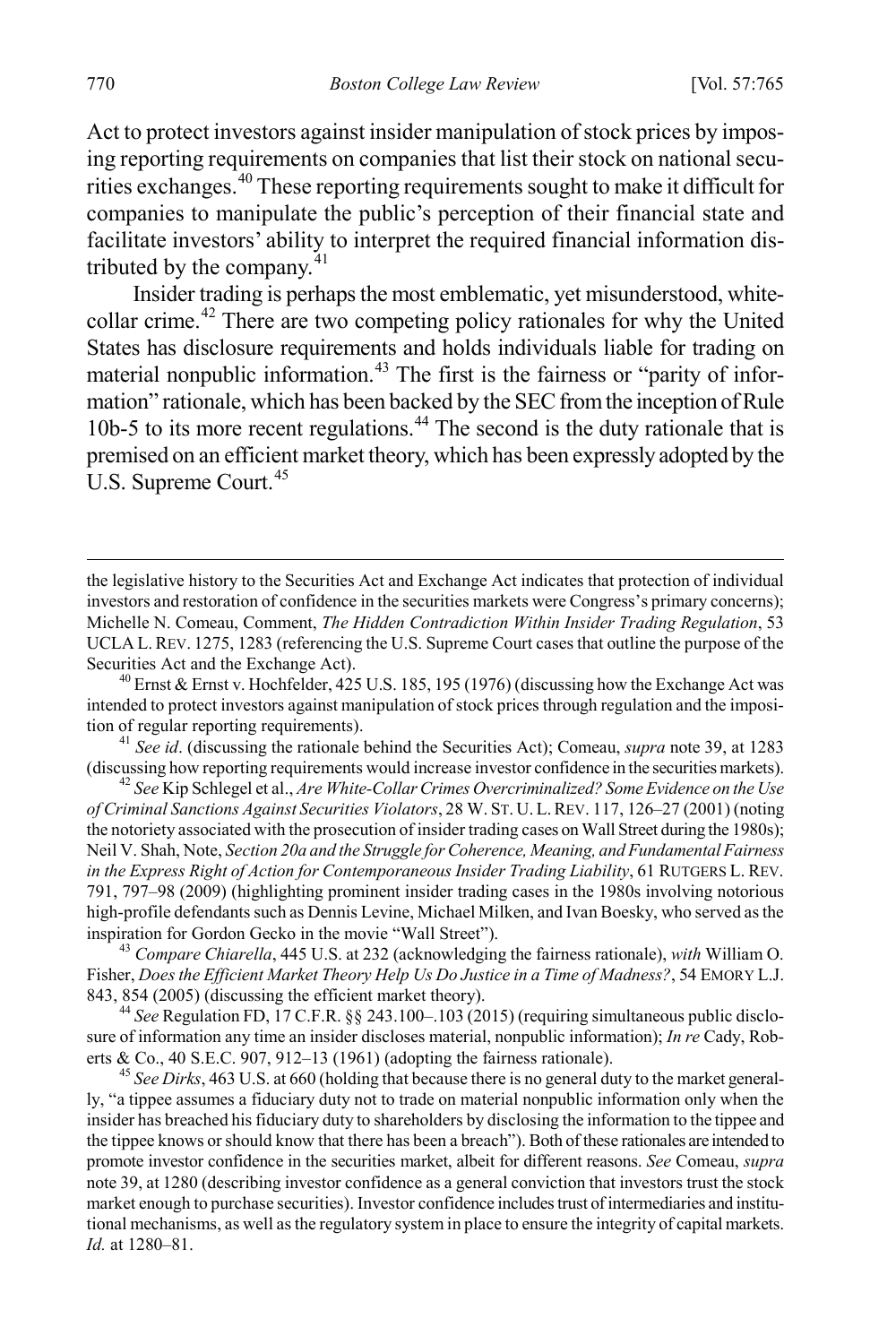The fairness rationale is based on the premise that federal securities laws should create a system that provides equal access to information in the securities market, a parity of information, which is necessary for investors to make rea-soned and intelligent investment decisions.<sup>[46](#page-7-0)</sup> According to this rationale, using information not generally available to the market to trade in securities is fraudulent because it gives corporate insiders with access to information an unfair advantage over less informed shareholders or other buyers and sellers of securities.[47](#page-7-1) Investors would be discouraged from participating in the securities market because they would have no way of knowing whether they were at an unfair dis-advantage.<sup>[48](#page-7-2)</sup> Under this fairness rationale, insider trading is undesirable because it is fundamentally unfair to those investors lacking the same access to infor-mation as insiders.<sup>[49](#page-7-3)</sup> The uninformed investor is harmed to the extent he or she would have made a different investment decision had he or she had access to the same inside information.<sup>[50](#page-7-4)</sup> The SEC has utilized this rationale to persuade courts to expand the law of insider trading.<sup>[51](#page-7-5)</sup>

<span id="page-7-2"></span>and the promulgation of Rule 10b-5 is that all investors should have equal access to the rewards of participating in the securities market and be subject to identical market risks); Victor Brudney, *Insiders, Outsiders, and Informational Advantages Under the Federal Securities Laws*, 93 HARV. L.REV. 322, 339–40 (1979) (discussing how preventing informational advantages in the market has been

<span id="page-7-3"></span><sup>49</sup> See *Texas Gulf Sulphur Co.*, 401 F.2d at 852 (noting the inequalities based upon access to information). The European Union has adopted this rationale for its own securities fraud legislation. Stephen J. Crimmins, *Insider Trading: Where Is the Line?*, 2013 COLUM. BUS. L. REV. 330, 358 (describing how the European Union has fully embraced the parity-of-information approach); James B. Stewart, *Delving into the Morass of Insider Trading*, N.Y. TIMES (Dec. 19, 2014), http://www. nytimes.com/2014/12/20/business/the-insider-trading-morass.html? r=0 (quoting Professor Marco Ventoruzzo asstating, "The European approach, by contrast, is much simpler . . . . 'If you have material, inside information, you can't trade on it, period' . . . ."). Congress, however, has not adopted this parityof-information rule. *Chiarella*, 445 U.S. at 233.<br><sup>50</sup> See Joel Seligman, *The Reformulation of Federal Securities Law Concerning Nonpublic Infor-*

<span id="page-7-4"></span>*mation*, 73 GEO. L.J. 1083, 1115 (1985) (discussing the harm caused by the informational disad-<br>vantage); Comeau, *supra* note 39, at 1281 (same).

<span id="page-7-5"></span><sup>51</sup> See United States v. Carpenter, 791 F.2d 1024, 1034 (2d Cir. 1986) (holding defendants liable for insider trading under the misappropriation theory because in their role as newspaper employees they had access to confidential information regarding companies in advance of publications disseminated to the public at large), *aff'd*, 484 U.S. 19 (1987); *Texas Gulf Sulphur Co.*, 401 F.2d at 848 (holding that anyone in possession of material inside information must disclose it to the investing public or

<span id="page-7-0"></span><sup>&</sup>lt;sup>46</sup> *Chiarella*, 445 U.S. at 232 (discussing the appellate court's decision, which rested on the fairness rationale that federal securities laws have "created a system providing equal access to information necessary for reasoned and intelligent investment decisions"); Kathleen Coles, *The Dilemma of the Remote Tippee*, 41 GONZ. L. REV. 181, 189 (2006) (discussing the parity of information rationale employed by the SEC in insider trading cases). <sup>47</sup> *Chiarella*, 445 U.S. at 232 ("The use by anyone of material information not generally available

<span id="page-7-1"></span>is fraudulent, [the fairness theory] suggests, because such information gives certain buyers or sellers an unfair advantage over less informed buyers and sellers."); SEC v. Texas Gulf Sulphur Co., 401 F.2d 833, 848 (2d Cir. 1968) (stating that Rule 10b-5 is based on the policy that all investors should have "relatively equal access to material information").<br><sup>48</sup> *See Texas Gulf Sulphur Co.*, 401 F.2d at 851–52 (stating that the purpose behind section 10(b)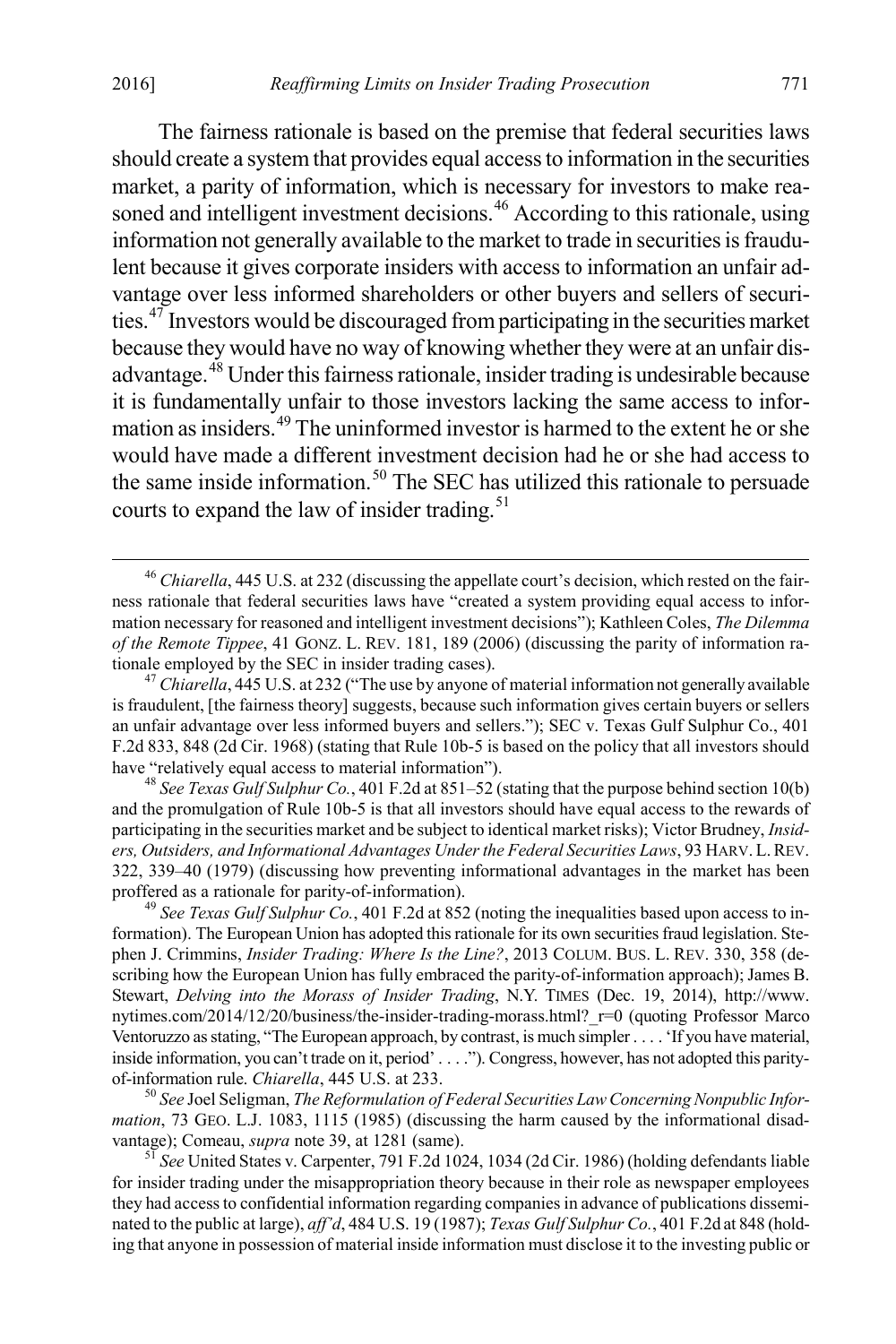Whereas parity-of-information is easy to understand and plays to the public's sense of fairness, the efficient market rationale is more abstract and suggests fewer restrictions on insider trading.[52](#page-8-0) The efficient market rationale promotes investor confidence in the securities market by assuming that a security's price promptly reacts to new and unexpected information.<sup>[53](#page-8-1)</sup> Under this rationale, trading based on nonpublic, material information contributes to efficient stock market pricing because information relevant to a stock's value becomes embedded in stock prices more quickly than if the public had to wait until such information was disclosed.<sup>[54](#page-8-2)</sup> Additionally, the efforts of market professionals, such as ana-lysts, help bring security prices in line with the underlying value of the asset.<sup>[55](#page-8-3)</sup> The profits made by these market professionals are therefore an appropriate re-

<span id="page-8-1"></span>securities litigation). A market can achieve "mechanical efficiency" if it promptly responds to information, without having "value efficiency" in which it generates prices reflecting the actual economic values of securities calculated by risk and expected returns. *Id.* at 852–53; *see also* Daniel R. Fischel, *Efficient Capital Markets, the Crash, and the Fraud on the Market Theory*, 74 CORNELL L.REV. 907, 914 (1989) (noting that the best model for ascertaining the true value of a publicly-traded firm's assets is looking at the prices of its securities). <sup>54</sup> *See* Engle, *supra* note 52, at 61 (arguing that insider trading creates a more efficient market);

<span id="page-8-2"></span>Roberta S. Karmel, *Outsider Trading on Confidential Information—A Breach in Search of a Duty*, 20 CARDOZO L. REV. 83, 110–11 (1998) (discussing the academic debate on whether insider trading contributes to, or undermines, market efficiency). Those who think insider trading makes markets inefficient argue, among other things, that (1) allowing insider trading encourages insiders to manipulate corporate decision-making and withhold relevant information from the market, and (2) the information companies make available to analysts does not reflect all the information upon which insiders are trading, thereby preventing accurate valuation and pricing of stocks. *See* Karmel, *supra*, at 110– 11. <sup>55</sup> *See In re* Verifone Sec. Litig., 784 F. Supp. 1471, 1479 (N.D. Cal. 1992) (noting that efforts by

<span id="page-8-3"></span>market professionals push the price of securities towards a value that reflects all publicly available information), *aff'd*, 11 F.3d 865 (9th Cir. 1993); Jay W. Eisenhofer et al., *Securities Fraud, Stock Price Valuation, and Loss Causation: Toward a Corporate Finance-Based Theory of Loss Causation*, 59 BUS. LAW. 1419, 1421 (2004) (noting that corporate finance theory holds that a stock's price reflects the market's estimation of the company's future discounted cash flows); Jonathan R. Macey et al., *Lessons from Financial Economics: Materiality, Reliance, and Extending the Reach of Basic v.* Levinson, 77 VA. L. REV. 1017, 1022 (1991) (arguing that stock price is a good estimate of investment value because it is equal to the present value of the expected discounted cash flows from the stock to its owners).

abstain from trading on that information); *In re* Blyth & Co., 43 S.E.C. 1037, 1040 (1969) (sanctioning broker-dealer for trading on the basis of non-public information he obtained from a Federal Reserve Bank employee); Coles, *supra* note 46, at 189–90 (noting that by promoting the general fairness rationale, prosecutors were able to expand the law of insider trading until the Court decisively ruled in *Chiarella*). <sup>52</sup> *See* Eric Engle, *Insider Trading: Incoherent in Theory, Inefficient in Practice*, 32 OKLA.CITY

<span id="page-8-0"></span>U. L.REV. 37, 61 (2007) (arguing that although insider trading looks unfair it is a good thing because it renders the markets more efficient); Comeau, *supra* note 39, at 1301 ("[I]nvestor protection has a great deal of populist appeal, while the promotion of efficient markets appears . . . at best . . . coldly technocratic, and at worst, anti-populist—we're siding with Wall Street against Main Street."). <sup>53</sup> *See* Fisher, *supra* note 43, at 854 (discussing the efficient market theory that courts employ in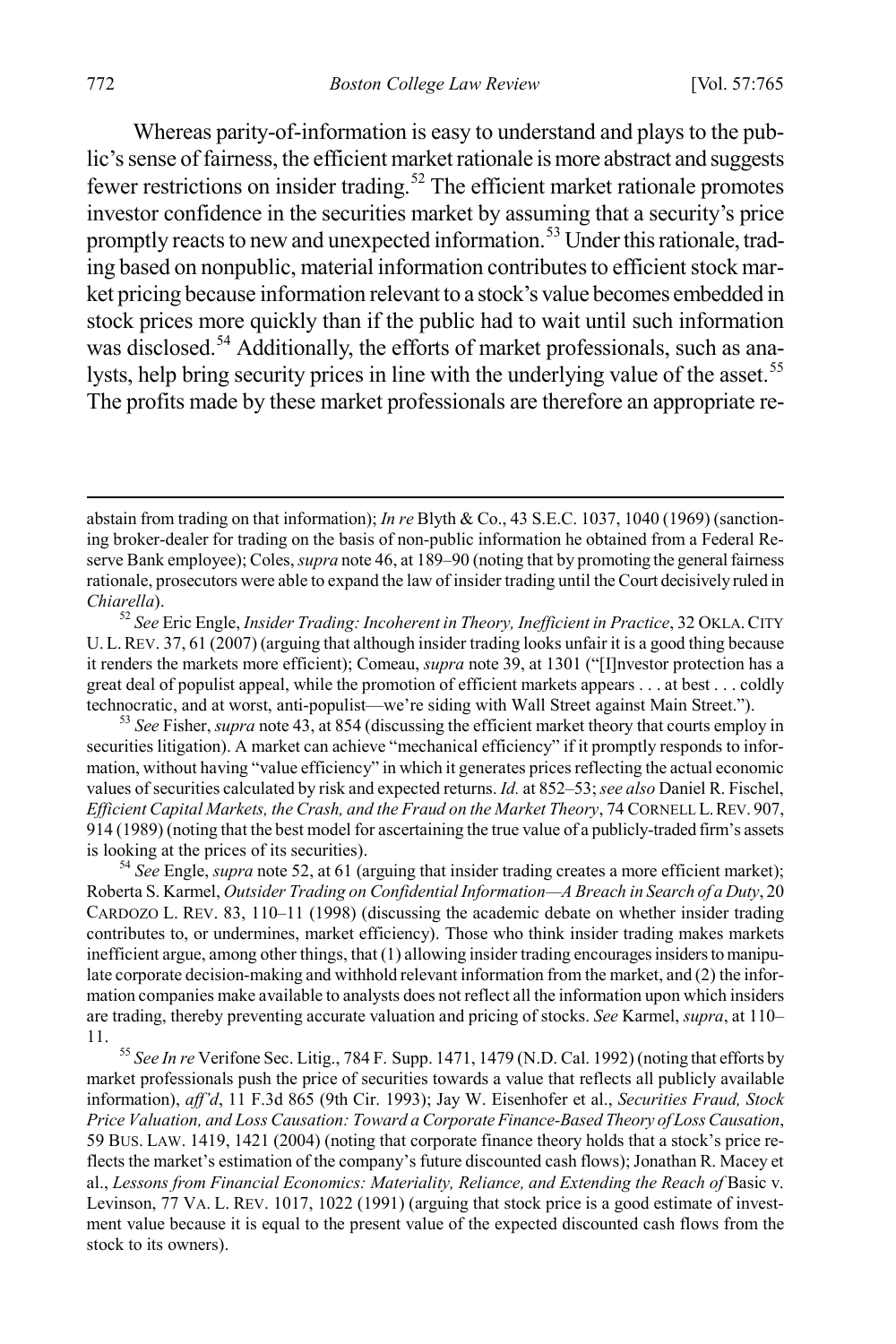ward for their labor.<sup>[56](#page-9-0)</sup> As discussed further below, under this rationale then, insider trading is undesirable only to the extent it benefits a corporate insider to the detriment of the company's shareholders or source of information.<sup>[57](#page-9-1)</sup>

#### *B. Insider Trading Law Premised on Duty, Not Premised on Equal Access to Information in the Market*

Importantly, the U.S. Supreme Court has explicitly stated that not all securities trading on the basis of material, nonpublic information constitutes fraud in violation of section 10(b) and Rule  $10b-5$ .<sup>58</sup> The Court has repeatedly found that liability for insider trading cannot be based on the notion that the antifraud provisions of the Exchange Act and Rule 10b-5 require equal infor-mation among all traders in the securities market.<sup>[59](#page-9-3)</sup> In 1983, in *Dirks v. SEC*, the Court noted the adverse effect such a broad rule would have on market ana-lysts, whose role is necessary to the preservation of a healthy market.<sup>[60](#page-9-4)</sup> Instead, the Court, through its three insider trading opinions, has built its jurisprudence

<span id="page-9-0"></span> <sup>56</sup> *See* United States v. Chestman, 947 F.2d 551, 578 (2d Cir. 1991) (Winter, J., concurring) ("Efficient capital markets depend on the protection of property rights in information. However, they also require that persons who acquire and act on information about companies be able to profit from the information they generate . . . ."); Karmel, *supra* note 56, at 110. If market professionals had to wait to trade until after disclosure to the public, it would be too late to reap any reward from their labor. *See Chestman*, 947 F.2d at 578 (noting that efficient markets require that those who generate information are able to profit from it as long as it does not amount to theft). Additionally, if certain investors believe it is worthwhile to seek out valuable market information, investing considerable time and effort to "beat the market" with better research, those efforts enhance market efficiency. *Id.*; Daniel R. Fischel, *Use of Modern Finance Theory in Securities Fraud Cases Involving Actively Traded Securities*, 38 BUS. LAW. 1,  $4-5$  (1982) (noting that market professionals who have a competitive advantage in obtaining and interpreting relevant information have an incentive to do so and take actions that will affect the market price).<br><sup>57</sup> *See O'Hagan*, 521 U.S. at 665 (holding that a breach of fiduciary duty to a source of infor-

<span id="page-9-1"></span>mation by secretly converting the source's information for personal gain constitutes a fraud in violation of securities law); *Dirks*, 463 U.S. at 660 (holding that "a tippee assumes a fiduciary duty not to trade on material nonpublic information only when the insider has breached his fiduciary duty to shareholders by disclosing the information to the tippee and the tippee knows or should know that there has been a breach").<br><sup>58</sup> *Dirks*, 463 U.S. at 666 n.27 (emphasizing that there is no general duty to forgo market transac-

<span id="page-9-2"></span>tions based on material, nonpublic information because such a broad duty to the market would "depart radically from the established doctrine that duty arises from a specific relationship between two parties").

<span id="page-9-3"></span><sup>59</sup> *Id.* at 657; *Chiarella*, 445 U.S. at 235 (holding that a duty to disclose under section 10(b) does not arise from the mere possession of nonpublic market information and noting that a contrary result would be inconsistent with the "careful plan that Congress has enacted for regulation of the securities markets").<br><sup>60</sup> *Dirks*, 463 U.S. at 658 ("Imposing a duty to disclose . . . solely because a person knowingly

<span id="page-9-4"></span>receives . . . information from an insider . . . could have an inhibiting influence on . . . market analysts, which the SEC itself recognizes is necessary to the preservation of a healthy market."). Market analysts "ferret out and analyze information" by questioning corporate insiders to establish a basis for the market price and underlying value of a corporation's securities. *Id.* at 658–59.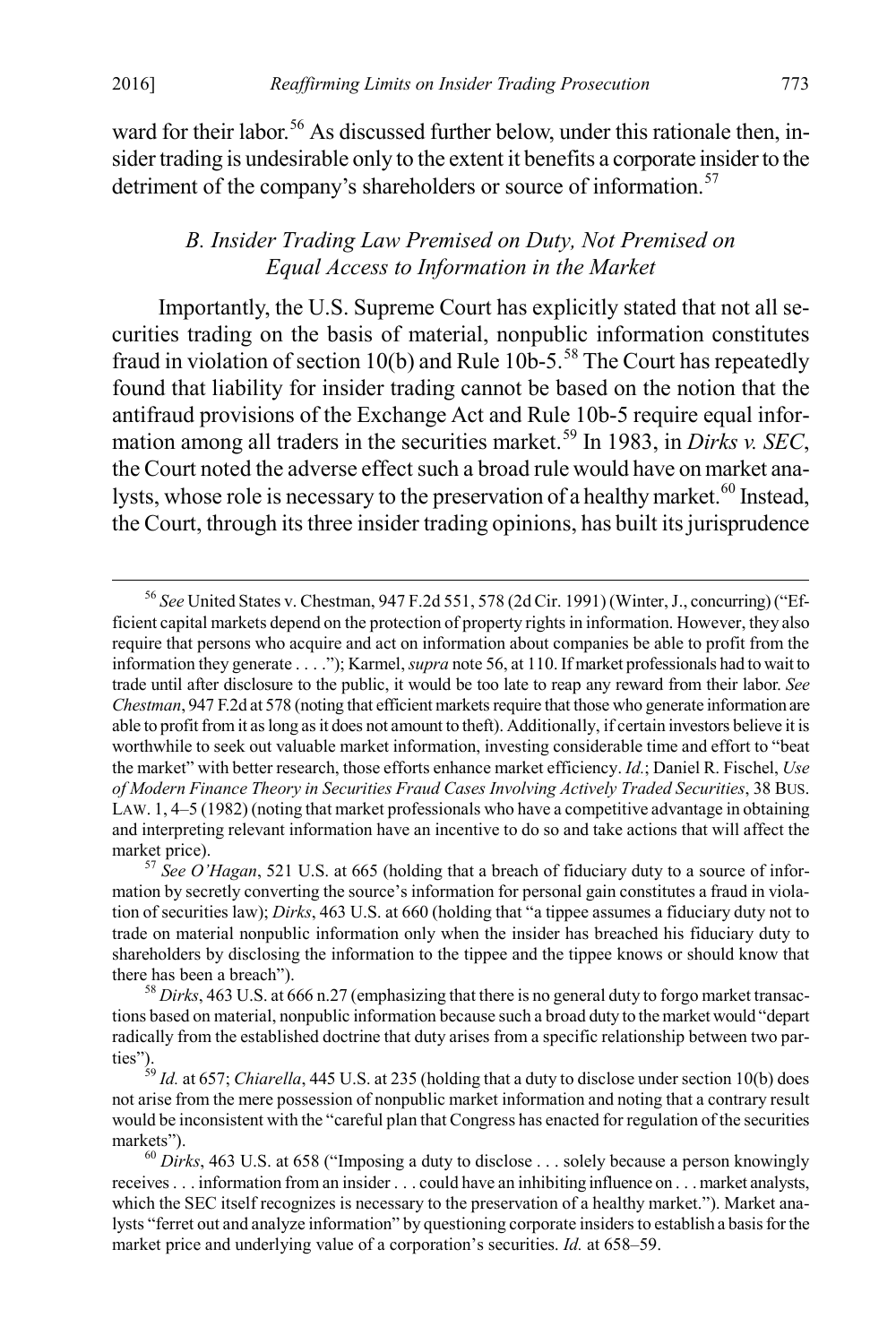on the idea that only certain individuals have a duty to either disclose inside information or abstain from trading on it. $61$ 

As it stands today, insider trading liability stems from a breach of fiduciary duty constituting a fraud under Rule  $10b-5$ .<sup>[62](#page-10-1)</sup> Subsection 1 discusses the development of the classical theory of insider trading.<sup>[63](#page-10-2)</sup> Subsection 2 explores the U.S. Supreme Court's express adoption of the misappropriation theory of insider trading in *United States v. O'Hagan*. [64](#page-10-3) Subsection 3 examines how tippers and tippees of material, nonpublic information can be liable under either theory of insider trading.<sup>[65](#page-10-4)</sup>

#### 1. Classical Theory

Under the classical theory of insider trading liability, a corporate insider commits fraud under section 10(b) and Rule 10b-5 when he or she trades in the securities of the corporation on the basis of material, nonpublic information.<sup>[66](#page-10-5)</sup> Trading on such information without disclosing it breaches a fiduciary duty owed to the shareholders of the corporation.<sup>[67](#page-10-6)</sup> The existence of the fiduciary relationship gives rise to a duty to disclose or abstain from trading so as to prevent the corporate insider from taking unfair advantage of the uninformed stockholders.<sup>[68](#page-10-7)</sup>

<span id="page-10-6"></span>because 'a relationship of trust and confidence [exists] between the shareholders of a corporation and those insiders ...." (quoting *Chiarella*, 445 U.S. at 228)).

<span id="page-10-7"></span><sup>68</sup> *Chiarella*, 445 U.S. at 228–29. Shareholders are harmed when an insider uses the material, nonpublic information to trade in the securities of the corporation to the extent that the information would have caused shareholders to seek trades of their securities had they been privy to the same information. *Dirks*, 463 U.S. at 673 n.8 (Blackmun, J., dissenting) (noting the harm to the shareholders).

<span id="page-10-0"></span> <sup>61</sup> *See O'Hagan*, 521 U.S. at 665 (holding that a breach of fiduciary duty to a source of information by secretly converting the source's information for personal gain constitutes a fraud in violation of securities law); *Dirks*, 463 U.S. at 660; *Chiarella*, 445 U.S. at 228 (holding that a duty to disclose or abstain from trading arises only from a specific fiduciary or similar relationship of trust and confidence). <sup>62</sup> *See Newman I*, 773 F.3d at 449 (noting that the U.S. Supreme Court had previously established

<span id="page-10-1"></span>that insider trading liability is based on breaches of fiduciary duty, not on informational asymmetries); *Chestman*, 947 F.2d at 578 (noting that the rationale behind insider trading law stops "well short" of prohibiting all trading on material nonpublic information).<br>
<sup>63</sup> See infra notes 66–82 and accompanying text.<br>
<sup>64</sup> See infra notes 83–88 and accompanying text.<br>
<sup>65</sup> See infra notes 89–99 and accompanying text.<br>
<sup>66</sup> O'

<span id="page-10-5"></span><span id="page-10-4"></span><span id="page-10-3"></span><span id="page-10-2"></span>corporation, as the definition also applies to temporary insiders like attorneys, accountants, or consultants who temporarily become fiduciaries of the corporation. *Dirks*, 463 U.S. at 655 n.14. <sup>67</sup> *O'Hagan*, 521 U.S. at 652 ("Trading on such information qualifies as a 'deceptive device' . . .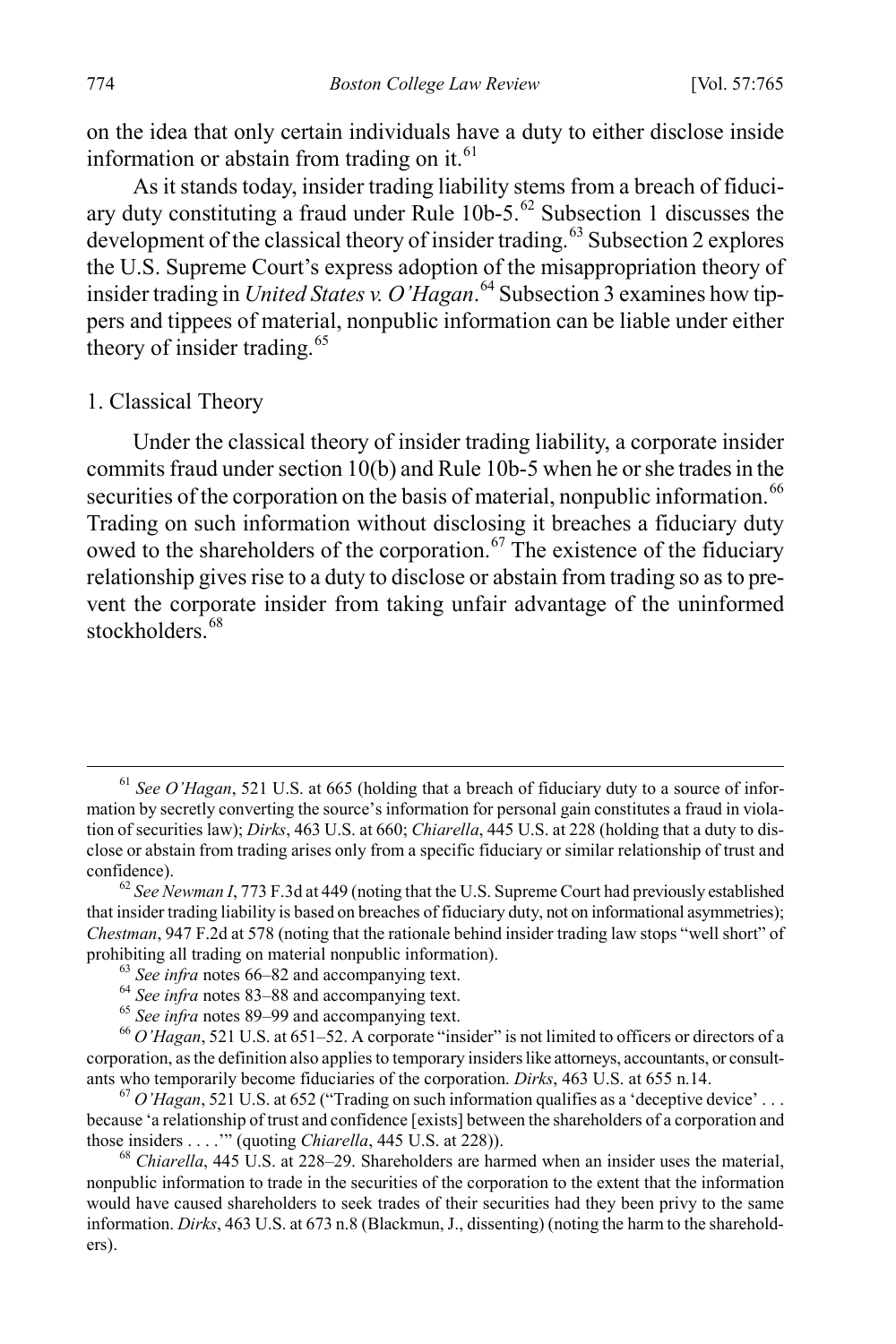The SEC established the "disclose or abstain" rule that epitomizes insider trading law in 1961, in *In re Cady, Roberts & Co*. [69](#page-11-0) In that case, the SEC set forth the elements for establishing a Rule 10b-5 violation: (1) the existence of a relationship affording access to inside information intended to be available only for a corporate purpose, and (2) the unfairness of allowing a corporate insider to take advantage of that information by trading without disclosure.<sup>[70](#page-11-1)</sup> Based on the fairness rationale, judicial and regulatory decisions following *In re Cady* expanded the duty to disclose or abstain into a broad duty to all participants in the market. $71$ 

The U.S. Supreme Court, however, decisively reined in this disclosure duty in 1980 in *Chiarella v. United States*. [72](#page-11-3) In *Chiarella*, the Court held that a duty to disclose or abstain from trading arises only from a specific fiduciary or similar relationship of trust and confidence.<sup>[73](#page-11-4)</sup> The defendant obtained nonpublic information about upcoming mergers through his job as a "markup man" for a financial printer.<sup>[74](#page-11-5)</sup> He was convicted for purchasing stock in the target companies of the mergers and selling them immediately after the takeover bids were made public.<sup>[75](#page-11-6)</sup> To the Court, the Rule 10b-5 duty to disclose prior to trading sought to ensure that corporate insiders, who have an obligation to place the shareholder's welfare before their own, would not benefit personally through fraudulent use of material, nonpublic information.<sup>[76](#page-11-7)</sup> Because it found

<span id="page-11-0"></span> <sup>69</sup> *In re Cady, Roberts*, 40 S.E.C. at 911 (noting that an affirmative duty to disclose material information has been traditionally imposed on corporate "insiders," particularly officers, directors, or controlling stockholders).<br><sup>70</sup> *Id.* ("[I]nsiders must disclose material facts which are known to them by virtue of their position

<span id="page-11-1"></span>but which are not known to persons with whom they deal . . . . Failure to make disclosure in these circumstances constitutes a violation of the anti-fraud provisions."). In this case, directors of a public company decided to reduce the amount of a dividend to shareholders. *Id.* at 909. After the decision was made, one of the directors informed a broker who avoided a significant loss by selling shares of the company's stock before the news went public. *Id.* The SEC held that the director violated Rule 10b-5. *Id.* at 911. <sup>71</sup> *See* Shapiro v. Merrill Lynch, Pierce, Fenner & Smith, Inc., 495 F.2d 228, 238 (2d Cir. 1974)

<span id="page-11-2"></span><sup>(</sup>holding that defendants breached a duty to disclose or abstain from trading owed to all persons who purchased the relevant stock in the open market without knowledge of the material inside information possessed by defendants); *Texas Gulf Sulphur Co.*, 401 F.2d at 848 (explaining that Rule 10b-5 "is based in policy on the justifiable expectation of the securities marketplace that all investors trading on impersonal exchanges have relatively equal access to information").

<span id="page-11-4"></span><span id="page-11-3"></span><sup>&</sup>lt;sup>72</sup> Chiarella, 445 U.S. at 228–30 (premising liability on a breach of fiduciary duty).<br><sup>73</sup> Id. at 228–30, 232 (finding that "[n]o duty could arise from petitioner's relationship with the sellers of the target company's securities, for petitioner had no prior dealings with them").<br><sup>74</sup> *Id.* at 224.<br><sup>75</sup> *Id.* at 224–25.<br><sup>76</sup> *Id.* at 230. The Court reversed because the jury instructions erroneously stated

<span id="page-11-7"></span><span id="page-11-6"></span><span id="page-11-5"></span>was liable for fraud if he "did not disclose . . . material non-public information in connection with the purchases of stock." *Id.* at 236. The Court refused to decide whether an insider owes such a fiduciary duty to disclose or abstain to both sellers and buyers of securities, the latter of whom are not shareholders at the time of the transaction. *Id.* at 235–36.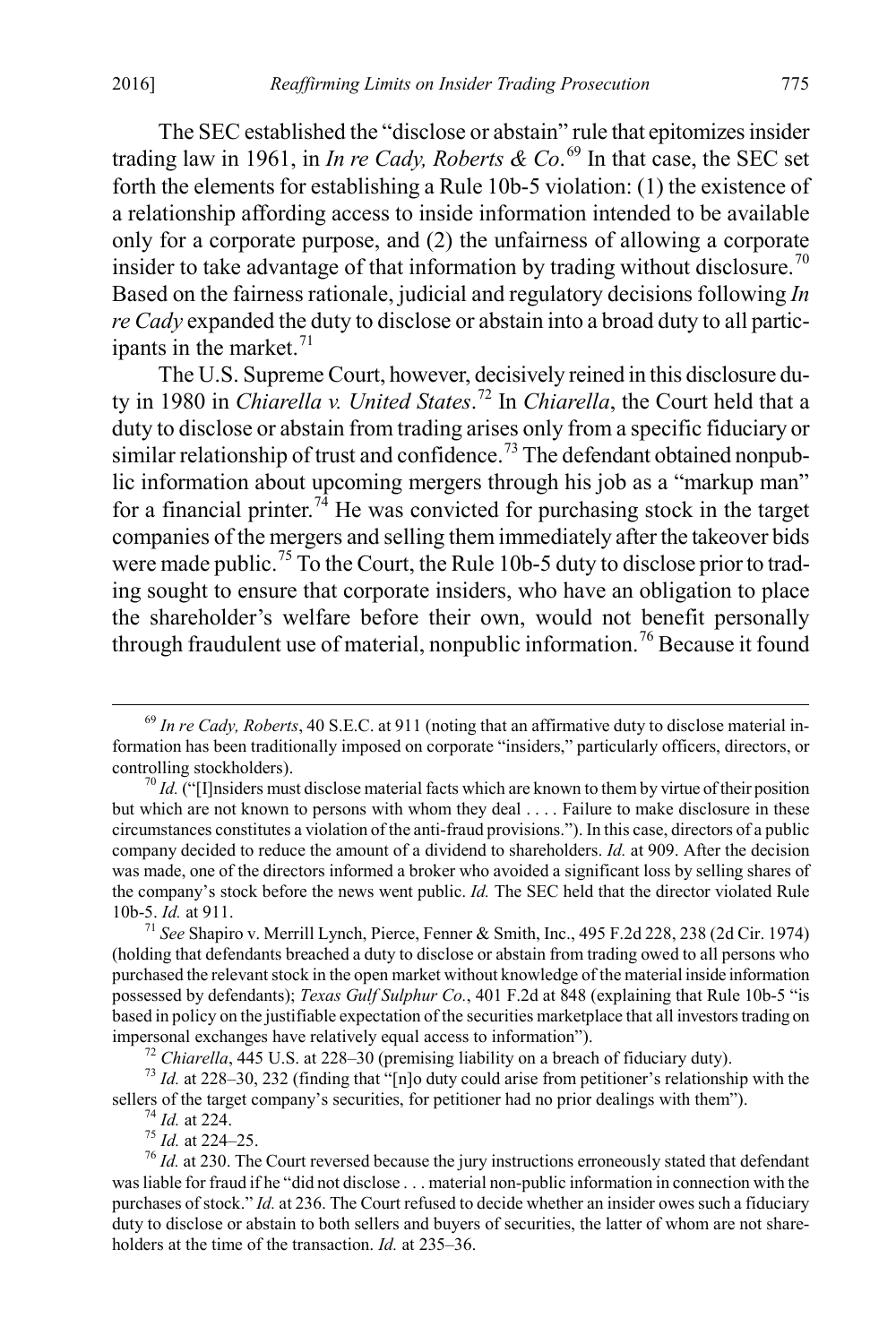that the defendant had no duty to the target company's shareholders, the Court reversed his conviction.<sup>[77](#page-12-0)</sup>

Three years later in 1983, in *Dirks v. SEC*, the Court again found that individuals have no duty to disclose or abstain from trading unless they are a corporation's agent, a fiduciary, or a person in whom the sellers of securities have placed their trust or confidence. [78](#page-12-1) The Court followed *Chiarella* and continued to refuse to recognize a general duty between all participants in market transactions to forgo actions based on material, nonpublic information.[79](#page-12-2) At the same time, the Court in *Dirks* recognized that there were circumstances where corporate outsiders could become temporary insiders owing a fiduciary duty to shareholders.<sup>[80](#page-12-3)</sup> Thus, under the classical theory, a corporate "insider" is not limited to officers or directors of a corporation, but also to temporary insiders — those who temporarily become fiduciaries of the corporation, such as attor-neys, accountants or consultants.<sup>[81](#page-12-4)</sup> In sum, to be liable under the classical theory of insider trading, a defendant must be an insider, temporary insider, or tip-pee of an insider or temporary insider of the traded corporation.<sup>[82](#page-12-5)</sup>

#### 2. Misappropriation Theory

Whereas the classical theory targets a corporate insider's breach of duty to shareholders, the misappropriation theory of insider trading targets a corporate outsider's breach of duty to a source of information.<sup>83</sup> Under the misappropriation theory, an individual commits fraud under section 10(b) and Rule

<span id="page-12-1"></span><span id="page-12-0"></span><sup>77</sup> *Id.* <sup>78</sup> *Dirks*, 463 U.S. at 654–55 (acknowledging that the Court's opinion in *Chiarella* left unclear how a tippee could acquire the duty to disclose or refrain from trading on inside information if he or she owed no fiduciary duty like the insider-tipper).<br><sup>79</sup> *Id.* ("Not to require such a fiduciary relationship . . . would 'depar[t] radically from the estab-

<span id="page-12-2"></span>lished doctrine that duty arises from a specific relationship between two parties' and would amount to 'recognizing a general duty between all participants in [the] market . . . .'" (quoting *Chiarella*, 445 U.S. at 230)). 80 *Id.* at 655 n.14 (highlighting that the basis for recognizing a fiduciary duty is that the insider

<span id="page-12-3"></span>enters into a special confidential relationship to conduct business for the enterprise and is given access to information for that exclusive purpose).<br><sup>81</sup> *Id.* ("Under certain circumstances, such as where corporate information is revealed legitimately

<span id="page-12-4"></span>to an underwriter, accountant, lawyer, or consultant working for the corporation, these outsiders may become fiduciaries of the shareholders."). In *Chiarella*, the Court never reached the question of whether Chiarella was a "temporary insider" with respect to the acquiring and target companies in his role as a markup man. *Chiarella*, 445 U.S. at 230.<br><sup>82</sup> *Dirks*, 463 U.S. at 655 n.14 (recognizing that temporary insiders have a duty to disclose or

<span id="page-12-5"></span>abstain from trading); *Chiarella*, 445 U.S. at 230 (holding that a duty to disclose or abstain from trading arises only from a fiduciary relationship). <sup>83</sup> *O'Hagan*, 521 U.S. at 652 (explaining that under the misappropriation theory, a fiduciary's

<span id="page-12-6"></span>undisclosed use of its principal's information to personally benefit in the trade of securities constitutes a breach of a duty of loyalty and confidentiality and defrauds the principal corporation of the exclusive use of that information).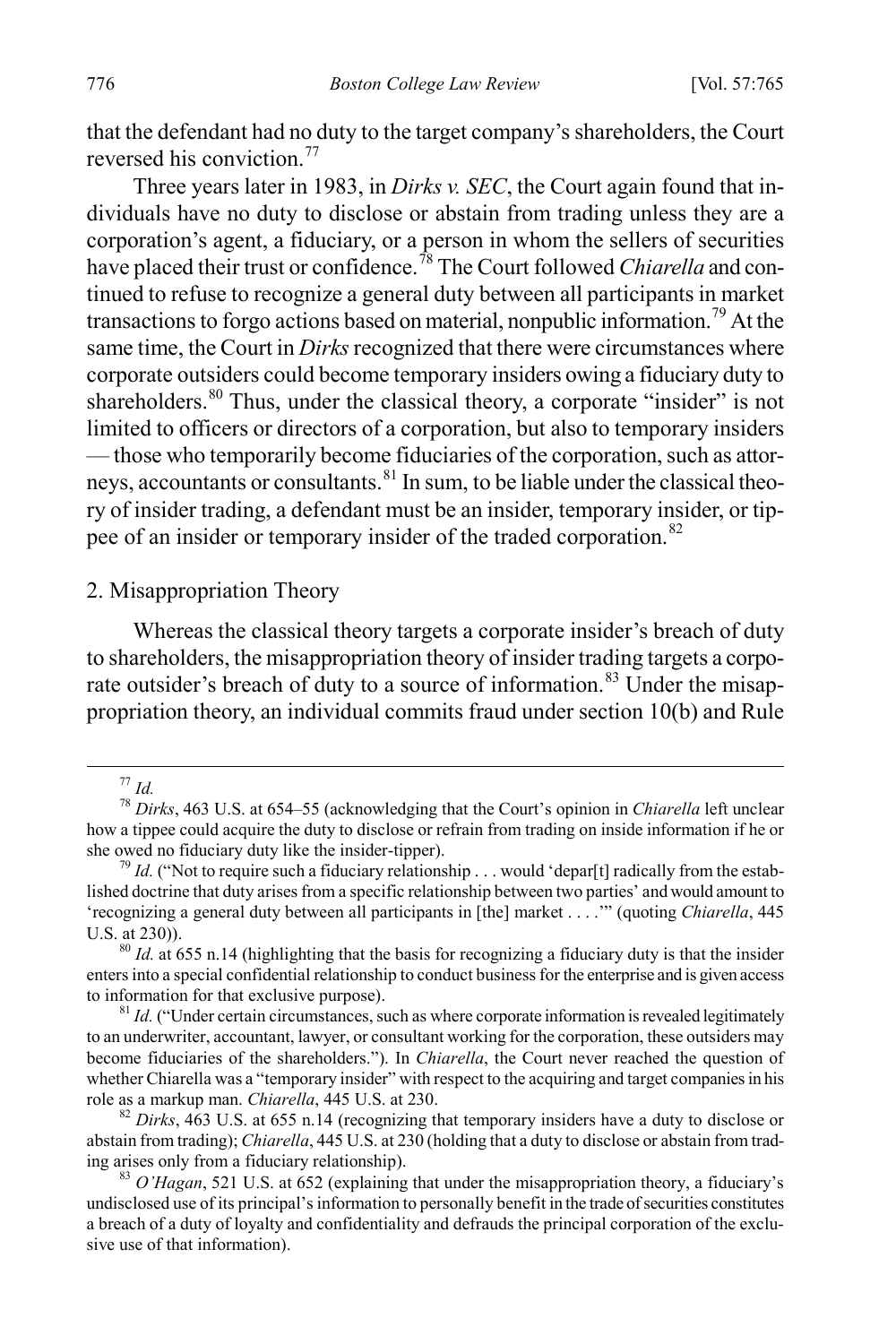10b-5 when he or she misappropriates material, nonpublic information for securities trading purposes, in breach of a duty owed to the source of the information  $84$ 

The U.S. Supreme Court adopted the misappropriation theory in *United States v. O'Hagan* in 1997. [85](#page-13-1) In *O'Hagan*, the Court held the misappropriation theory was consistent with securities fraud under section 10(b), and upheld the conviction of an attorney who misappropriated material, nonpublic information from his law firm and its client. $86$  As the Court noted, breaching a fiduciary duty to a source of information by secretly converting the source's information for personal gain while feigning loyalty to the source constitutes a fraud.<sup>[87](#page-13-3)</sup> The misappropriation theory thus extends insider trading law to prevent corporate "outsiders" who have access to a corporation's confidential information, but no fiduciary duty to the corporation or its shareholders, from trading on the basis of that information  $88$ 

<span id="page-13-2"></span><sup>86</sup> *Id.* at 665 (adopting the misappropriation theory as both consistent with section 10(b) and Court precedent). The Court held that the misappropriation theory satisfies section 10(b)'s requirement that the deceptive use of information be "in connection with the purchase or sale of a security" even though the deceptive act happens before and independent of any securities trading. *Id.* at 655–56. The defendant was a partner in a law firm that represented Grand Metropolitan PLC ("Grand Met"). *Id.* at 647. Grand Met retained the firm to represent it regarding a potential tender offer for stock in the Pillsbury Company ("Pillsbury"). *Id*. Although defendant himself did no work for Grand Met, he used Grand Met's material, nonpublic information to trade on the Pillsbury stock, making a profit of more than \$4.3 million. *Id.*<br><sup>87</sup> *Id.* at 655 (recognizing that because the deception essential to the misappropriation theory in-

<span id="page-13-3"></span>volves feigning loyalty to the principal, there is no deception and no violation of section 10(b) if the fiduciary discloses to the principal that he or she plans to trade on the nonpublic information). <sup>88</sup> *Id.* at 653. Additionally, the SEC promulgated Rule 10b5-2, which extended the misappropria-

<span id="page-13-4"></span>tion theory by stating that people engage in fiduciary duties to sources of information whenever they agree to maintain information in confidence. 17 C.F.R. § 240.10b5-2 (2015). A duty of confidence is not the same as a fiduciary duty, and someone can breach a duty of confidentiality without breaching his or her fiduciary duties. Ryan M. Davis, Note, *Trimming the "Judicial Oak": Rule 10b5-2(b)(1)*, *Confidentiality Agreements, and the Proper Scope of Insider Trading Liability*, 63 VAND. L. REV. 1469, 1486 (2010) (discussing the implications of Rule 10b5-2). This rule, however, provides that a duty of confidentiality alone can satisfy the duty requirement, thus expanding the scope of insider trading law to capture any relationship covered by a confidentiality agreement. *Id.*

<span id="page-13-0"></span> $84$  *Id.* (observing that a fiduciary who feigns loyalty to his or her principal while secretly converting the principal's information for personal gain defrauds the principal).

<span id="page-13-1"></span> $\frac{85}{1}$  *Id.* at 650 (holding that criminal liability under section 10(b) may be predicated on the misappropriation theory). The *O'Hagan* Court stated that its prior holding in *Chiarella* did not provide that a fiduciary relationship was the *only* special relationship between two parties giving rise to liability under section 10(b) and Rule 10b-5. *Id.* at 661.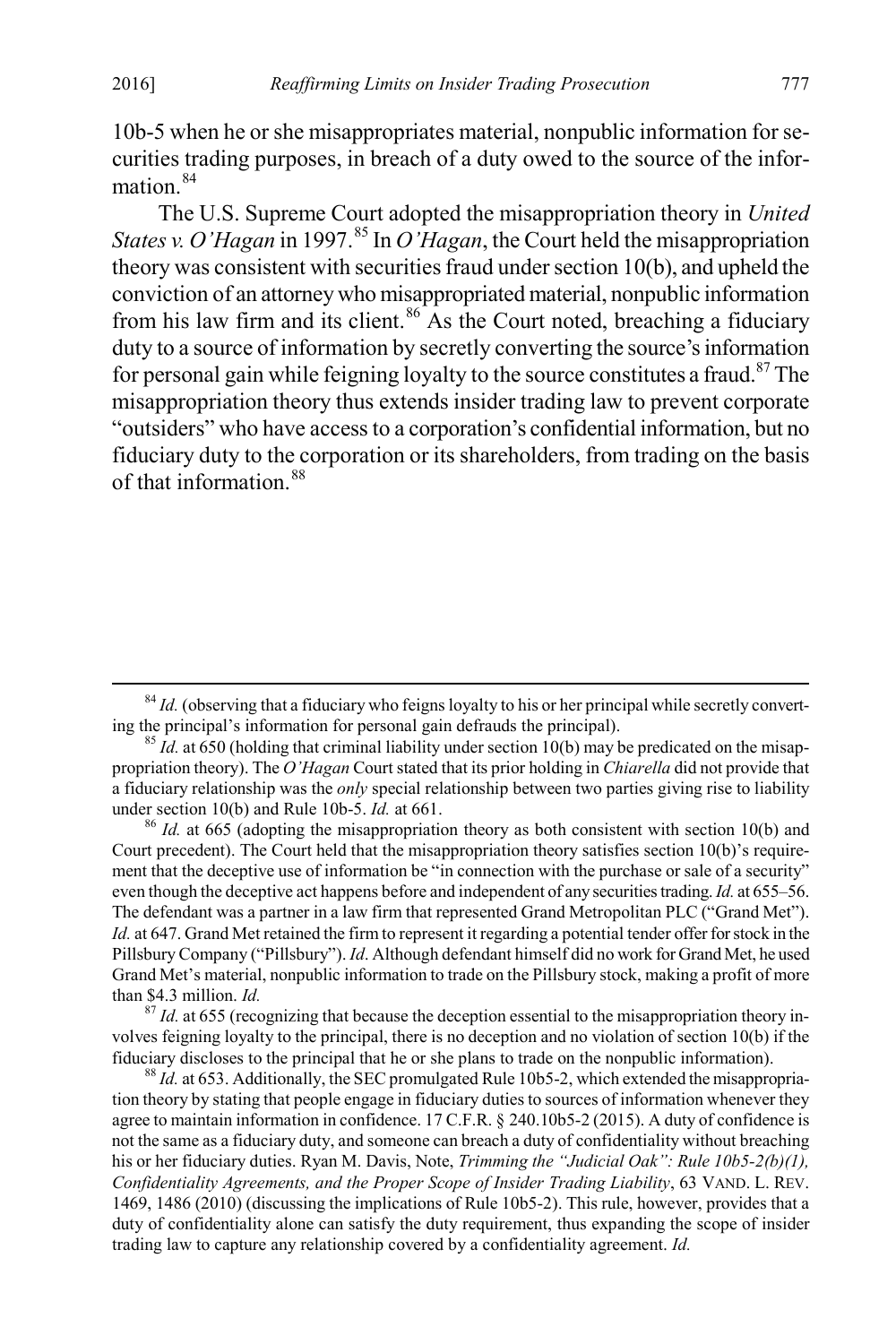3. Tipper and Tippee: Derivative of Classical and Misappropriation Theories of Liability

Individuals do not have to trade on material, nonpublic information to be liable under either theory of insider trading.<sup>[89](#page-14-0)</sup> Individuals also violate Rule 10b-5 when they communicate or "tip" the information for an improper pur-pose, regardless of whether they trade on the information themselves.<sup>[90](#page-14-1)</sup> Tippees also may be liable for violating Rule 10b-5 if they trade on the material, nonpublic information or tip another person.<sup>[91](#page-14-2)</sup> Tipper-tippee chains are common in insider trading cases, and the SEC frequently brings cases against re-mote tippees who may be many degrees removed from the initial tipper.<sup>[92](#page-14-3)</sup>

But if the tipper's duty to disclose or abstain from trading arises from a duty owed either to shareholders (classical theory) or a source of information (misappropriation theory), from where does a tippee's duty stem?<sup>[93](#page-14-4)</sup> In *Dirks*, the Court answered this question, holding that a tippee assumes a fiduciary duty to the shareholders not to trade on material, nonpublic information only when (1) the insider has breached his fiduciary duty to the shareholders by disclosing the information to the tippee and (2) the tippee knows or should know that there has been a breach.<sup>[94](#page-14-5)</sup> The Court found that a tippee's duty to disclose information or abstain from trading is derivative from that of an insider's du-ty.<sup>[95](#page-14-6)</sup> In recognizing this derivative duty, the Court noted that those who know-

<span id="page-14-3"></span>(2d Cir. 2012) (same); United States v. Rajaratnam, 802 F. Supp. 2d 491, 499 (S.D.N.Y. 2011) (in-

<span id="page-14-4"></span>volving a channel check tipping chain). <sup>93</sup> *See O'Hagan*, 521 U.S. at 652 (applying the misappropriation theory); *Dirks*, 463 U.S. at 654

<span id="page-14-5"></span><sup>94</sup> *Dirks*, 463 U.S. at 660 (applying this standard in a classical theory case); *see Obus*, 693 F.3d at 285–86 (applying the *Dirks*tippee liability standard in a misappropriation case). In this case, a securities analyst received material, nonpublic information from an insider of Equity Funding of America ("Equity Funding") that the corporation was overstating its assets. *Dirks*, 463 U.S. at 648–49. The insider tipped the analyst so that the analyst could expose the fraud. *Id.* at 649–50. The analyst confirmed the fraud and discussed the information he had obtained through his investigation with clients and investors, some of whom sold their shares of Equity Funding thereby avoiding losses when the fraud became public and stock prices dropped. *Id.* The SEC and U.S. Court of Appeals for the District

<span id="page-14-6"></span>of Columbia found that the analyst violated insider trading laws under Rule 10b-5. *Id.* at 650–52. <sup>95</sup> *Dirks*, 463 U.S. at 659 (noting that tipping is viewed properly only as a means of indirectly violating the *Cady, Roberts* disclose or abstain from trading rule).

<span id="page-14-0"></span> <sup>89</sup> *Dirks*, 463 U.S. at 659 ("Not only are insiders forbidden . . . from personally using undisclosed corporate information . . . but they also may not give such information to an outsider for the same improper purpose . . . ."). *See generally* 15 U.S.C. § 78t(b) (2012) (making it unlawful to do indirectly (i.e., by way of another person) any act made unlawful by federal securities laws).  $^{90}$  Dirks, 463 U.S. at 659.

<span id="page-14-2"></span><span id="page-14-1"></span><sup>&</sup>lt;sup>91</sup> *Id.* (noting that in *Chiarella*, the Court viewed a tippee's obligation arising from his or her role as a "participant after the fact in the insider's breach of a fiduciary duty"). A tippee can become a tipper by tipping information to someone else who trades on the material, nonpublic information. *See Newman I*, 773 F.3d at 446 (discussing how insider trading liability is not confined to those who trade but also to those who disclose to someone else who trades on the information). <sup>92</sup> *See Newman I*, 773 F.3d at 442 (involving a tipping chain); SEC v. Obus, 693 F.3d 276, 288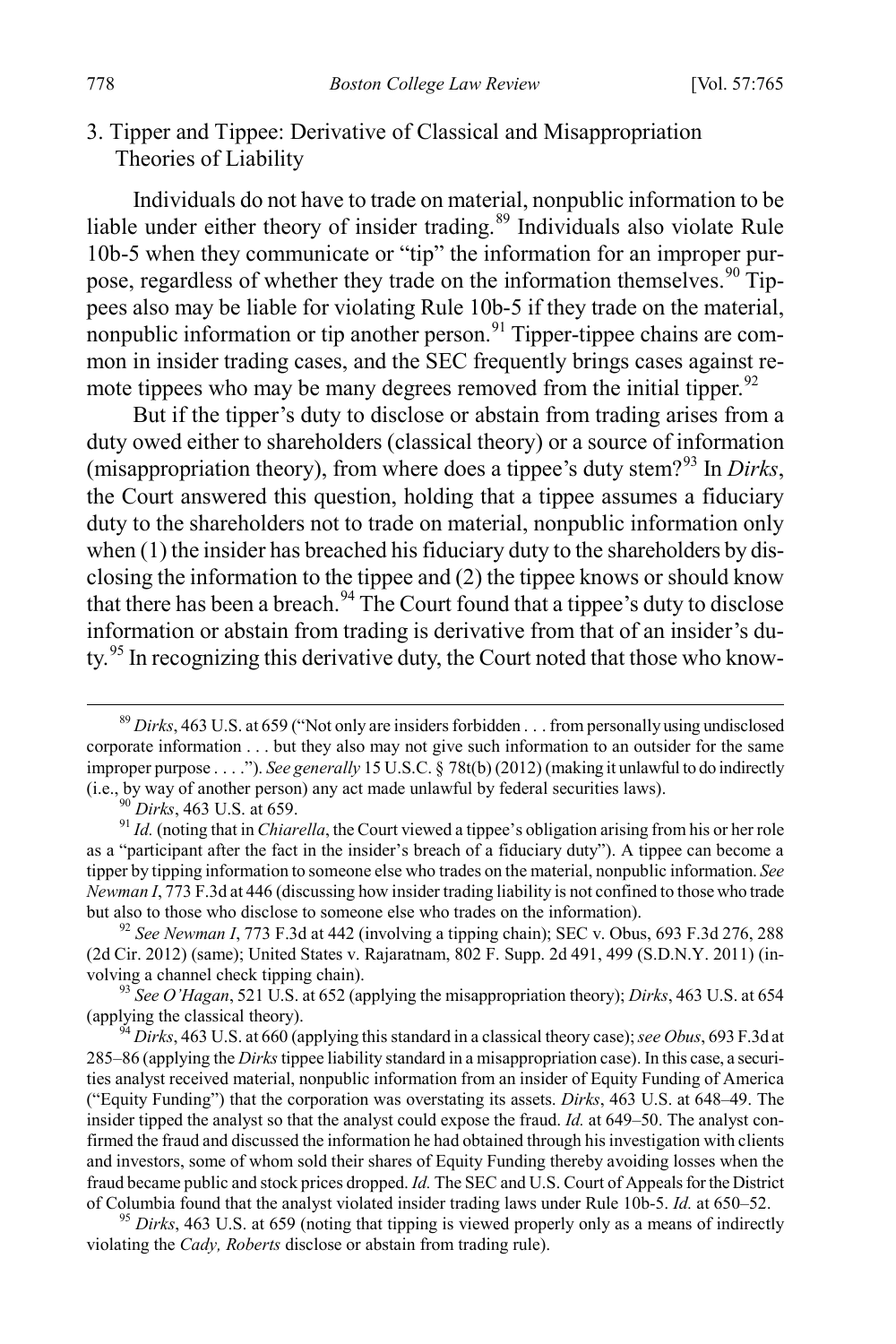ingly participate with a fiduciary in such a breach are "as forbidden" from the improper purpose of exploiting the information for their personal gain.<sup>[96](#page-15-0)</sup>

The Court went on to hold that whether a disclosure by the tipper is a breach of a duty, thereby implicating the tippee's derivative liability, depends on the purpose of the disclosure.<sup>[97](#page-15-1)</sup> Observing that not all disclosures or "tips" of confidential corporate information violate the duty insiders owe to shareholders, the Court stated that the test for whether an insider breached his or her duty was "whether the insider personally will benefit, directly or indirectly, from the disclosure."[98](#page-15-2) Without such a legal limitation, the Court noted, market participants would be at the mercy of the SEC's litigation strategy.<sup>[99](#page-15-3)</sup>

#### *C. Materiality and Scienter*

To be held liable for insider trading, two additional elements must be es-tablished: materiality and scienter.<sup>[100](#page-15-4)</sup> According to the U.S. Supreme Court, a fact is material if there is a substantial likelihood that a reasonable shareholder would consider it important in deciding how to vote.<sup>[101](#page-15-5)</sup> Therefore, a fact is material under section 10(b) and Rule 10b-5 if there is a substantial likelihood that the disclosure of the fact would be viewed by a reasonable investor as hav-ing significantly altered the "total mix" of information made available.<sup>[102](#page-15-6)</sup> The materiality standard is extraordinarily broad and potentially encompasses a

<span id="page-15-0"></span> <sup>96</sup> *Id.* (explaining how a contrary rule would "open up opportunities for devious dealings in the name of others that the trustee could not conduct in his own").<br><sup>97</sup> *Id.* at 662 (recognizing that the purpose of the securities laws was to eliminate the "use of in-

<span id="page-15-1"></span>side information for personal advantage"). <sup>98</sup> *Id.* ("Absent some personal gain, there has been no breach of duty to stockholders. And absent

<span id="page-15-2"></span>a breach by the insider, there is no derivative breach."). The Court noted the typical scenario where an insider discloses nonpublic information without deriving any personal benefit from it or breaching his or her fiduciary duty. *Id.* The Court acknowledged that such a question of fact would not always be easy for courts to apply, but recognized the importance in having a "guiding principle for those whose daily activities must be limited and instructed by the SEC's insider trading rules." *Id.* at 664. <sup>99</sup> *Id.* at 664 n.24 (noting that the rule supported by the SEC would have no limiting principle, and

<span id="page-15-3"></span>without legal limitations, market participants would be forced into the hazardous position of having to rely on the reasonableness of the SEC's enforcement tactics and litigation strategy).

<span id="page-15-5"></span><span id="page-15-4"></span><sup>&</sup>lt;sup>100</sup> See Newman I, 773 F.3d at 447 (discussing the elements of insider trading liability).<br><sup>101</sup> TSC Indus., Inc. v. Northway, Inc., 426 U.S. 438, 449 (1976) (stating that the materiality standard requires a showing of a substantial likelihood that, under all the circumstances, the information would effect the deliberations of the reasonable shareholder); *see Dirks*, 463 U.S. at 660 (holding that an insider will be liable under Rule 10b-5 for insider trading only where he or she fails to disclose *material* nonpublic information before trading on it).<br><sup>102</sup> Matrixx Initiatives, Inc. v. Siracusano, 563 U.S. 27, 45–46 (2011) (holding that it was possible

<span id="page-15-6"></span>that a reasonable investor would have viewed a report linking the drug Zicam with anosmia (loss of smell) as significantly altering the total mix of information available when making an investment decision); Basic Inc. v. Levinson, 485 U.S. 224, 231–32 (1988) (expressly adopting the *TSC Industries* standard of materiality for section 10(b)).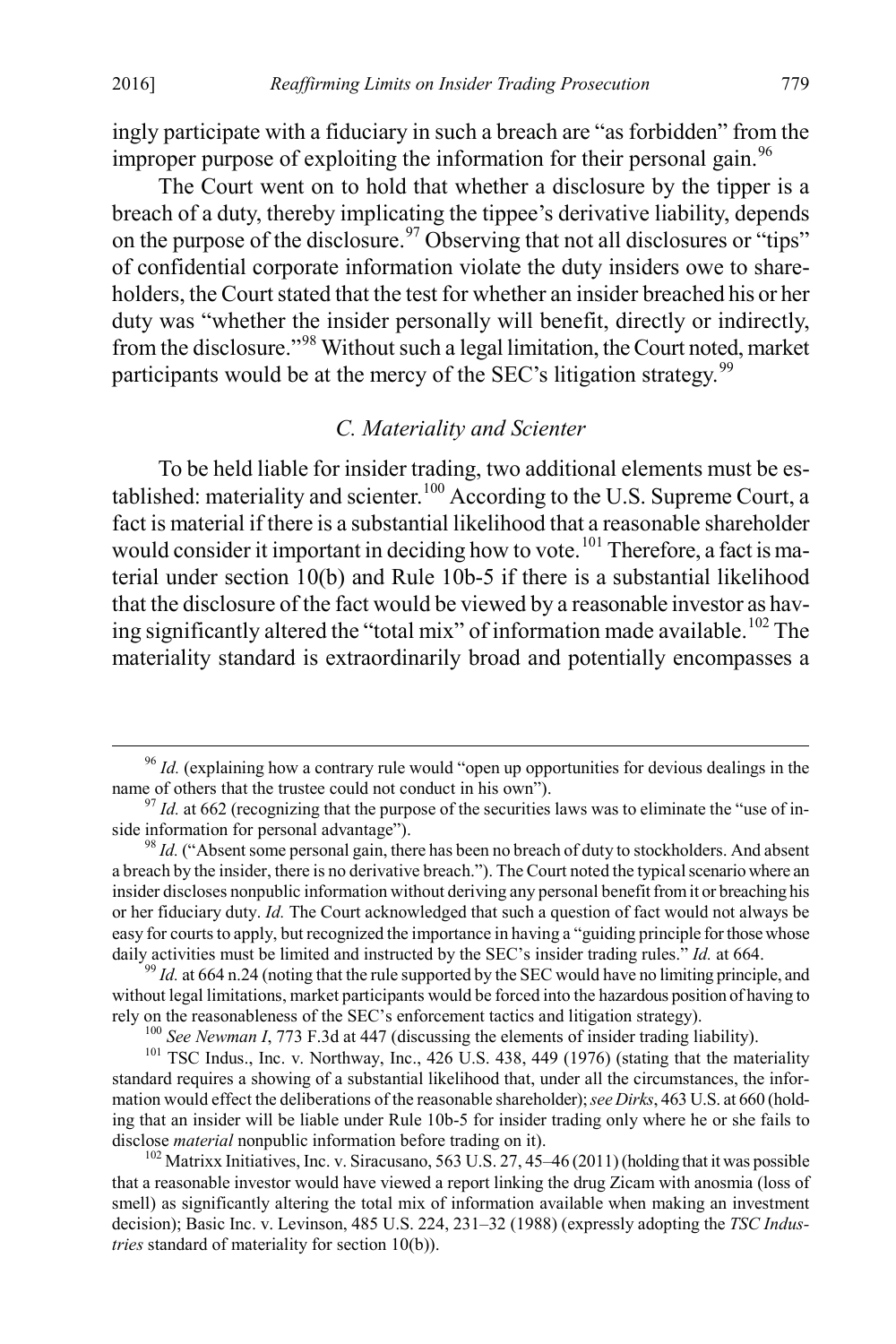great deal of information that would have no effect on the value of a company or the pricing of its securities.<sup>[103](#page-16-0)</sup>

Liability for insider trading also requires proof of scienter, which is defined as "a mental state embracing intent to deceive, manipulate, or defraud."[104](#page-16-1) To determine scienter in insider trading, courts focus on objective criteria, such as whether the insider receives a personal benefit from the disclosure through a pecuniary gain or a reputational benefit that will translate into future earnings.[105](#page-16-2) Under the Exchange Act, there is no criminal liability for insider trading unless the defendant acts "willfully."[106](#page-16-3) Willfulness requires the defendant to know he or she was acting wrongfully under the securities laws.[107](#page-16-4) Under the common law, this knowledge requirement (mens rea*)* is a necessary element in every crime and requires that the defendant knew the facts that made his or her willful conduct illegal.<sup>[108](#page-16-5)</sup> The Second Circuit has recognized that there should be a high mens rea standard for criminal liability,

<span id="page-16-3"></span>willfulness standard to provide a "sturdy safeguard[]" in insider trading cases).<br><sup>107</sup> *O'Hagan*, 521 U.S. at 665–66 (recognizing that two safeguards Congress implemented regard-

<span id="page-16-4"></span>ing scienter are (1) the government must prove that a person "willfully" violated a provision and (2) he or she must have knowledge of the rule); *Dirks*, 463 U.S. at 663 n.23 (noting that scienter requires an intentional or willful mindset, not merely that an insider's conduct results in harm to investors). <sup>108</sup> Staples v. United States, 511 U.S. 600, 605 (1994) (explaining that *mens rea*, which requires

<span id="page-16-5"></span>that a defendant knows the facts that make his or her conduct illegal, is a necessary element in every crime); *Newman I*, 773 F.3d at 450 (noting that mens rea is a required element in criminal insider trading case).

<span id="page-16-0"></span> <sup>103</sup> Richard C. Sauer, *The Erosion of the Materiality Standard in the Enforcement of the Federal Securities Laws*, 62 BUS. LAW. 317, 318 (2007) (discussing the implications of the expansive materiality standard in light of new disclosure mandates); *see* Joan MacLeod Heminway, *Materiality Guidance in the Context of Insider Trading: A Call for Action*, 52 AM. U. L.REV. 1131, 1138 (2003) (discussing the complexities of trying to apply the ambiguous materiality standard for transaction planners, litigants, government agencies, and courts).<br><sup>104</sup> *Dirks*, 463 U.S. at 663 n.23 ("Scienter . . . is an independent element of a Rule 10b-5 viola-

<span id="page-16-1"></span>tion."); *Hochfelder*, 425 U.S. at 201 (holding that the relevant legislative history of the Exchange Act supports the Court's conclusion that section 10(b) was targeted at practices involving some element of scienter, not merely negligence); *Newman I*, 773 F.3d at 447 (stating that liability for insider trading also requires proof that the defendant acted with scienter). Negligently disclosing material, nonpublic information is not enough. *Hochfelder*, 425 U.S. at 194 n.12.<br><sup>105</sup> *Dirks*, 463 U.S. at 663. The theory behind this requirement is that the insider, by giving out

<span id="page-16-2"></span>information selectively, is in effect selling the information for cash, reciprocal information, or other value. *Id.*; Brudney, *supra* note 48, at 348. Thus, in *Dirks*, the Court held that the tippers did not breach their duty to shareholders because they received no personal gain for their disclosure of material, nonpublic information—they merely wanted to expose the fraud. *Dirks*, 463 U.S. at 666–67 (noting that the tippers received no monetary or reciprocal personal benefit for revealing Equity Funding's inside information, but rather were motivated by the desire to expose the fraud). As such, Dirks, a tippee who also tipped to others, was not liable for a derivative breach because he could not have been a "participant after the fact" in the insiders' breach of fiduciary duty; they and he lacked the requisite scienter to deceive, manipulate or defraud. *Id.* at 665.<br><sup>106</sup> 15 U.S.C. § 78ff(a) (2012); *O'Hagan*, 521 U.S. at 665 (noting that Congress intended the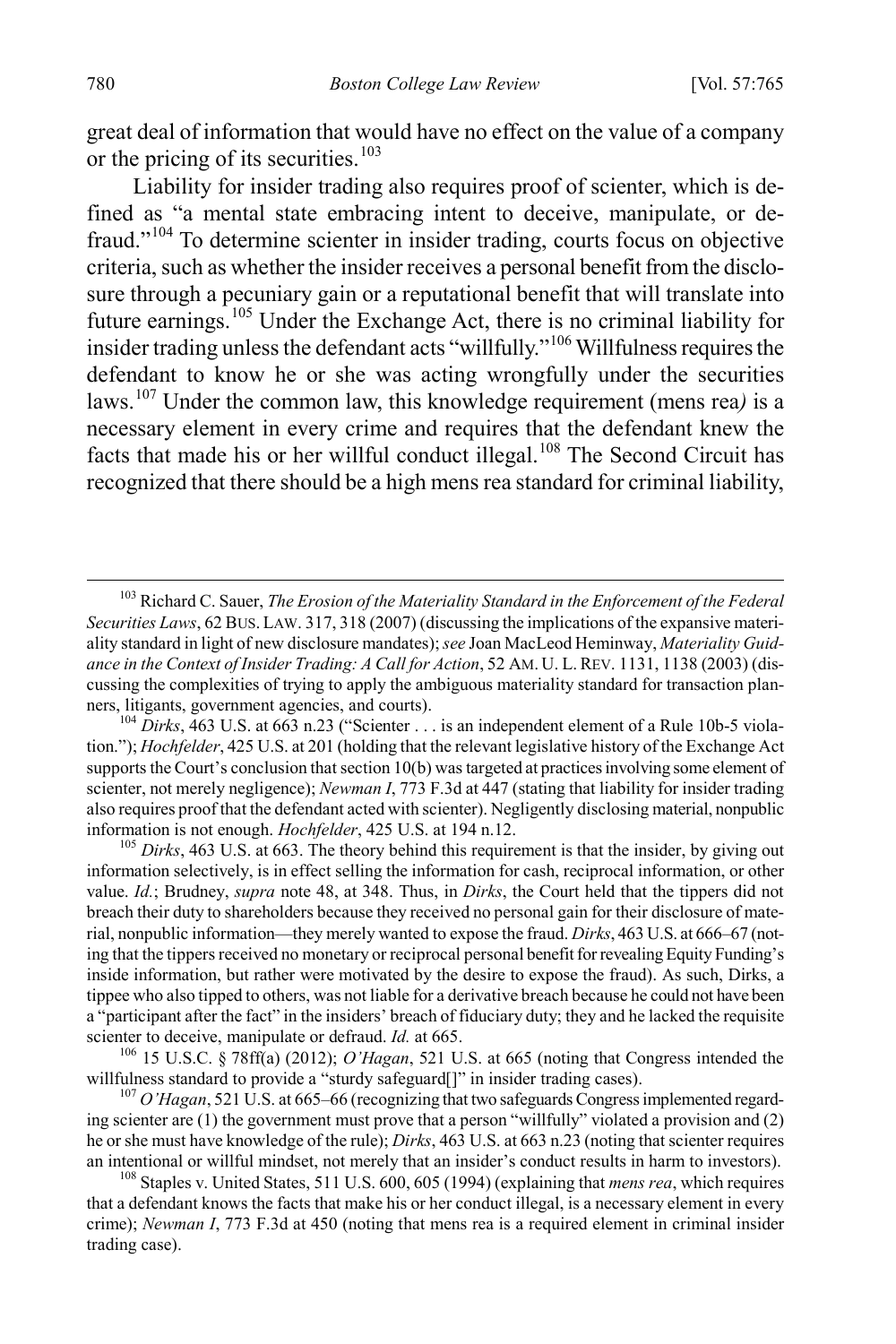especially in remote tippee cases.<sup>[109](#page-17-0)</sup> The U.S. Supreme Court has not settled the dispute whether recklessness satisfies section 10(b)'s scienter requirement in civil cases, however lower courts have embraced and applied a recklessness standard<sup>[110](#page-17-1)</sup>

#### II. WHAT'S THE ISSUE? *NEWMAN* FOCUSES ON THE KNOWLEDGE REQUIREMENT FOR REMOTE TIPPEE LIABILITY

In 2014, in *United States v. Newman*, the Second Circuit Court of Appeals held that defendant tippees did not have the requisite scienter to be convicted of insider trading.[111](#page-17-2) Section A of this Part provides an overview of *Newman* and presents the arguments for both sides.<sup>[112](#page-17-3)</sup> Section B highlights the Second Circuit's holding in *Newman*. [113](#page-17-4) Finally, section C discusses how the Second Circuit also circumscribed what constitutes a personal benefit under insider trading  $law<sup>114</sup>$  $law<sup>114</sup>$  $law<sup>114</sup>$ 

### *A.* United States v. Newman*: Arguments for Both Sides*

In *United States v. Newman*, defendants Todd Newman and Anthony Chiasson were hedge fund managers for Diamondback Capital and Level Global Investors, respectively.<sup>[115](#page-17-6)</sup> Both Newman and Chiasson traded on nonpublic information about Dell and NVIDIA that Newman's analyst at Dia-mondback provided to them.<sup>[116](#page-17-7)</sup> Newman and Chiasson were three or four de-grees removed from the insider tippers at Dell and NVIDIA.<sup>[117](#page-17-8)</sup> As such, nei-

<span id="page-17-0"></span><sup>&</sup>lt;sup>109</sup> United States v. Kaiser, 609 F.3d 556, 569 (2d Cir. 2010) ("Unlike securities fraud, insider trading does not necessarily involve deception, and it is easy to imagine an insider trader who receives a tip and is unaware that his conduct was illegal and therefore wrongful.").

<span id="page-17-1"></span> $110$  *Obus*, 693 F.3d at 286 (noting that the U.S. Supreme Court has yet to decide whether recklessness satisfies section 10(b) for civil cases, but that the Second Circuit has recognized a recklessness

<span id="page-17-2"></span>standard).<br><sup>111</sup> *See* United States v. Newman (*Newman I*), 773 F.3d 438, 442 (2d Cir. 2014), *cert. denied*,<br>United States v. Newman (*Newman II*), 136 S. Ct. 242 (2015) (mem.).

<span id="page-17-4"></span><span id="page-17-3"></span><sup>&</sup>lt;sup>112</sup> See infra notes 115–127 and accompanying text.<br><sup>113</sup> See infra notes 128–127 and accompanying text.<br><sup>114</sup> See infra notes 134–146 and accompanying text.<br><sup>115</sup> Brief for the United States of America at 3, *Newman I*,

<span id="page-17-8"></span><span id="page-17-7"></span><span id="page-17-6"></span><span id="page-17-5"></span><sup>6163307.</sup> <sup>116</sup> *Newman I*, 773 F.3d at 443. <sup>117</sup> *Id.* (discussing a brief summary of the two tipping chains at issue). At issue in *Newman* were two tipping chains: Dell and NVIDIA. *Id.* With respect to Dell, the tipping chain was as follows: Rob Ray, who worked in Dell's investor relations department (insider-tipper) gave information about Dell's earnings to Sandy Goyal, an analyst at Neuberger Berman, who in turn gave the information to Diamondback analyst Jesse Tortora, who relayed the information to Newman as well as Level Global analyst Sam Adondakis, who ultimately provided the information to Chiasson. *Id.* With respect to the NVIDIA tipping chain: Chris Choi, a member of NVIDIA's finance unit, tipped information to Hyung Lim, a former executive at Broadcom Corp. and Altera, who in turn passed the information to Danny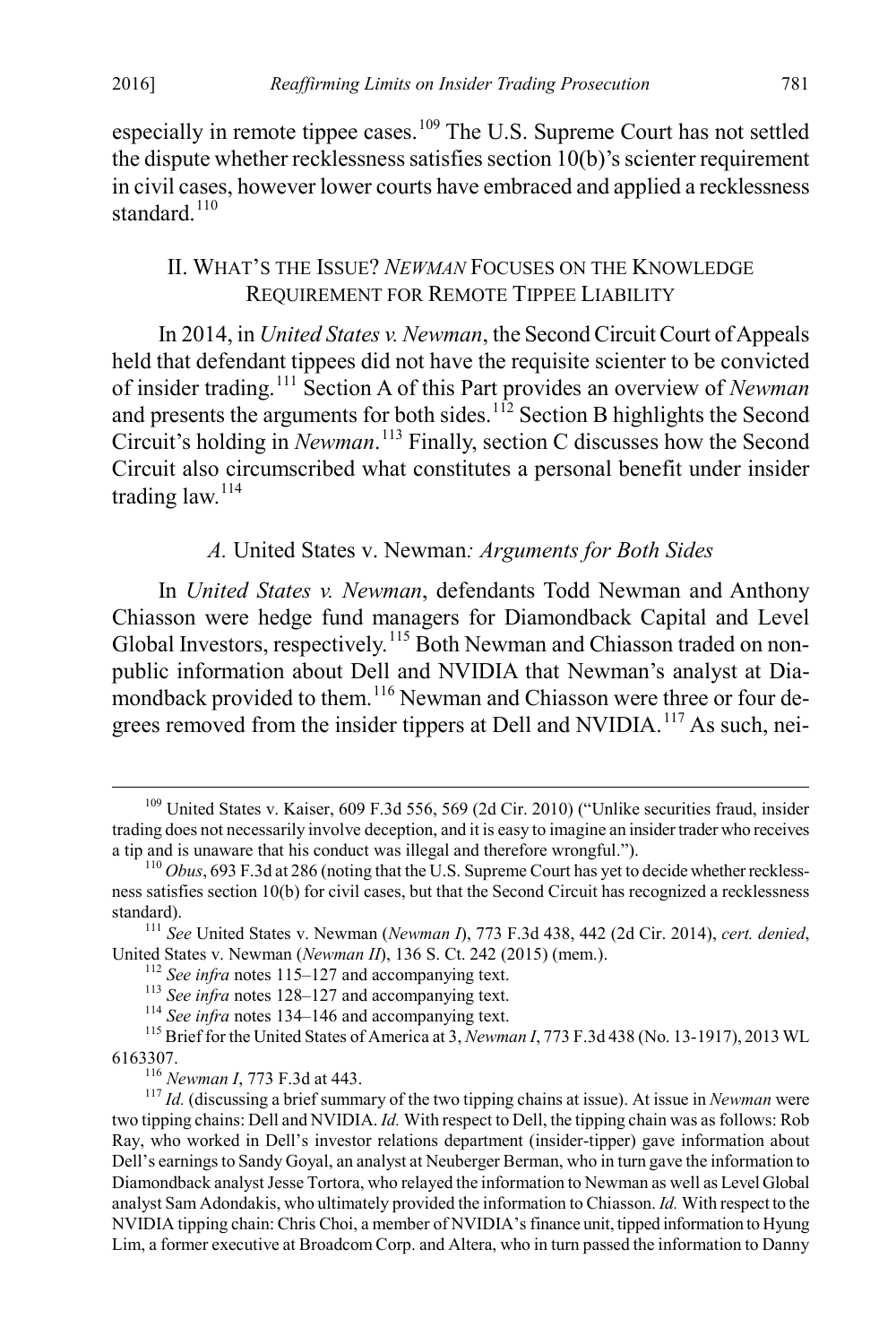ther Newman nor Chiasson knew the insider tippers at Dell or NVIDIA, nor why they divulged this information.<sup>[118](#page-18-0)</sup> Regardless, both men were indicted and convicted of insider trading in the U.S. District Court for the Southern District of New York. [119](#page-18-1)

The main issue on appeal was whether a remote tippee could be guilty of insider trading if he or she does not know that the corporate insider disclosed information in exchange for a personal benefit.<sup>[120](#page-18-2)</sup> The government argued that the insiders at Dell and NVIDIA breached their duties of confidentiality by tipping material, nonpublic information to others who tipped or traded on the  $\frac{1}{2}$  basis of that information. <sup>[121](#page-18-3)</sup> Under tipper-tippee liability, Newman and Chiasson, as tippees, would be derivatively liable if they knew that such a breach occurred.<sup>122</sup> The district court instructed the jury that the defendant tippees could be liable if they knew the inside information was disclosed by the insid-ers in breach of a fiduciary duty of trust and confidence.<sup>[123](#page-18-5)</sup> The jury found that

<span id="page-18-3"></span>gument falls within the classical theory of insider trading. *See id.* at 55 (arguing that the defendants' attempts to distinguish precedent based on misappropriation theory inappropriate because the same analysis applies to this classical theory case). <sup>122</sup> *Compare id.* at 35 (arguing that all the government had to establish was that the defendants

<span id="page-18-4"></span>traded on material, nonpublic information they knew insiders had disclosed in violation of a duty of confidentiality), *with Dirks*, 463 U.S. at 660 (holding that a tippee assumes a fiduciary duty to the shareholders of a corporation only when the insider has breached his or her fiduciary duty to the shareholders and the tippee knows or should know that there has been a breach).<br><sup>123</sup> *Newman I*, 773 F.3d at 444; Brief for the United States of America, *supra* note 115, at 36–37.

<span id="page-18-5"></span>Specifically, the district court instructed the jury that the defendants could be held liable if all of the following elements were met:

(1) the tippers had a fiduciary duty or other relationship of trust and confidence with their employers such that they were entrusted with material, nonpublic information with the reasonable expectation that they would keep it confidential and not use it for personal benefit; (2) the tippers intentionally breached that duty by disclosing material, nonpublic information for their own benefit; (3) the tippers received a personal benefit from the tips; (4) *the defendant tippees knew the inside information was disclosed by the insiders in breach of a duty of trust and confidence*; and (5) the defendant tippees participated in the insider trading scheme knowingly, willfully, and with specific intent to defraud.

Brief for the United States of America, *supra* note 115, at 36–37 (emphasis added).

Kuo, an analyst at Whittier Trust, who circulated the information to his group of analyst friends in-<br>cluding Tortora and Adondakis, who informed Newman and Chiasson, respectively. *Id.* 

<span id="page-18-0"></span> $\frac{118}{118}$  *Id.* (noting that there was no evidence that either Newman or Chiasson, who were several steps removed from the corporate insiders, was aware of the source of the inside information); Brief for Defendant-Appellant Anthony Chiasson, *supra* note 12, at 1.<br><sup>119</sup> *Newman I*, 773 F.3d at 444–45.<br><sup>120</sup> *Id.* at 442 (stating that the issue on appeal was whether the district court erred in failing to

<span id="page-18-2"></span><span id="page-18-1"></span>instruct the jury that it must find that a tippee knew that the insider disclosed confidential information in exchange for a personal benefit); Brief for Defendant-Appellant Anthony Chiasson, *supra* note 12, at 3 (arguing that absent knowledge that a tipper exchanged inside information for personal gain, defendants did not engage in conduct in violation of section 10(b) or Rule 10b-5).<br><sup>121</sup> *See* Brief for the United States of America, *supra* note 115, at 17–27. The government's ar-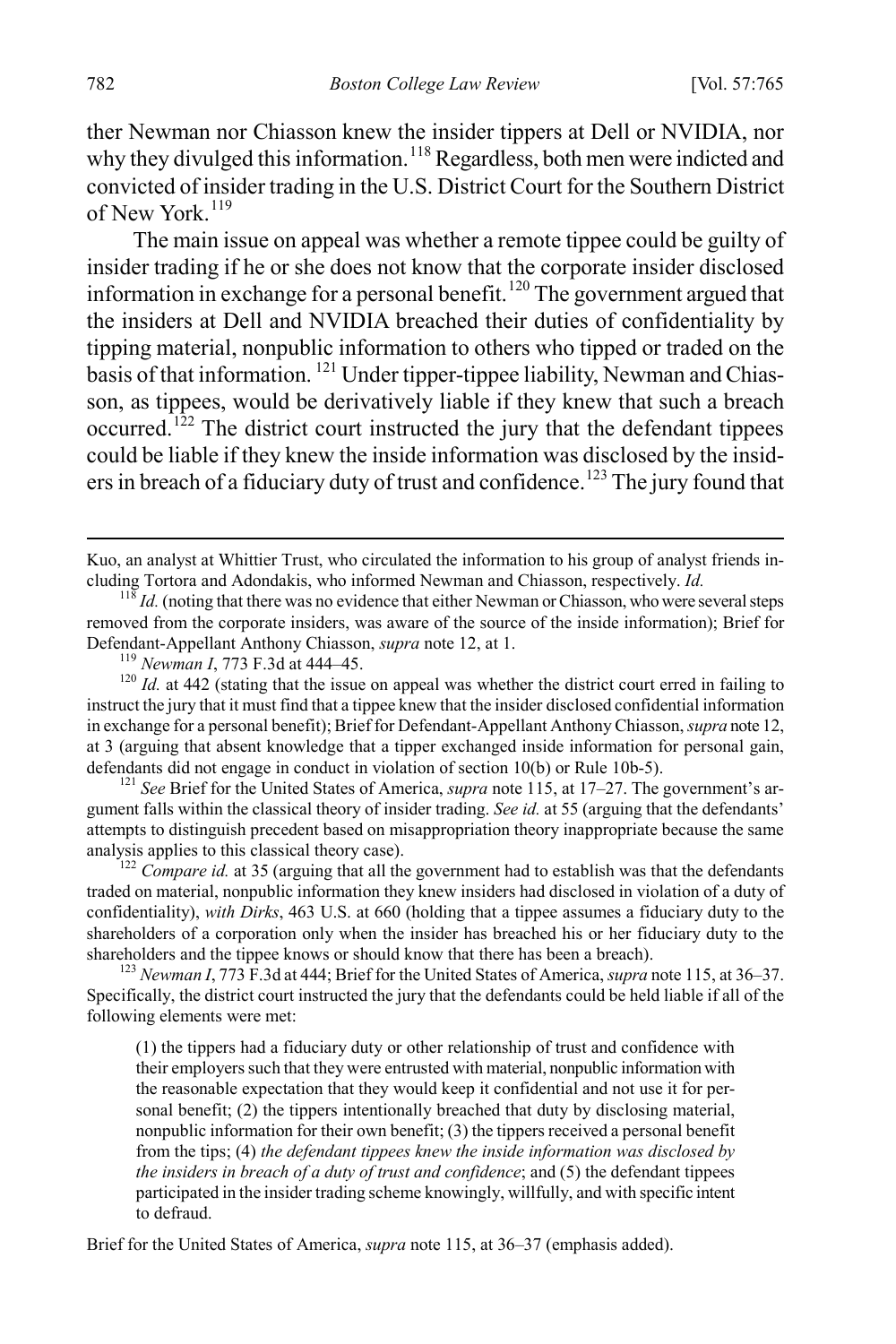the government had proven this element and both men were found guilty of insider trading.<sup>[124](#page-19-0)</sup>

Newman and Chiasson appealed, arguing that this jury instruction was erroneous.[125](#page-19-1) They asserted that, under *Dirks*, they could be liable only if they knew that the tipper disclosed the information for a personal benefit, and be-cause neither knew the tippers, they could not be liable for insider trading.<sup>[126](#page-19-2)</sup> They urged that it is the personal benefit element that turns the breach of fiduciary duty into a fraudulent activity prohibited by section 10(b) of the Ex-change Act and Rule 10b-5.<sup>[127](#page-19-3)</sup>

#### *B. The Holding: Tippees Must Know of the Personal Benefit Derived by the Insider Tipper to Be Liable*

In its pivotal decision, the Second Circuit panel agreed with defendants' argument that the Government must prove that the tippee knew both (1) that an insider disclosed confidential information and (2) that he or she did so in exchange for a personal benefit.<sup>128</sup> The court was clear: the exchange of confidential information for a personal benefit is not separate from an insider's breach of his or her fiduciary duty; it is the breach that triggers liability for securities fraud under Rule  $10b-5$ .<sup>[129](#page-19-5)</sup> Thus, the Second Circuit held that the jury instructions were erroneous because they failed to instruct the jurors on this essential element, specifically that Newman and Chiasson must have known of the personal benefit received by the insiders in exchange for the disclosure of material nonpublic information. $130$ 

<span id="page-19-0"></span><sup>&</sup>lt;sup>124</sup> *Newman I*, 773 F.3d at 444. The district court sentenced Newman to fifty-four months of imprisonment followed by one year of supervised release, required Newman to forfeit \$737,724 from the fraudulent trades, and imposed a \$1,000,000 fine. *Id.* The district court sentenced Chiasson to seventyeight months of imprisonment followed by one year of supervised release, required Chiasson to forfeit \$1,382,217, and imposed a \$5,000,000 fine. *Id.* at 444–45. Both Newman and Chiasson were granted

<span id="page-19-1"></span>bail pending appeal. Brief for the United States of America, *supra* note 115, at 3.<br><sup>125</sup> Brief for Defendant-Appellant Anthony Chiasson, *supra* note 12, at 2; Brief of Defendant-<br>Appellant Todd Newman at 3, *Newman I*,

<span id="page-19-2"></span> $A<sup>126</sup>$  *Dirks*, 463 U.S. at 660 (holding that the test is whether the insider personally will benefit from his or her disclosure); Brief for Defendant-Appellant Anthony Chiasson, *supra* note 125, at 2 (arguing that it is not a crime to trade on information, even if Chiasson knew it was coming from insiders because he did not know why they divulged the information); Brief of Defendant-Appellant Todd Newman, *supra* note 125, at 2 (noting that the government did not even try to prove that Newman had such

<span id="page-19-3"></span>knowledge).<br><sup>127</sup> Brief of Defendant-Appellant Todd Newman, *supra* note 125, at 26 (arguing that the key fact that distinguishes legal from illegal activity is a personal benefit to the insider).

<span id="page-19-5"></span><span id="page-19-4"></span><sup>&</sup>lt;sup>128</sup> Newman I, 773 F.3d at 442.<br><sup>129</sup> Id. at 447–48 ("Dirks counsels us that the exchange of confidential information for personal benefit is not separate from an insider's fiduciary breach; it *is*the fiduciary breach that triggers liability for securities fraud under Rule 10b-5."). <sup>130</sup> *Id.* at 442. The *Newman* Court also held that the evidence against Newman and Chiasson was

<span id="page-19-6"></span>insufficient to sustain a guilty verdict for two reasons: (1) "the Government's evidence of any person-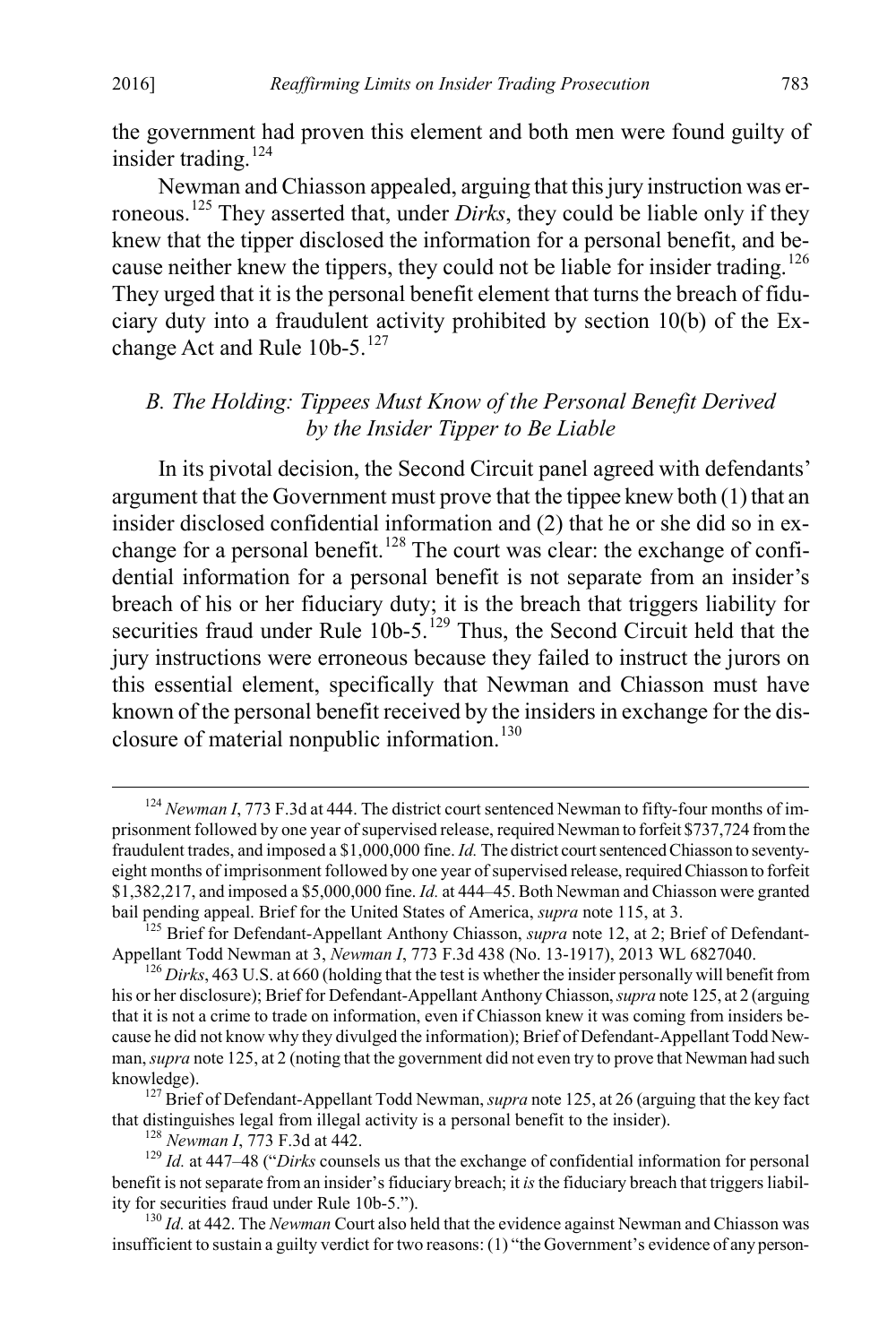The court also expressly rejected the government's argument that because Newman and Chiasson were sophisticated traders, they must have known, or deliberately avoided knowing, that the information originated from a breach of a fiduciary duty by a corporate insider who received some kind of personal benefit for such a disclosure.<sup>[131](#page-20-0)</sup> Indeed the court found that defendants had established facts that negated such an inference against them.<sup>132</sup> The Second Circuit recognized that disclosures of information for reasons other than benefitting the tipper are routine in the securities markets and do not violate insider trading law.[133](#page-20-2)

#### *C. The Second Circuit Circumscribes What Constitutes a Personal Benefit*

The Second Circuit panel went a step further and held that the government also failed to prove beyond a reasonable doubt that the insiders received

<span id="page-20-1"></span>lished the following facts:

[A]nalysts at hedge funds routinely estimate metrics such as revenue, gross margin, operating margin, and earnings per share through legitimate financial modeling using publicly available information and educated assumptions about industry and company trends. . . . [A]nalysts routinely solicited information from companies in order to check assumptions in their models in advance of earnings announcements. . . . [I]nvestor relations departments routinely assisted analysts with developing their models. . . . [A]nd Dell's investor relations personnel routinely "leaked" earnings data in advance of quarterly earnings.

<span id="page-20-2"></span>*Id.* <sup>133</sup> *Id.* at 448–49, 454–55 ("Although the Government might like the law to be different, nothing in the law requires a symmetry of information in the nation's securities markets."). The reasons for selective disclosures are numerous, and necessary in maintaining an efficient market. Brief for Defendant-Appellant Anthony Chiasson, *supra* note 12, at 46–47 (citing Stephen J. Choi, *Selective Disclosures in the Public Capital Markets*, 35 U.C. DAVIS L. REV. 533, 543–48 (2002)) ("Insiders routinely provide nonpublic information to market participants for myriad reasons—to curry favor with large shareholders, to entice significant investors, to 'condition' the market in advance of unexpected earnings results, to bolster their credibility with certain analysts, to provide 'comfort' about investment theses, and other reasons."); Scott Russell, Note, *Regulation Fair Disclosure: The Death of the Efficient Capital Market Hypothesis and the Birth of Herd Behavior*, 82 B.U. L. REV. 527, 550 (2002) (noting that analysts interpret and relay the information in a way that individual investors can understand and use to assess the value of securities and make informed investment decisions); *see supra* notes 52–56 and accompanying text (discussing the important role that market insiders, such as analysts, have on a mechanically- and value-efficient market).

al benefit received by the alleged insiders was insufficient to establish the tipper liability from which defendants' purported tippee liability would derive," and (2) "the Government presented no evidence that Newman and Chiasson knew that they were trading on information obtained from insiders in violation of those insiders' fiduciary duties." *Id.* Importantly, the Second Circuit stated that this element for tipping liability applies equally to both the classical and misappropriation theories of insider trading. *Id.* at 446.<br><sup>131</sup> *Id.* at 454 ("The Government argues that . . . Newman and Chiasson must have known, or

<span id="page-20-0"></span>deliberately avoided knowing, that the information originated with corporate insiders, *and* that those insiders disclosed the information in exchange for a personal benefit. We disagree."). <sup>132</sup> *Newman I*, 773 F.3d at 454–55. Importantly, the *Newman* Court found the defendants estab-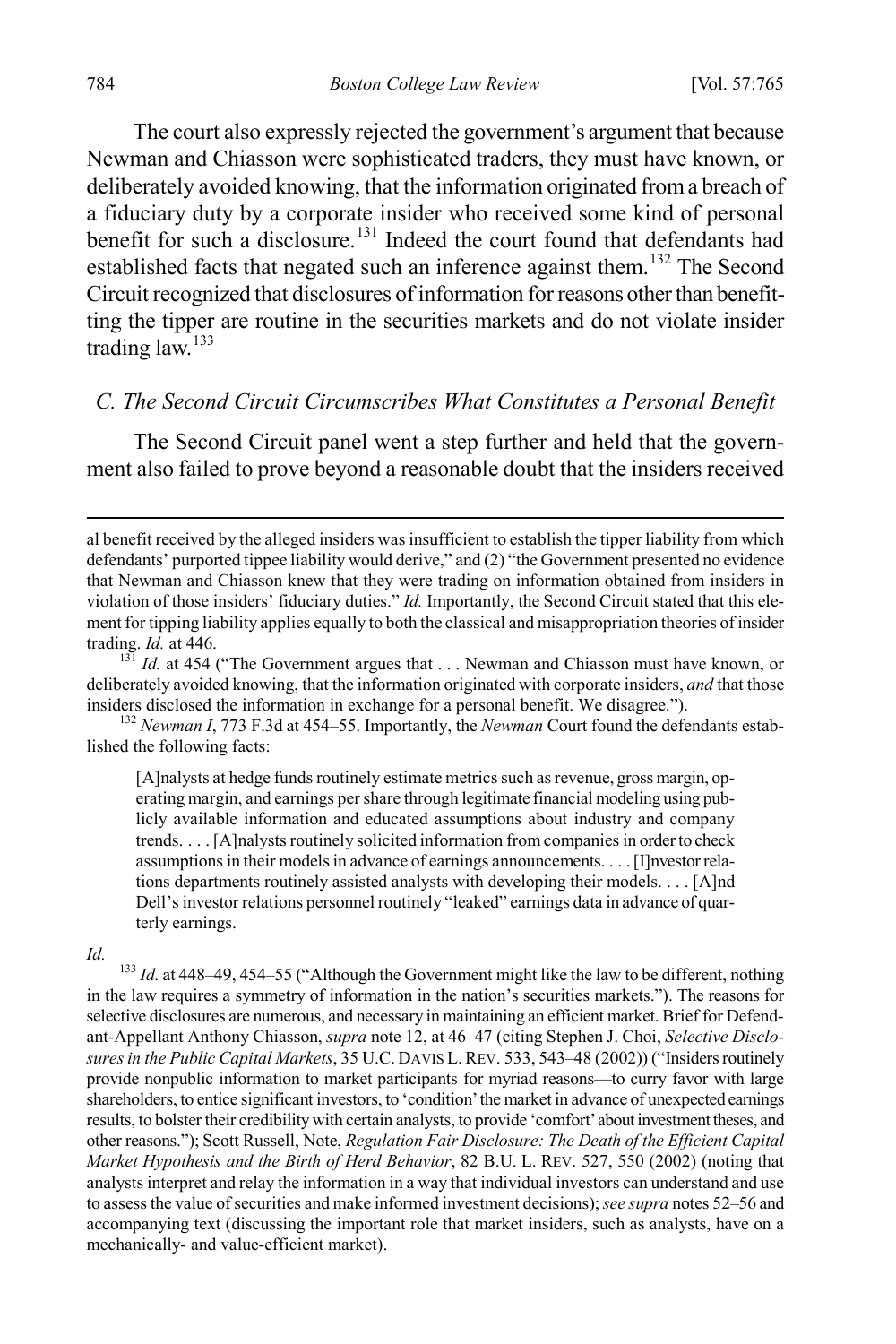a personal benefit for providing material nonpublic information.<sup>[134](#page-21-0)</sup> In so doing, the court circumscribed what constitutes a "personal benefit" under insider trading law, limiting it to a quid-pro-quo type of relationship.<sup>[135](#page-21-1)</sup> The court held that a personal benefit cannot be merely inferred from a personal relationship between tipper and tippee, but rather that such an inference is only permissible if the government proves that there was a "meaningfully close personal relationship that generates an exchange that is objective, consequential, and repre-sents at least a potential gain of pecuniary or similarly valuable nature."<sup>[136](#page-21-2)</sup>

The government filed for a petition for rehearing on both the scienter requirement and what constitutes a personal benefit, but the Second Circuit denied it.[137](#page-21-3) The U.S. Supreme Court also denied the government's petition for certiorari without comment<sup>[138](#page-21-4)</sup>

Since *Newman*, however, the Court has granted certiorari to a U.S. Court of Appeals for the Ninth Circuit case to clarify the question about what consti-

<span id="page-21-1"></span> $\frac{135}{135}$  *Id.* ("While our case law at times emphasizes language from *Dirks* indicating that the tipper's gain need not be *immediately* pecuniary, it does not erode the fundamental insight that, in order to form the basis for a fraudulent breach, the personal benefit received in exchange for confidential information must be of some consequence."). <sup>136</sup> *Id.* In so holding, the *Newman* Court acknowledged the Second Circuit's prior acceptance of a

<span id="page-21-2"></span>permissive definition of personal benefit. United States v. Jiau, 734 F.3d 147, 153 (2d Cir. 2013) (holding that a personal benefit is broadly defined to include (1) a "pecuniary gain," (2) any "reputational benefit that will translate into future earnings," and (3) any benefit from a gift of information to a relative or friend). But, the Second Circuit qualified this permissive standard, recognizing that if the government merely had to show some sort of friendly relationship between the tipper and tippee to prove a personal benefit, the personal benefit requirement would be a nullity. *Newman I*, 773 F.3d at 452 (holding that the government did not prove beyond a reasonable doubt that tippers received a personal benefit). <sup>137</sup> Petition of the United States of America for Rehearing and Rehearing En Banc, *supra* note 23,

<span id="page-21-3"></span>at 2–3 (arguing that this refined definition of personal benefit could produce extreme and unwanted results, which will "dramatically limit the Government's ability to prosecute some of the most common, culpable, and market threatening forms of insider trading"). In particular, prosecutors expressed concern about situations where a parent passes on a confidential stock tip to a child without receiving anything but the child's love and affection, or the corporate executive who whispers to a golf buddy about upcoming deals. Matthew Goldstein & Ben Protess, *U.S. Attorney Preet Bharara Challenges Insider Trading Ruling*, N.Y. TIMES: DEALBOOK (Jan 23, 2015), http://dealbook.nytimes.com/2015/ 01/23/u-s-attorney-preet-bharara-to-challenge-insider-trading-ruling/ (discussing prosecutors' view that the *Newman* decision could produce extreme and unwanted results).<br><sup>138</sup> *Newman II*, 136 S. Ct. at 242. Interestingly, the government sought certiorari only on the per-

<span id="page-21-4"></span>sonal benefit requirement, effectively conceding the knowledge requirement. Petition for Writ of Certiorari at 15–34, *Newman II*, 136 S. Ct. 242 (No. 15-137); Jonathan D. Schmidt et al., *What* Newman *Means for the Market*, 21 WESTLAW J. SEC. LIT. & REG., no. 12, Oct. 15, 2015, at \*1, \*5.

<span id="page-21-0"></span> <sup>134</sup> *Newman I*, 773 F.3d at 451–52 (stating that the circumstantial evidence relied upon by the government was insufficient to warrant an inference that the insiders received any personal benefit in exchange for their tips). As to the Dell tipping chain, tipper Ray and tippee Goyal were alumni of the same school and it was shown that Goyal provided some career advice and assistance to Ray. *Id.* at 452. As to the NVIDIA tipping chain, tipper Choi and tippee Lim were "family friends" who attended the same church and occasionally socialized together. *Id*. The *Newman* Court held that providing evidence that a tipper and tippee are family friends or acquaintances is not sufficient to prove that the tippers derived some benefit from tipping.  $Id$ .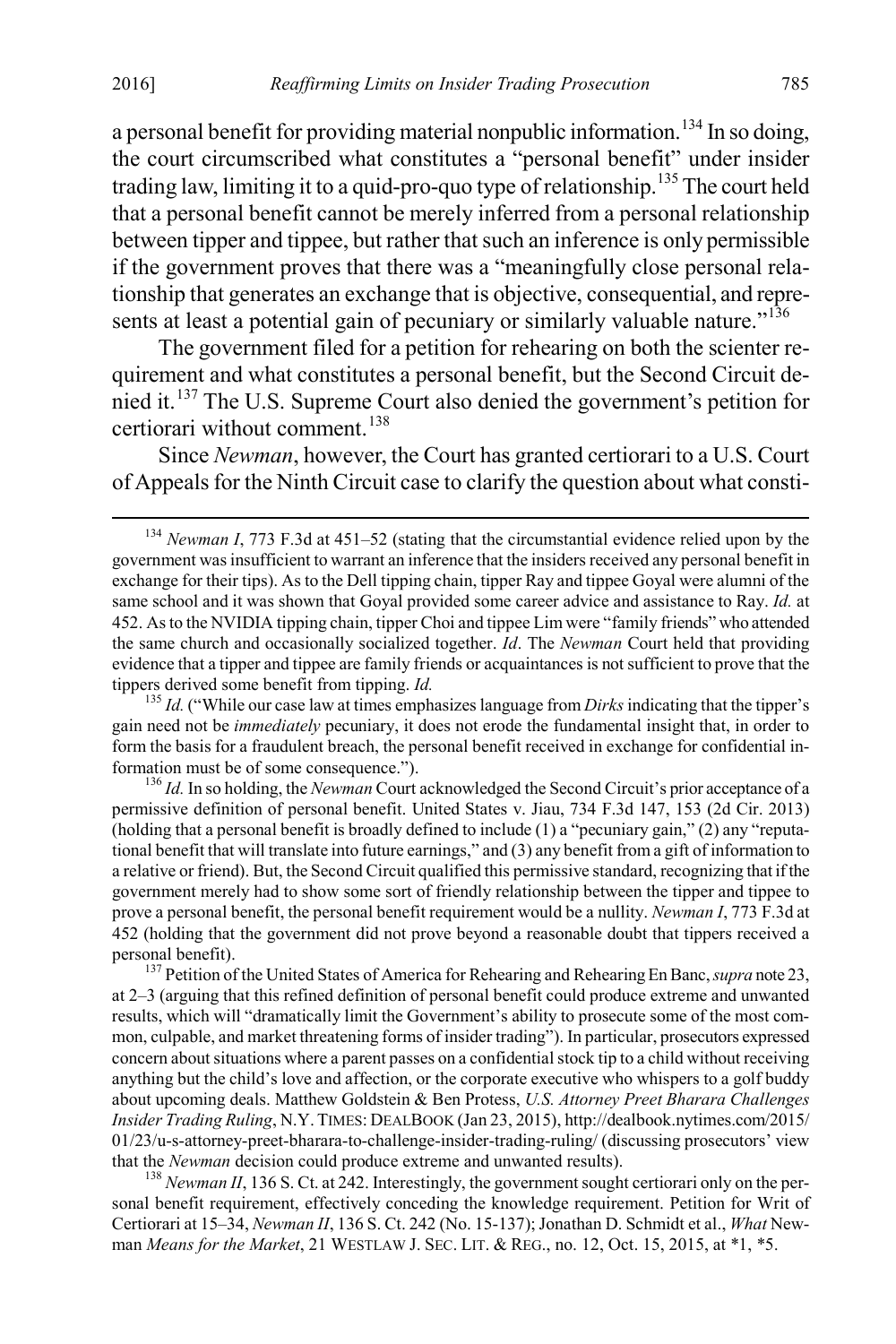tutes a personal benefit.<sup>[139](#page-22-0)</sup> In *Salman v. United States*, the Ninth Circuit held that a personal benefit need not be a tangible, pecuniary benefit but instead can be a benefit one would obtain from simply making a gift of information to a close relative or friend.[140](#page-22-1) Although some commentators have said that the Court will be settling a circuit split on this issue, others believe that the facts of *Newman* and *Salman* are distinguishable and the two sister circuits are not diametrically opposed.[141](#page-22-2) As such, *Newman* still provides the correct framework for determining remote tippee liability in insider trading cases.<sup>[142](#page-22-3)</sup>

The Second Circuit's decision in *Newman* reins in the expansion of insider trading law that has dominated since *Dirks*.<sup>[143](#page-22-4)</sup> The scienter requirement makes it tougher for the government to sustain a case against remote tippees because the government must prove that a remote tippee knew of a personal

<span id="page-22-2"></span><sup>141</sup> Compare Newman I, 773 F.3d at 443 (dealing with remote tippees in the securities industry who were four degrees removed from the source of information, who did not know the insider-tipper, the first-degree tippee, or the relationship between the two), *with Salman*, 792 F.3d at 1093–94 (dealing with a second-degree tippee who was a family member of both the insider-tipper and the firstdegree tippee, and who knew the personal benefit derived by the insider-tipper for disclosing the information). *See generally* Matt Levine, *Justices Will Know Insider Trading When They See It*, BLOOMBERGVIEW (Jan. 19, 2016, 5:48 PM), http://www.bloombergview.com/articles/2016-01-19/ justices-will-know-insider-trading-when-they-see-it [https://perma.cc/A7PH-J2E9] (noting that both appeals courts have drawn lines in sensible, unsurprising ways based on the differences between the two cases). <sup>142</sup> *See Newman I*, 773 F.3d at 450 (setting out the elements the government must prove beyond a

<span id="page-22-3"></span>reasonable doubt in order to sustain an insider trading conviction); Levine, *supra* note 141 (arguing that if the U.S. Supreme Court does more than simply affirm and clarify the appeals court decisions in *Salman*, it will likely narrow insider trading law, which is consistent with *Newman*). <sup>143</sup> *See Newman I*, 773 F.3d at 455 (clarifying the knowledge requirement and circumscribing the

<span id="page-22-4"></span>personal benefit requirement); Schmidt et al., *supra* note 138, at \*6 (discussing how *Newman* makes it more difficult for the government to bring cases against remote tippees especially when evidence of a personal benefit and knowledge of that benefit is thin); Tebsy Paul, Comment, *Friends with Benefits: Analyzing the Implications of* United States v. Newman *for the Future of Insider Trading*, 5 AM. U. BUS. L. REV. 109, 112 (2015) (noting how *Newman* put an end to the government's "recent crusade" against insider trading in which the government has stretched precedent through "scant evidence").

<span id="page-22-0"></span> <sup>139</sup> United States v. Salman, 792 F.3d 1087 (9th Cir. 2015), *cert. granted in part*, 136 S. Ct. 899 (2016) (mem.); Petition for Writ of Certiorari at i, *Salman*, 792 F.3d 1087 (No. 15-628), 2015 WL 7180648 (asking the Court to answer whether a personal benefit to an insider requires proof of "an exchange that is objective, consequential, and represents at least a potential gain of a pecuniary of similarly valuable nature," or whether it is sufficient to show that the insider and tippee shared a close family relationship). <sup>140</sup> *Salman*, 792 F.3d at 1093–94 (declining to follow *Newman* to the extent it can be read to re-

<span id="page-22-1"></span>quire the personal benefit received by the tipper to be tangible). In *Salman*, the insider-tipper, Mahar Kara, regularly disclosed confidential information he received from his investment banking job to his older brother, Michael. *Id.* at 1089. The defendant Salman, the brother-in-law and friend of Mahar and Michael, successfully traded on information he received from Michael, knowing full well that the information came from Mahar as the insider-tipper. *Id.* Salman argued that he did not know of the personal benefit Mahar received for disclosing the information to Michael, and that evidence of a family relationship alone is insufficient to prove that the insider-tipper received a benefit. *Id.* at 1093. The Ninth Circuit held that the government presented sufficient evidence that Mahar disclosed the information as a gift intended to benefit Michael. *Id.* at 1094.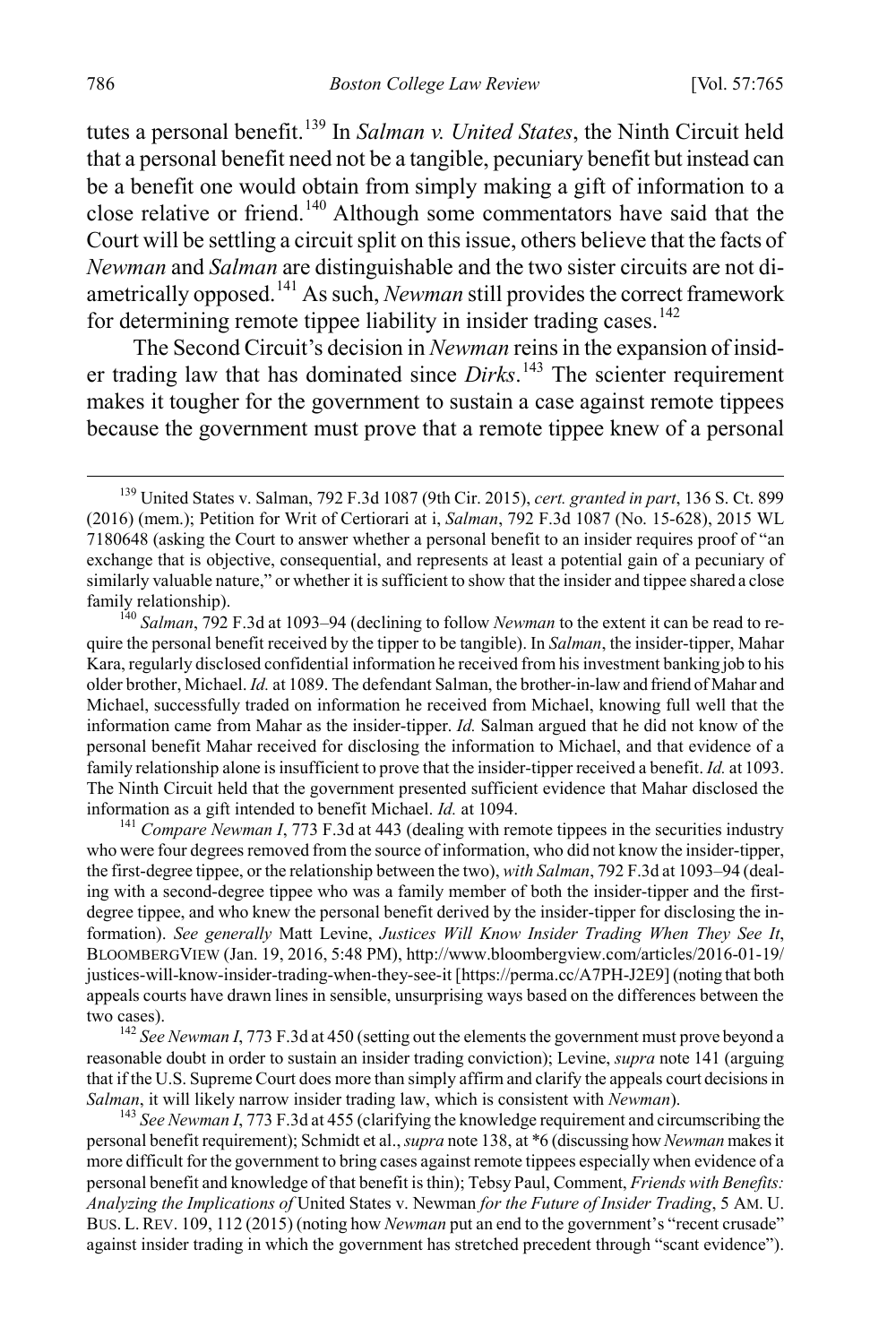benefit to an insider—something a tippee multiple degrees removed from the insider-tipper will not likely know.<sup>144</sup> Additionally, the standard for what constitutes a personal benefit also makes it harder for the government to sustain a case against a remote tippee because the government relies heavily on circum-stantial evidence to prove its case.<sup>[145](#page-23-1)</sup> The government can no longer simply infer a personal benefit from a relationship between tipper and tippee; the gov-ernment must prove this element beyond a reasonable doubt.<sup>[146](#page-23-2)</sup>

#### III. THE IMPLICATIONS OF *NEWMAN*: CONSISTENT WITH PRECEDENT, CRITICAL FOR FUTURE REMOTE TIPPEE INSIDER TRADING DEFENDANTS

The Second Circuit's opinion in *United States v. Newman* stays true to the duty-based theory of liability upon which insider trading law and an efficient market theory rests.<sup>[147](#page-23-3)</sup> Additionally, the *Newman* decision prevents the gov-ernment from prosecutorial over-reaching in the future.<sup>[148](#page-23-4)</sup> Section A of this Part

<span id="page-23-1"></span>have to work harder to produce such evidence); Yin Wilczek, *SEC to Pursue More Insider Trading Cases in Administrative Forum, Director Says*, BLOOMBERG BNA (June 13, 2014), http://www.bna. com/sec-pursue-insider-n17179891282/ [https://perma.cc/JX39-Q7AZ] (noting how insider trading cases usually turn on circumstantial evidence). <sup>146</sup> *See Newman*, 773 F.3d at 452 (refusing to make the inference of a personal benefit based sole-

<span id="page-23-0"></span><sup>&</sup>lt;sup>144</sup> See 3 ALAN R. BROMBERG & LEWIS D. LOWEFELS, BROMBERG & LOWENFELS ON SECURITIES FRAUD § 6:315.90 (2d ed. 2015) (noting that the government will be less likely to target remote tippees in future cases); DIXIE L. JOHNSON & MATTHEW B. HANSON, KING & SPALDING, CLIENT ALERT: POST-*NEWMAN* REALITY: INVESTIGATIONS INVOLVING UNWITTING 'TIPS' TO CLOSE FRIENDS AND RELA-TIVES WILL CONTINUE 5 (2015), http://www.kslaw.com/imageserver/kspublic/library/publication/ ca100815.pdf [https://perma.cc/M8YN-DCEW] (noting that *Newman* will undoubtedly change prosecutors' calculations for investigations involving tipping chains among business colleagues). In 2015, in response to the *Newman* decision, three bills aimed at defining and even outlawing insider trading were introduced in Congress. Insider Trading Prohibition Act, H.R. 1625, 114th Cong. (2015); Stop Illegal Insider Trading Act, S. 702, 114th Cong. (2015); Ban Insider Trading Act of 2015, H.R. 1097, 114th Cong. (2015); *see* Fokas & Fradkin, *supra* note 37, at \*3 (noting how each bill is aimed at overruling *Newman* and removing the personal benefit requirement). <sup>145</sup> *See* BROMBERG & LOWEFELS, *supra* note 144, § 6:315.90 (noting how the government will

<span id="page-23-2"></span>ly on circumstantial evidence of a relationship between tipper and tippee); Gina LaMonica, *Second Circuit Narrows Scope of Remote Tippee Liability in Landmark Insider Trading Decision*, WHITE COLLAR BRIEFLY (Dec. 10, 2014), http://www.whitecollarbriefly.com/2014/12/10/second-circuitnarrows-scope-of-remote-tippee-liability-in-landmark-insider-trading-decision/ [https://perma.cc/ SY2A-MXVS] (noting how the *Newman* decision "raise[s] the bar" for the government's burden of proof in remote tippee cases).<br><sup>147</sup> *See* United States v. O'Hagan, 521 U.S. 642, 665 (1997) (holding that liability is based on

<span id="page-23-3"></span>breach of duty to a source of information); Dirks v. SEC, 463 U.S. 646, 660 (1983) (holding that liability is based on breach of a fiduciary duty); United States v. Chiarella, 445 U.S. 222, 228 (1980) (same); United States v. Newman (*Newman I*), 773 F.3d 438, 442 (2d Cir. 2014) (same), *cert. denied*, United States v. Newman (*Newman II*), 136 S. Ct. 242 (2015) (mem.); *see also* Coles, *supra* note 46, at 211 (arguing that the adoption of the misappropriation theory and lower courts' expansive application of the personal benefit and tippee knowledge requirement have led to the de facto demise of *Dirks* as a predictable framework for analyzing tippee liability). <sup>148</sup> *See Newman I*, 773 F.3d at 442; James Fanto, *Financial Professionals Face Heightened SEC* 

<span id="page-23-4"></span>*Insider Trading Enforcement: Line-Drawing Issues and the Compliance Response*, *in* ASPATORE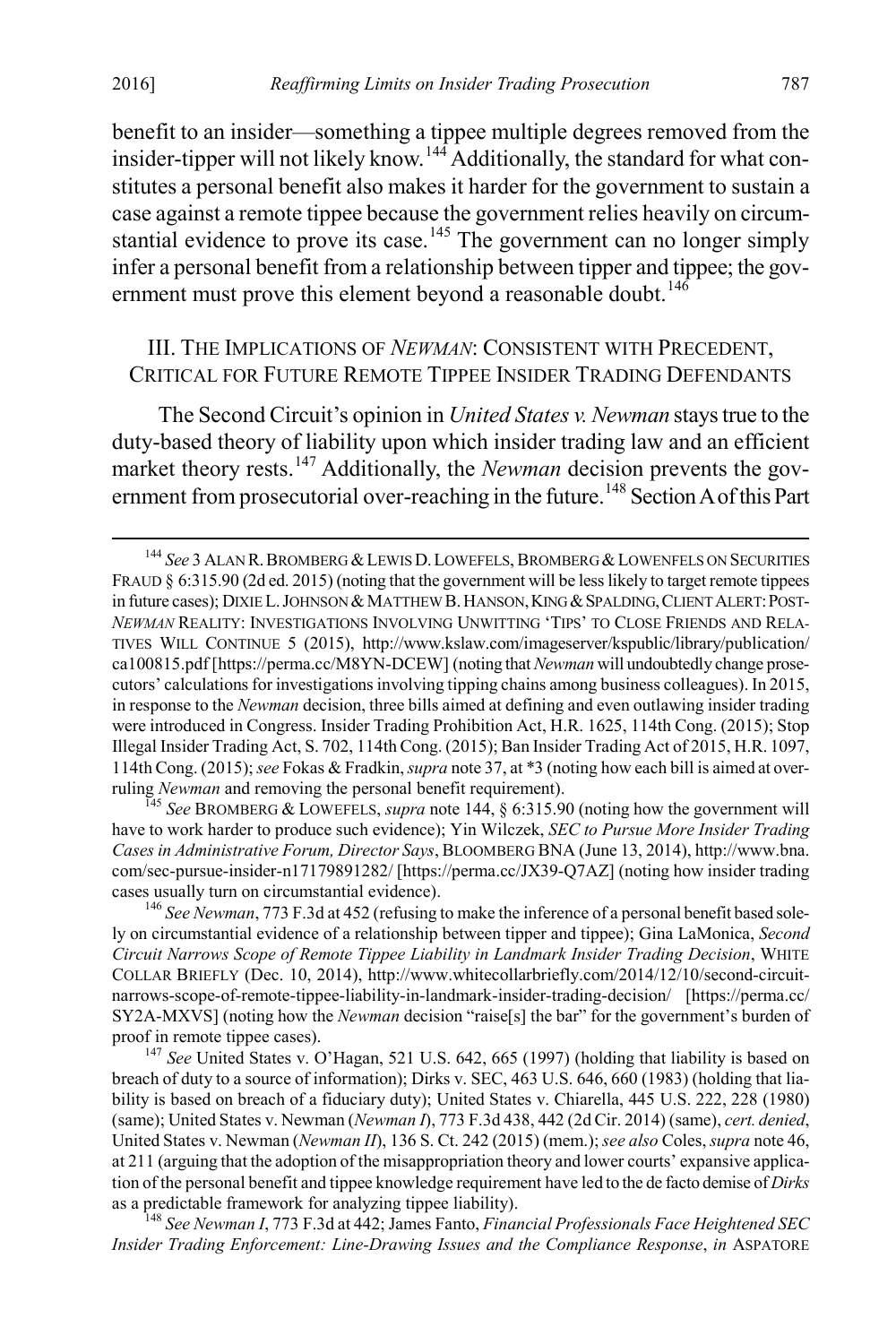argues that the Second Circuit decision in *Newman* is consistent with U.S. Supreme Court and Second Circuit precedent, as well as fundamental principles of criminal law.[149](#page-24-0) Section B explains the importance *Newman* has on reining in prosecutorial overreaching by the government in insider trading cases. Section B further argues that the government should focus its aim on prosecuting insidertippers rather than trying to expand insider trading law to capture remote tip $pees.$ <sup>[150](#page-24-1)</sup>

#### *A. The Second Circuit's Decision in* Newman *Is Consistent with Precedent and the Principles of Criminal Law*

Although categorized by the government as a drastic departure from established insider trading law, the Second Circuit's decision in *Newman* is actually consistent with the U.S. Supreme Court's precedent set in *Chiarella* and *Dirks*. [151](#page-24-2) Section 10(b) of the Exchange Act and Rule 10b-5 forbid securities fraud, not breaches of fiduciary duty.[152](#page-24-3) In *Dirks*, the Court was clear that whether disclosure of confidential information in breach of a fiduciary duty con-stituted fraud was contingent on the purpose of the disclosure.<sup>[153](#page-24-4)</sup> To constitute fraud in violation of Rule 10b-5, the insider must personally benefit, either di-rectly or indirectly, from the disclosure of material, nonpublic information.<sup>[154](#page-24-5)</sup> Therefore, as the Second Circuit in *Newman* recognized, receiving a personal benefit from a breach of fiduciary duty (disclosing material, nonpublic information) is what makes the breach a fraud under Rule  $10b-5$ .<sup>[155](#page-24-6)</sup> Following the U.S. Supreme Court's logic, the Second Circuit held that a tippee could not be

<span id="page-24-6"></span><sup>155</sup> *Newman I*, 773 F.3d at 447–48 ("[T]he exchange of confidential information for personal benefit is not separate from an insider's fiduciary breach; it *is* the fiduciary breach . . . .").

SPECIAL REPORT: SECENFORCEMENT OF INSIDER TRADING REGULATIONS: AN IMMEDIATE LOOK AT RECENT SEC INVESTIGATIONS INTO ALLEGED INSIDER TRADING ACTIVITY 5 (2011) (discussing how the SEC's prosecution tactics expand the boundaries of insider trading liability).

<span id="page-24-2"></span><span id="page-24-1"></span><span id="page-24-0"></span><sup>&</sup>lt;sup>149</sup> See infra notes 151–176 and accompanying text.<br><sup>150</sup> See infra notes 177–214 and accompanying text.<br><sup>151</sup> Petition of the United States of America for Rehearing and Rehearing En Banc, *supra* note 23, at 1 (claiming that the *Newman* decision breaks with U.S. Supreme Court and Second Circuit precedent); *cf. Dirks*, 463 U.S. at 659; *Chiarella*, 445 U.S. at 230 n.12 (characterizing tippee liability as

<span id="page-24-3"></span>arising from tippee's role after the fact in the insider's breach of duty).<br>
<sup>152</sup> 15 U.S.C. § 78j(b) (2012); Employment of Manipulative and Deceptive Devices, 17 C.F.R<br>
§ 240.10b-5 (2015); *see supra* note 19 (discussing

<span id="page-24-4"></span><sup>&</sup>lt;sup>153</sup> See Dirks, 463 U.S. at 654 (stating the principle that in insider trading cases fraud derives from the use of information for a personal benefit rather than for a corporate purpose, which is the sole intended use of such information). The *Dirks* Court also states that insiders "may not give such [inside] information to an outsider for the *same* improper purpose of exploiting the information for

<span id="page-24-5"></span><sup>&</sup>lt;sup>154</sup> *Id.* at 662 ("Absent some personal gain, there has been no breach of duty to stockholders. And absent a breach by the insider, there is no derivative breach.").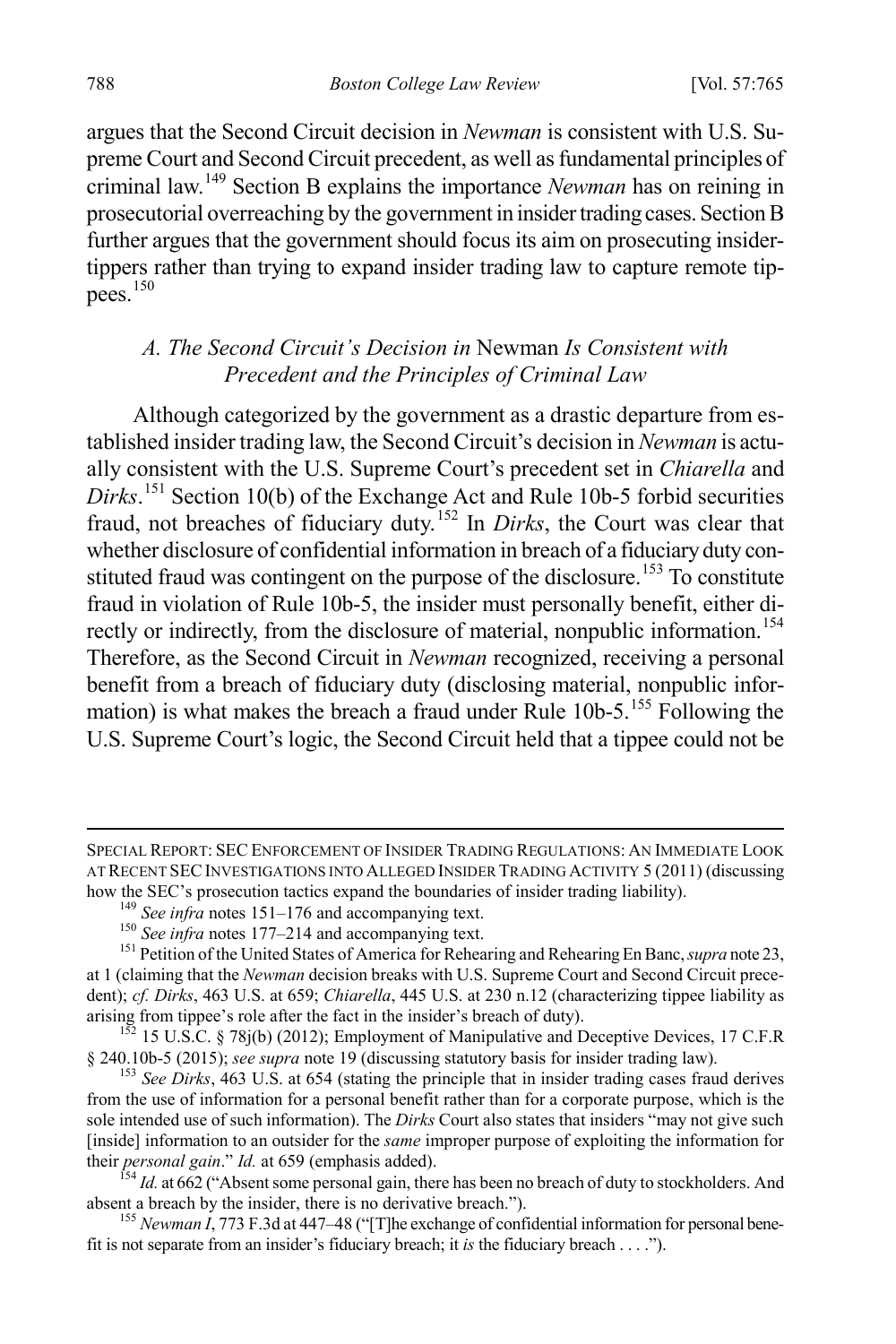held liable under 10b-5 unless he or she knew that the insider received a personal benefit for disclosing the information.<sup>[156](#page-25-0)</sup>

Additionally, the Second Circuit's standard for what constitutes a personal benefit can hardly be seen as a drastic departure from precedent.<sup>[157](#page-25-1)</sup> Although *Newman* did not turn on whether there was a personal benefit to the insidertippers, the court clarified that to prove a personal benefit to an insider-tipperthe government must at the very least show evidence of an intention to benefit the tippee.<sup>[158](#page-25-2)</sup> In so holding, the court recognized that the standard for what constitutes a personal benefit is permissive but not without limits, and it is the government's burden to prove beyond a reasonable doubt that there was in fact a personal benefit of some consequence to the insider-tipper.[159](#page-25-3) This limiting principle is especially important when the government pursues remote tippees like Newman and Chiasson, because the government should not be allowed to infer that a remote tippee should have known that a personal benefit was conferred on an insider-tipper solely because he or she had a relationship with the first-degree tippee.[160](#page-25-4) This position is consistent with *Dirks* as well as prior Second Circuit precedent. [161](#page-25-5)

<span id="page-25-5"></span>F.3d at 452 (holding that a personal benefit must be of some consequences); United States v. Jiau, 734

<span id="page-25-0"></span><sup>&</sup>lt;sup>156</sup> *Id.* The government's argument, that a tippee only needed to know that the tipper breached his or her fiduciary duty to be criminally liable, was premised on ambiguous language in *Dirks* and dicta in other Second Circuit decisions post-*Dirks* about the tippee knowledge requirement. *Id.* Selectively citing from *Dirks*, without acknowledging the personal benefit test as part-and-parcel with its holding, the government argued that a tippee only needs to know that a tipper disclosed information in breach of his or her duty of confidentiality. *Id.* at 448. The Second Circuit flatly rejected this argument while also slamming the government for its "doctrinal novelty" in not only this case, but its other recent insider trading prosecutions. *Id.* 

<span id="page-25-1"></span><sup>&</sup>lt;sup>157</sup> *See Dirks* 463 U.S. at 664 (noting the objective criteria for determining personal benefit as a pecuniary gain or reputational benefit that will translate into future earnings); *Newman I*, 773 F.3d at 452 (noting that the personal benefit element would be a nullity if all the government had to prove was that two individuals were alumni of the same school or attended the same church); Petition of the United States of America for Rehearing and Rehearing En Banc, *supra* note 23, at 1 (arguing the

<span id="page-25-2"></span>*Newman decision is a drastic departure from precedent).*<br><sup>158</sup> *See Newman I*, 773 F.3d at 452 (requiring evidence of a quid-pro-quo relationship between tipper and tippee or an intention to benefit the tippee).

<span id="page-25-3"></span> $t_{159}$  *Id.* (discussing the permissive personal benefit standard previously adopted by the Second Circuit but stating that it has important limits). <sup>160</sup> *Id.* In *Newman*, the government argued that, as sophisticated traders, Newman and Chiasson

<span id="page-25-4"></span>must have known that the information originated with corporate insiders and that those insiders disclosed the information in exchange for a personal benefit. *Id.* at 443–44. Refusing to make such a leap in the context of a securities industry case, the Second Circuit clarified that a personal benefit cannot be inferred merely from a personal relationship between two people—the government has the burden to prove it. *Id.* at 452. Under *Newman*, such an inference would also be impermissible on the facts of *Salman*, which involved less remote tippees. United States v. Salman, 792 F.3d 1087, 1093–94 (9th Cir. 2015), *cert. granted in part*, 136 S. Ct. 899 (2016) (mem.). The government still has the burden to prove establish that there was a personal benefit and that a tippee knew of the personal benefit, which is something the government could do in *Salman* because it provided evidence that the remote tippee knew the insider tipped a family member to benefit that family member with private gains. See id.<br><sup>161</sup> See Dirks, 463 U.S. at 664 (defining a personal benefit with objective criteria); Newman I, 773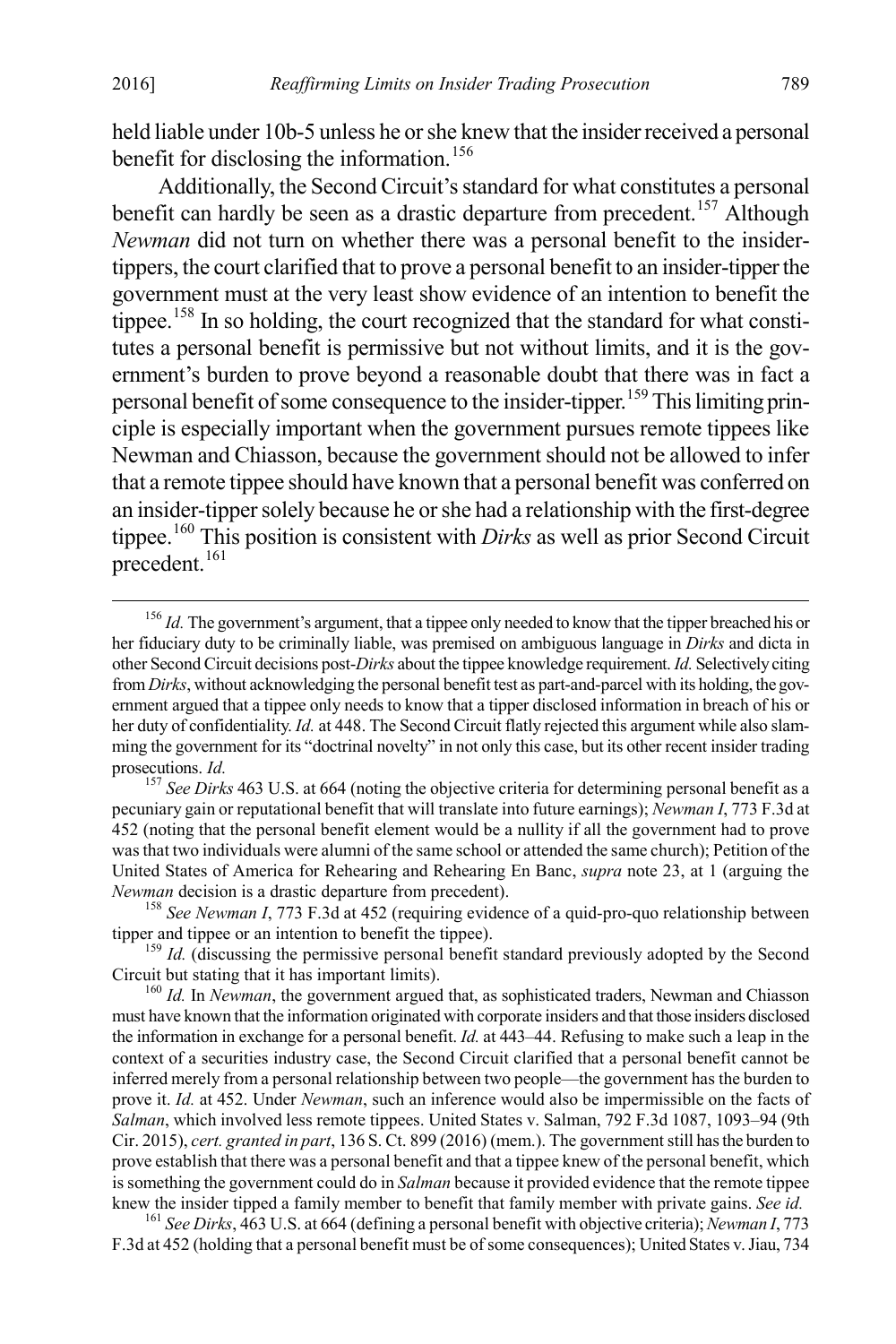Moreover, the Second Circuit easily distinguished prior Second Circuit de-cisions on which the government's novel argument rested.<sup>[162](#page-26-0)</sup> In these earlier cases, the tippee either directly participated in the tipper's breach and therefore clearly knew of the tipper's personal benefit, or was explicitly apprised of the tipper's personal gain by an intermediary tippee.<sup>[163](#page-26-1)</sup> Therefore, the tippee's knowledge of the tipper's personal benefit was never in question in these cases, and the Second Circuit's cursory recitation of the elements for tippee liability did not serve as a basis for extending criminal liability for remote tippees.<sup>[164](#page-26-2)</sup> As the Second Circuit made clear, no precedent supported finding Newman and Chiasson liable. $165$ 

The Second Circuit's *Newman* decision also comports with two fundamental principles of criminal law: giving fair notice of what is illegal, and protecting against arbitrary enforcement of the law.[166](#page-26-4) The Second Circuit's decision pro-

<span id="page-26-2"></span>lows:

(1) the insider-tippers . . . were entrusted the duty to protect confidential information, which (2) they breached by disclosing [the information] to their tippee ... who  $(3)$ knew of [the tippers'] duty and (4) still used the information to trade a security or further tip the information for [the tippee's] benefit, and finally (5) the insider-tippers benefited in some way from the disclosure.

<span id="page-26-3"></span>*Jiau*, 734 F.3d at 152–53.<br><sup>165</sup> *Newman I*, 773 F.3d at 448. ("We note that the Government has not cited, nor have we found, a single case in which tippees as remote as Newman and Chiasson have been held criminally liable for insider trading."). The *Newman* Court also came down hard on the district court judge who adopted the government's novel extension of tippee liability by approving of the erroneous jury instructions. *Id.* at 449 ("In reaching [our] conclusion, we join every other district court to our knowledge—apart from

<span id="page-26-4"></span><sup>166</sup> See Paul H. Robinson, *Fair Notice and Fair Adjudication: Two Kinds of Legality*, 154 U. PA. L. REV. 335, 336–37 (2005) (discussing the doctrines comprising the legality principle). Essentially, the legality principle holds that criminal liability and punishment can only be based on prior legislative enactment prohibiting conduct that is expressed with adequate precision and clarity). *Id.* The legality principle requires giving fair notice of what conduct is illegal. *See* McBoyle v. United States, 283 U.S. 23, 27 (1931) (reversing a conviction for transporting a stolen airplane across state lines because defendant did not have fair notice that the statutory definition of "motor vehicle" included an airplane); Robinson, *supra*, at 340 (noting that fair notice is especially important in criminal law, where a defendant's life and liberty are often at stake). This principle puts a premium on individual autonomy and allows people to make choices about their behavior that is in line with the law. *See* Robin-

F.3d 147, 153 (2d Cir. 2013), (holding that a personal benefit is broadly defined to include the benefit

<span id="page-26-0"></span>one would receive from the gift of information to a relative or friend).<br><sup>162</sup> *Newman I*, 773 F.3d at 448–49 (noting that the law does not require a parity of information in the securities markets).

<span id="page-26-1"></span><sup>&</sup>lt;sup>163</sup> *Id.*; *Jiau*, 734 F.3d at 153 (tippee received information directly from insider-tipper in exchange for personal benefits such as meals, gifts of inside information regarding other securities, and an invitation to join an investment club); United States v. Falcone, 257 F.3d 226, 235 (2d Cir. 2001) (tippee paid insider-tipper \$200 for pre-release copies of a news publication containing material, confidential information); S.E.C. v. Warde, 151 F.3d 42, 48 (2d Cir. 1998) (tippee received information directly from insider-tipper and thus clearly knew of the personal benefit to tipper for disclosing the material nonpublic information); United States v. Mylett, 97 F.3d 663, 668 (2d Cir. 1996) (same). <sup>164</sup> *Newman I*, 773 F.3d at 448. The elements of criminal liability for insider trading are as fol-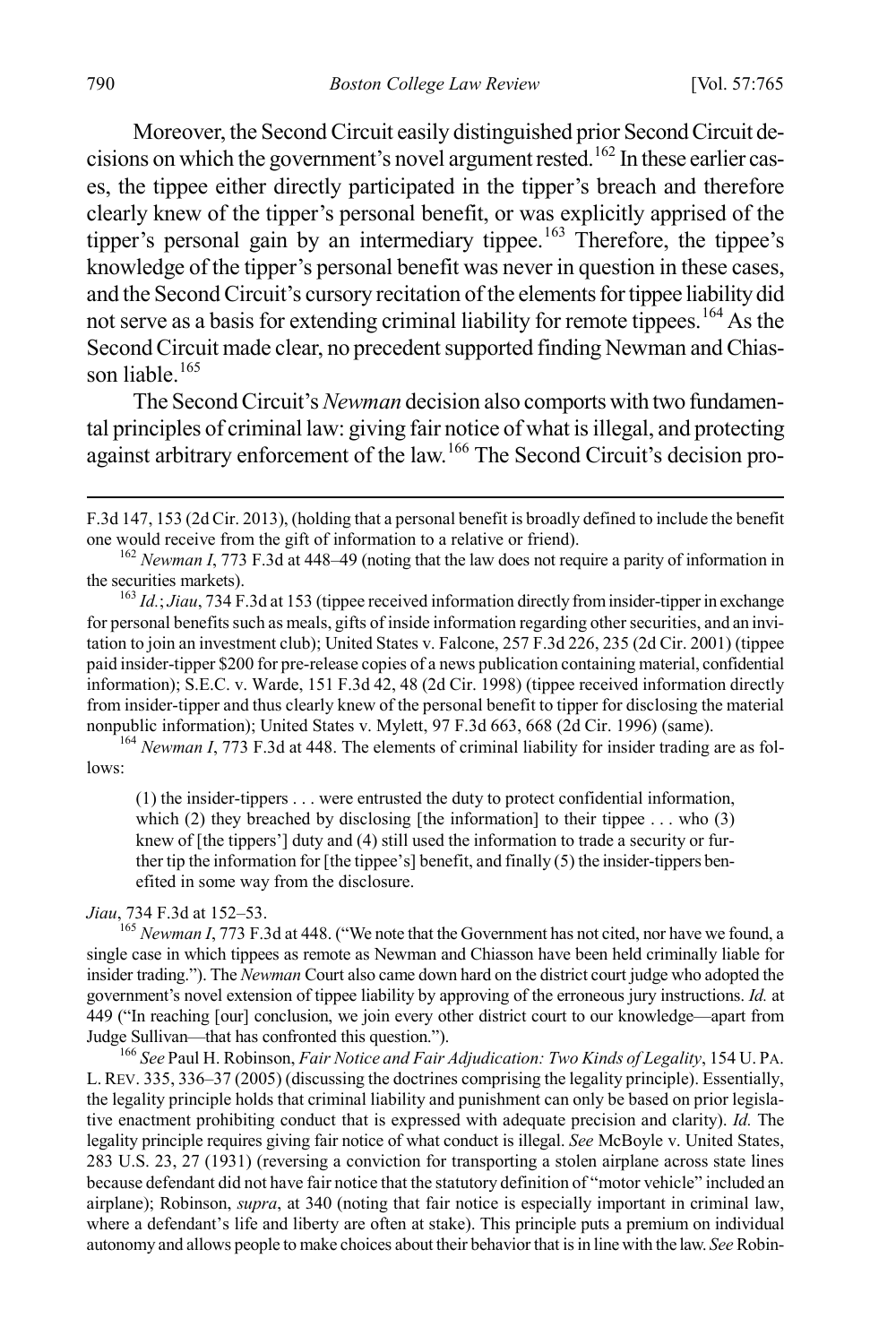vides market participants with notice of what is fraudulent activity in violation of Rule 10b-5, specifically, that tippees must have knowledge that an insider-tipper received a personal benefit in exchange for inside information.<sup>[167](#page-27-0)</sup> Moreover, the *Newman* decision comports with the Exchange Act that provides that there is no criminal liability unless the defendant acts "willfully."[168](#page-27-1) Tippee knowledge of an insider's personal benefit is critical because otherwise, a remote tippee's lia-bility would depend on facts beyond his or her knowledge or control.<sup>[169](#page-27-2)</sup>

The government has argued that giving notice of what is illegal may actually encourage loophole behavior because it clarifies what someone can get away with without actually breaking the law.<sup>[170](#page-27-3)</sup> Thus, in insider trading cases, the government has argued it needs to maintain a degree of flexibility to deal with new

Our conclusion also comports with well-settled principles of substantive criminal law. As the Supreme Court explained in *Staples v. United States*, under the common law, *mens rea*, which requires that the defendant know the facts that make his conduct illegal, is a necessary element in every crime. Such a requirement is particularly appropriate in insider trading cases where we have acknowledged "it is easy to imagine a . . . trader who receives a tip and is unaware that his conduct was illegal and therefore wrongful."

*Id.* (alteration in original) (citation omitted) (quoting United States v. Kaiser, 609 F.3d 556, 569 (2d Cir. 2010)); *see* J. Kelly Strader, *(Re)conceptualizing Insider Trading*, 80 BROOK. L. REV. 1419, 1440 (2015) (noting that *Newman* "goes a long way towards clarifying" the mens rea required for tippees in insider trading cases).<br><sup>168</sup> 15 U.S.C. § 78ff(a). This also comports with the prior U.S. Supreme Court holding that tip-

<span id="page-27-1"></span>pees are not as culpable as insider-tippers. Bateman Eichler, Hill Richards, Inc. v. Berner, 472 U.S. 299, 313 (1985) ("In the context of insider trading, we do not believe that a person whose liability is solely derivative can be said to be as culpable as one whose breach of duty gave rise to that liability in

<span id="page-27-2"></span>the first place.").<br><sup>169</sup> Brief for Defendant-Appellant Anthony Chiasson, *supra* note 12, at 29 (noting that the contrary rule argued for by the government would make no sense and would be inconsistent with fundamental mens rea principles and express "willfulness" standard of the Exchange Act). Indeed, under the government's argued approach, an investor's ordinarily lawful activity could become fraudulent based on facts entirely outside of his or her control. *Id.* For example, an investor may lawfully trade in securities of an issuer based on material nonpublic information routinely leaked by the issuer. *Id.*If it turns out, however, that the disclosure the investor received from the issuer was motivated by the issuer insider's expectation of a personal benefit, a fact completely unknown to the investor, the investor could nonetheless be imprisoned for trading. *Id.* To be liable, the investor would only have to be aware that the tipper's disclosure violated some duty of confidentiality. *Id.* at 30.<br><sup>170</sup> Petition of the United States of America for Rehearing and Rehearing En Banc, *supra* note 23,

<span id="page-27-3"></span>at 24 (arguing that the *Newman* decision provides a "virtual roadmap for savvy hedge-fund managers and other traders to insulate themselves form tippee liability by knowingly placing themselves at the end of a chain of inside information and avoiding learning the details about the sources of obviously confidential and improperly disclosed information"); *see also*Comeau, *supra* note 39, at 1299 (stating that the SEC's policy is to keep the scope of insider trading liability as broad as possible to avoid setting out a "roadmap to fraud").

<span id="page-27-0"></span>son, *supra*, at 343 n.25 (discussing how it is fair for people to know what the law is and to be able to conform their conduct accordingly); *see also* 15 U.S.C. § 78ff(a) (2012) (requiring "willfulness" for criminal liability); *O'Hagan*, 521 U.S. at 665 (recognizing the willfulness standard as necessary safeguard in insider trading cases).<br><sup>167</sup> *Newman I*, 773 F.3d at 450. The court explained,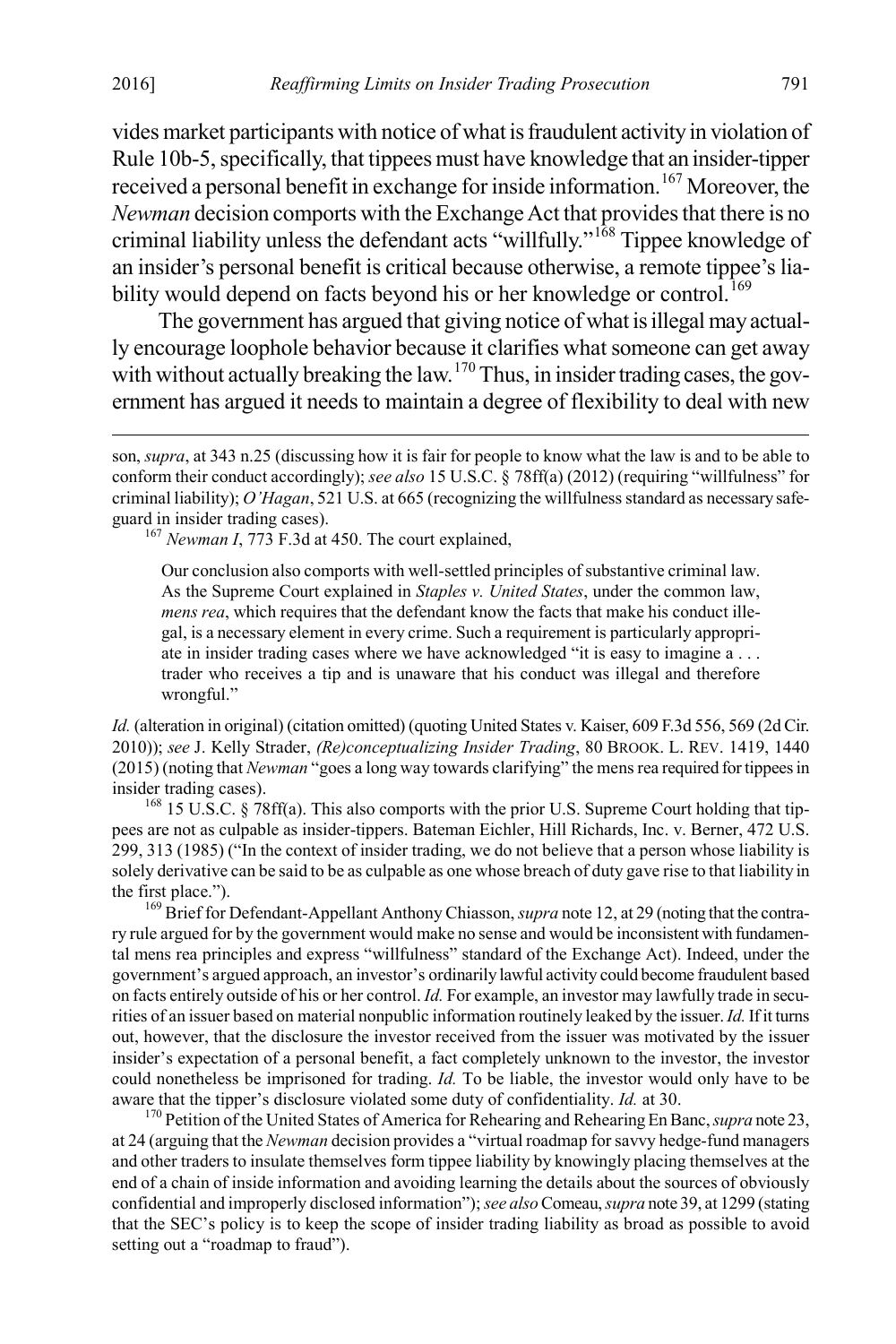schemes, so as not to provide a "roadmap" for committing securities fraud.<sup>[171](#page-28-0)</sup> When an individual's liberty is at stake, however, as with criminal insider trading cases, the need for a clear standard for liability outweighs the government's in-terest in being able to extend its prosecutorial range.<sup>[172](#page-28-1)</sup>

A second bedrock principle of criminal law is that there shall be no retroactive judicial enlargement of criminal law.[173](#page-28-2) But, since *Dirks*, the government has attempted to extend the scope of insider trading law to cover remote tippees who do not know whether an insider received a personal benefit, thereby retroac-tively enlarging what is forbidden under criminal law.<sup>[174](#page-28-3)</sup> The SEC's recent prosecutorial tactics, targeting remote tippees using novel theories of liability, shows how vague laws such as section 10(b) and Rule 10b-5 can be enforced arbitrarily.[175](#page-28-4) The *Newman* decision sets essential limits on the government's power to

<span id="page-28-1"></span>where a defendant's life and liberty hang in the balance); Michael Faure et al., *The Regulator's Dilemma: Caught Between the Need for Flexibility & the Demands of Foreseeability. Reassessing the Lex Certa Principle*, 24 ALB. L.J. SCI. & TECH. 283, 289 (2014) (discussing the dilemma inherent in regulations that impose criminal sanctions that need to be flexible enough to cover unforeseeable target behavior while maintaining legal certainty required by the legality principles); *see also Newman I*, 773 F.3d at 451 (noting that few events in life are more important than an individual's criminal conviction). <sup>173</sup> *See* U.S. CONST. art. I, § 9, cl. 3 ("No . . . ex post facto Law shall be passed."); *id.* § 10, cl. <sup>1</sup>

<span id="page-28-2"></span>("No State shall . . . pass any . . . ex post facto Law . . . ."); Robinson, *supra* note 166, at 353 (noting that ex post facto judicial action altering a penal rule retrospectively offends the legality principle just as an ex post facto criminal law). The rationale for prohibiting retroactive judicial enlargement of statutory language is also grounded on notions of fair notice and constitutional due process. *See* Robinson, *supra* note 166, at 354–55 (noting that the primary rationale behind the prohibition of judicial

<span id="page-28-3"></span> $174$  *See Newman I*, 773 F.3d at 448 (holding that defendants could not be liable for insider trading because no evidence was presented to show that they knew the source of the information or why he disclosed that information); *cf.* SEC v. Musella, 678 F. Supp. 1060, 1063 (S.D.N.Y. 1988) (holding two New York police officers liable for trading on tips even though they did not know the identity of the insider-tippers nor whether they received a personal benefit because they "should have known that fiduciary duties were being breached with respect to confidential, non-public information"). <sup>175</sup> *See Newman I*, 773 F.3d at 448 (criticizing the doctrinal novelty of the government's recent

<span id="page-28-4"></span>insider trading prosecutions targeted at remote tippees many levels removed from corporate insiders); Doherty, *supra* note 2, at 489 (arguing that the broad definition of materiality is ripe for judicial or regulatory enlargement constituting ex post facto lawmaking); *see also* Schmidt et al., *supra* note 138, at \*6 (arguing that the biggest takeaway from *Newman* is not that the narrowing of the knowledge or personal benefit requirements will have any affect on market professionals' behavior, but rather that the requirement to show these will place substantive limits on prosecutors and regulators).

<span id="page-28-0"></span> <sup>171</sup> *See* Petition of the United States of America for Rehearing and Rehearing En Banc, *supra* note 23, at 24 (noting how tippees could insulate themselves from liability by consciously avoiding knowing the details behind the disclosure of information by the insider tipper). This also appears to be the reason why Congress has been reluctant to pass legislation expressly defining the contours of insider trading liability. *See* Peter J. Henning, *Insider Trading Case Could Push Congress to Define a Murky World*, N.Y. TIMES: DEALBOOK (Feb. 23, 2015), http://www.nytimes.com/2015/02/24/business/ dealbook/insider-trading-case-could-push-congress-to-define-a-murky-world.html?emc=edit\_dlb kam\_20150224&nl=business&nlid=70754771 (noting that that the congressional "cure," or legislation, could be worse than the "disease" or common law of insider trading as it stands today). <sup>172</sup> *See* Robinson, *supra* note 166, at 340 (noting the imperative for fair notice in criminal law,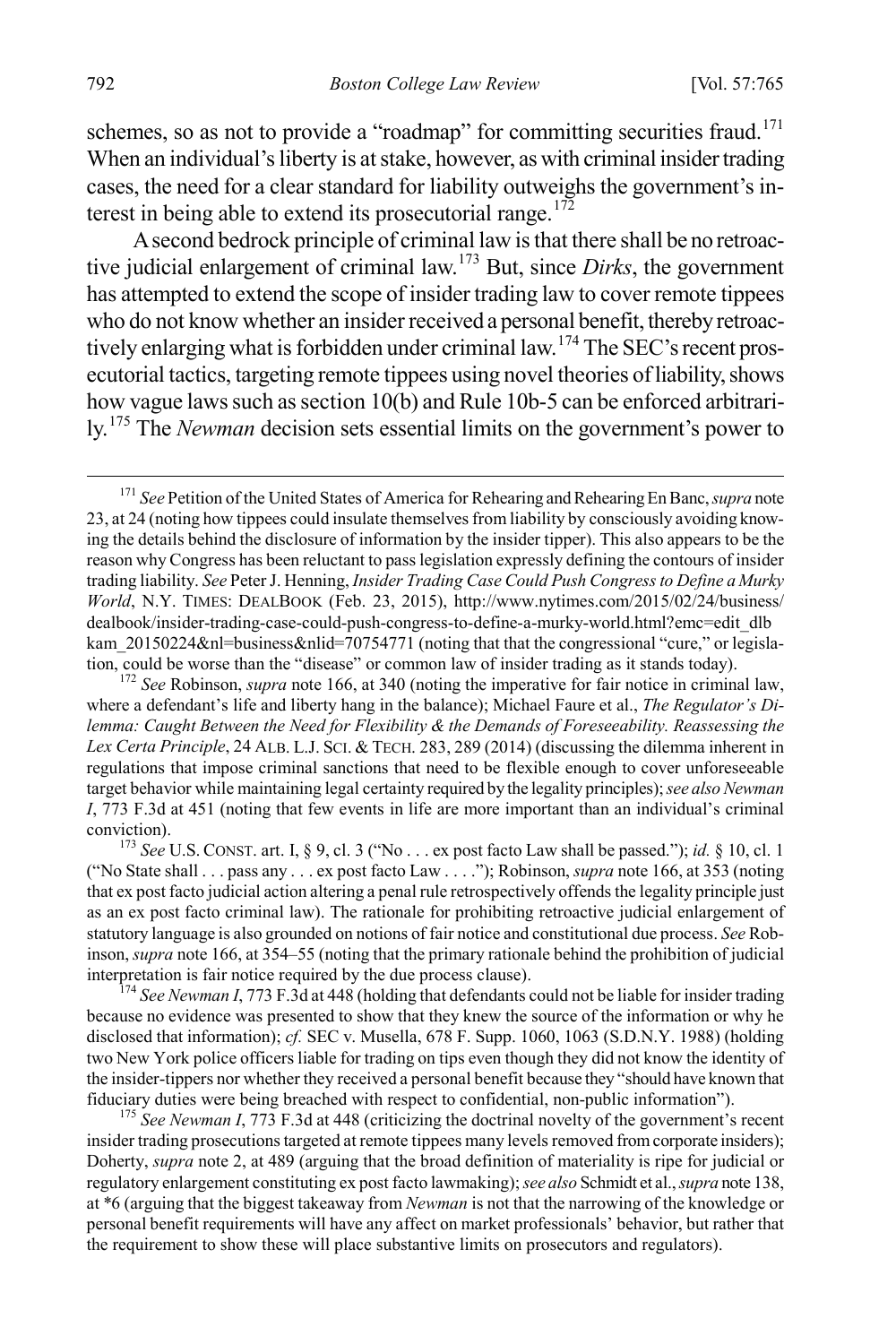bring insider trading claims, articulating clearer standards for insider trading lia-bility that comport with these basic principles of criminal law.<sup>[176](#page-29-0)</sup>

#### *B. Reining in the SEC's Expansion of Insider Trading Law Is a Good Thing . . . Really!*

Insider trading, to some extent, is inevitable under an efficient market theo-ry.<sup>[177](#page-29-1)</sup> Unless Congress expressly adopts a parity-of-information approach through legislation, this is the theory upon which the common law of insider trading rests.[178](#page-29-2) The *Newman* decision clarifiesthe area of remote tippee liability, which has cast a shadow over the securities markets since *Dirks*. [179](#page-29-3) Subsection 1 discusses the importance of the *Newman* decision with the advent of the SEC bringing more cases in-house.<sup>[180](#page-29-4)</sup> Subsection 2 argues that the SEC should focus on prosecuting insider-tippers rather than downstream tippees.<sup>[181](#page-29-5)</sup>

<span id="page-29-0"></span> <sup>176</sup> *See Newman I*, 773 F.3d at 450 (holding that for a tippee defendant to be liable he or she must know of a personal benefit to the insider tipper that is of some consequence); *see also Dirks*, 463 U.S. at 664 n.24 ("Without legal limitations, market participants are forced to rely on the reasonableness of the SEC's litigation strategy, but that can be hazardous, as the facts of this case make plain."); Jill E. Fisch, *Start Making Sense: An Analysis and Proposal for Insider Trading Regulation*, 26 GA.L.REV. 179, 247–48 (1991) (discussing how many insider trading defendants are receiving prison sentences even though the government's prosecutions present judicial issues of first impression, implicating obvious due process concerns). Since the *Newman* decision, fourteen of more than ninety insider trading convictions have been set aside. Neil Weinberg & Patricia Hurtado, *Gordon and Bud Did It. Did You? Insider Trading Gets a Rethink*, BLOOMBERG BUS. (Feb. 16, 2016), http://www.bloomberg.com/news/ articles/2016-02-16/gordon-and-bud-did-it-did-you-insider-trading-gets-a-rethink [https://perma.cc/

<span id="page-29-1"></span>B4JZ-PV5H].<br><sup>177</sup> *See* Engle, *supra* note 52, at 67 (discussing how information is inevitably asymmetric and therefore, to some extent, nonpublic).

<span id="page-29-2"></span> $178$  *See O'Hagan*, 521 U.S. at 665 (holding that liability is based on breach of duty to a source of information); *Dirks*, 463 U.S. at 660 (holding that liability is based on a breach of a fiduciary or similar duty); *Chiarella*, 445 U.S. at 228 (same); *cf.* Council Directive 2003/6, 2003 O.J. (L 96) 16 (EC) (adopting a definition and prohibiting insider trading in the European Union); Edward Greene & Olivia Schmid, *Duty-Free Insider Trading?*, 2013 COLUM. BUS. L. REV. 369, 372 (noting that the Market Abuse Directive, the codification of the prohibition on trading on material, nonpublic information in the European Union, is premised on a parity-of-information approach).<br><sup>179</sup> *See Newman I*, 773 F.3d at 450 (stating that to sustain an insider trading conviction against a

<span id="page-29-3"></span>tippee, the government must prove (1) the corporate insider had a fiduciary duty; (2) the corporate insider breached his or her fiduciary duty by (a) disclosing confidential information to a tippee (b) in exchange for a personal benefit; (3) the tippee knew the information was confidential and divulged for personal benefit; and (4) the tippee still used that information to trade in a security or tip another individual for personal benefit).<br><sup>180</sup> *See infra* notes 182–193 and accompanying text.<br><sup>181</sup> *See infra* notes 194–214 and accompanying text.

<span id="page-29-5"></span><span id="page-29-4"></span>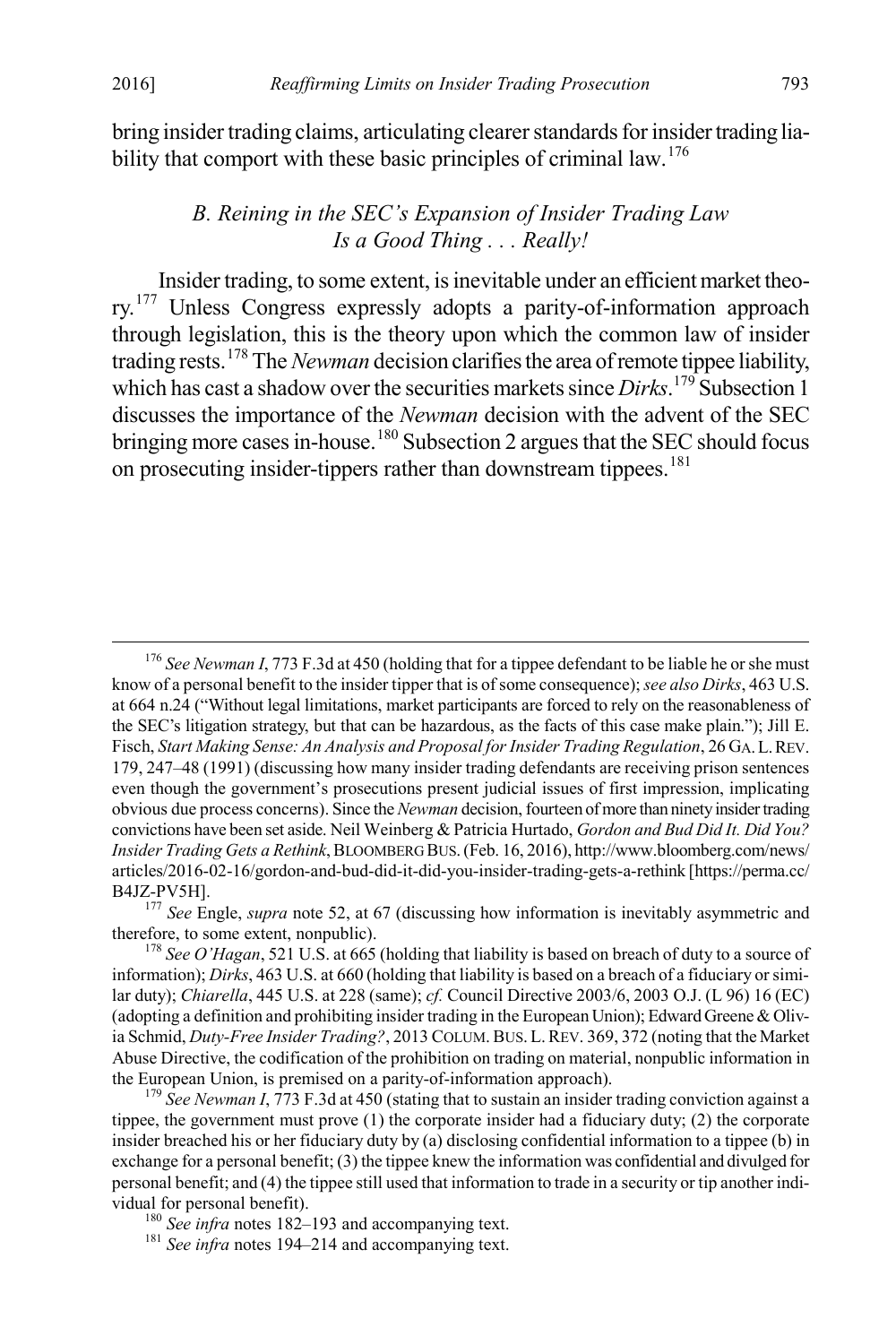1. Reining in the Expanse of Government Overreach Is Increasingly Important as the SEC Brings More Cases In-House

Federal courts are indispensible in preventing the SEC from pushing its own unprecedented agenda in expanding the scope of insider trading law.<sup>[182](#page-30-0)</sup> In fiscal years 2014 and 2015, the SEC ramped up its prosecution, bringing eighty and eight-seven cases based on insider trading law, respectively. [183](#page-30-1) Prior to the 2010 Dodd-Frank Act, the SEC could only bring administrative enforcement actions if a respondent was a regulated entity or an individual employed by one.[184](#page-30-2) Now, Dodd-Frank permits the SEC unbridled discretion whether to prosecute cases before its own administrative law judges("ALJs"), rather than Article III judges.<sup>185</sup> The SEC has made it perfectly clear that it will use its discretion to prosecute inside trading cases in an advantageous forum, but it has failed to articulate guidelines for how it would choose the forum.<sup>[186](#page-30-4)</sup> An advantageous forum for the SEC unavoidably means that the forum will have certain disad-vantages for an insider trading defendant.<sup>[187](#page-30-5)</sup>

<span id="page-30-1"></span><sup>183</sup> SEC Press Release, *supra* note 182; David A. Wilson, *Coming to an Administrative Law Judge Near You: Insider-Trading Cases*, 29 WESTLAW J. DEL. CORP., no. 11, Dec. 9, 2014, at \*1

<span id="page-30-2"></span>(noting that these figures show no signs of slowing down).<br><sup>184</sup> Wilson, *supra* note 183, at \*1 (discussing how under prior law, broker-dealers, investment advisors, or anyone employed by either, was considered a regulate

<span id="page-30-4"></span><span id="page-30-3"></span><sup>185</sup> See id. (noting that respondents have no say in the matter).<br><sup>186</sup> See Cohen, *supra* note 24 (noting that Andrew Ceresney, the head of the SEC's Division of Enforcement, announced that the SEC planned to bring more future insider trading cases as administrative proceedings); Jean Eaglesham, *SEC Is Steering More Trials to Judges It Appoints*, WALL STREET J. (Oct. 21, 2014), http://www.wsj.com/articles/sec-is-steering-more-trials-to-judges-itappoints-1413849590 (quoting Kara Brockmeyer, head of the SEC's anti-foreign-corruption unit, who stated that bringing insider trading cases as administrative proceedings is the "new normal"). This serves to compound the existing problems presented by SEC's tactic of shopping for judges who are more likely to rule favorably on the SEC's insider trading prosecutions. *See Newman I*, 773 F.3d at 450 n.5 (implying that prosecutors steered the case to U.S. District Court Judge Sullivan); Fanto, *supra* note 148 (noting how the SEC strategically brings cases before friendly courts to establish the precedent it wants).<br><sup>187</sup> *See* Cohen, *supra* note 24 (discussing the decided advantages the SEC would enjoy if it

<span id="page-30-5"></span>brought insider trading cases as administrative proceedings); Brian Mahoney, *SEC Could Bring More Insider Trading Cases In-House*, LAW360 (Jun. 11, 2014) http://www.law360.com/articles/547183/ sec-could-bring-more-insider-trading-cases-in-house [https://perma.cc/KMT2-BXKH] (noting that Andrew Ceresney, head of the SEC's Division of Enforcement, admitted that even threatening inhouse proceedings gives the SEC a "leg-up" in negotiating settlements).

<span id="page-30-0"></span> <sup>182</sup> *See* Fanto, *supra* note 148 ("[C]ourts will . . . always insist upon a showing of a violation of a duty, refusing to accept that an insider trading arises simply from the possession of material inside information."); Jacquelyn Lamb, *Judge Rakoff Warns About SEC's Move to More Administrative Proceedings*, SECTODAY (Nov. 5, 2014), http://www.dailyreportingsuite.com/securities/news/judge\_ rakoff warns about sec s move to more administrative proceedings [https://perma.cc/CF4C-9EG5] (highlighting concerns about allowing administrative law judges ("ALJs") to make insider trading law); *see also* Press Release, Sec. & Exch. Comm'n, SEC Announces Enforcement Results for FY 2015 (Oct. 22, 2015), https://www.sec.gov/news/pressrelease/2015-245.html [https://perma.cc/ Y4QJ-PFAM] [hereinafter SEC Press Release] (providing SEC enforcement statistics for fiscal years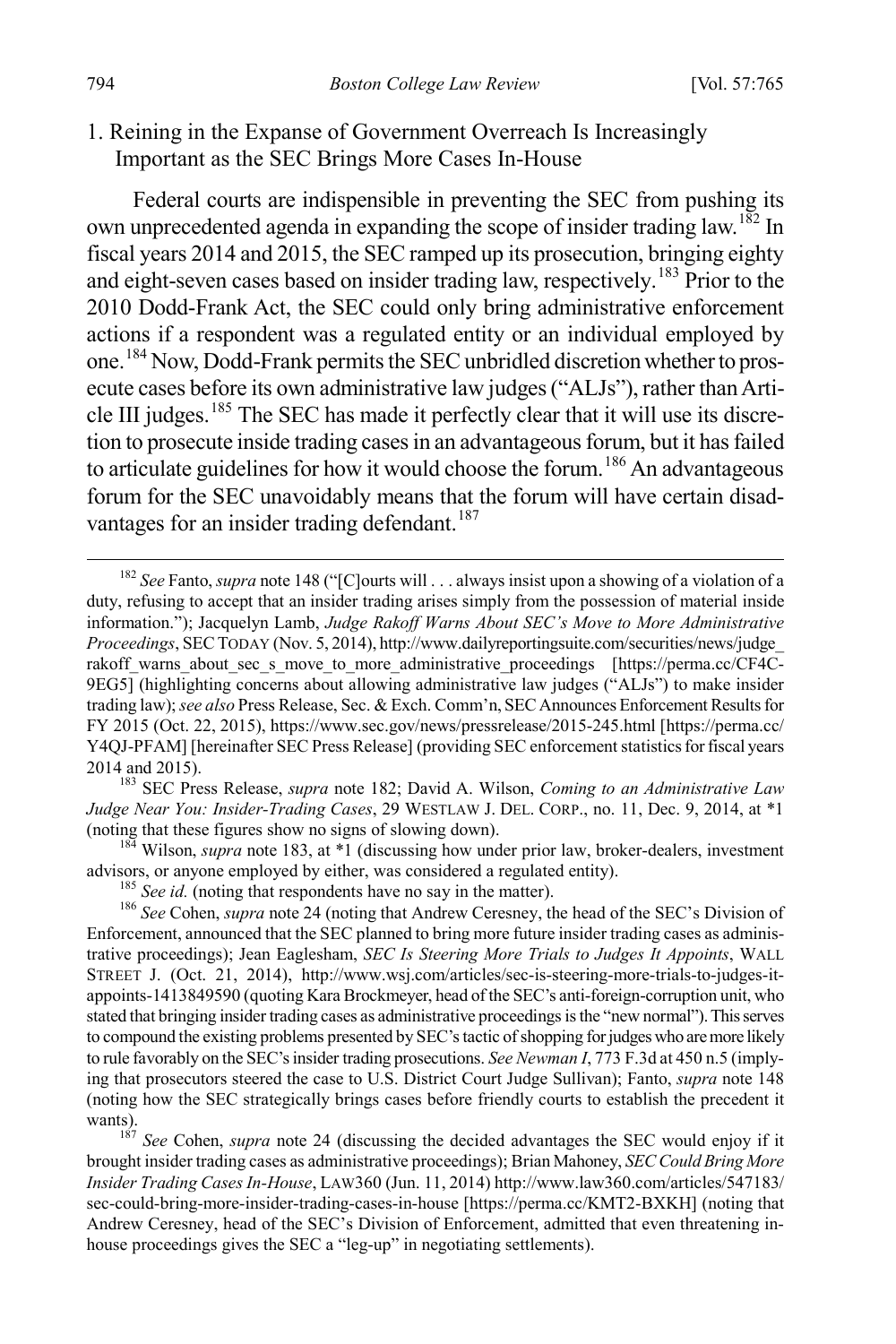Allowing SEC administrative law judges to make the law on insider trading in closed-door administrative proceedings is a dangerous shift in the develop-ment of securities fraud law.<sup>[188](#page-31-0)</sup> Indeed, there have already been constitutional due process challenges by respondents in these cases brought before the ALJs.<sup>[189](#page-31-1)</sup> The advantages for the SEC bringing civil insider trading cases in-house are numerous, and clear from the fact that in fiscal year 2013, the SEC won 100% of its administrative proceedings compared to only 60% of its trials before federal judges.<sup>[190](#page-31-2)</sup>

With these concerns in mind, the *Newman* decision puts a decisive limit on how ALJs can rule in remote tippee cases.<sup>[191](#page-31-3)</sup> Even if the government brings civil

<span id="page-31-2"></span><sup>190</sup> See Lamb, *supra* note 182 (noting this disparity in outcomes); *see also* Wilson, *supra* note 183, at \*1 (noting the better record the SEC has in ALJ proceedings). First, the timeline of an administrative proceeding is substantially shorter than in a federal court case. Wilson, *supra* note 183, at \*1–2. Second, discovery is limited. *Id.* Third, standards for admissibility of evidence are lower than in federal courts, and hearsay is allowed. *Id.* at \*2. Fourth, there is no jury. *Id.*And, fifth, a respondent has a right to appeal, but must first exhaust his or her administrative remedies by appealing to the SEC (which authorized the prosecution of the case in the first instance) before seeking appeal to a federal appeals court. *Id.* <sup>191</sup> Kenneth A. Bamberger, *Provisional Precedent: Protecting Flexibility in Administrative Poli-*

<span id="page-31-3"></span>*cymaking*, 77 N.Y.U. L. REV. 1272, 1274 (2002) (noting that under the rule of stare decisis, when a court interprets a statute before an agency, the judicial interpretation becomes binding precedent on the agency); Matthew Diller & Nancy Morawetz, *Intracircuit Nonacquiescence and the Breakdown of the Rule of Law: A Response to Estreicher and Revesz*, 99 YALE L.J. 801, 828 (1990) (discussing how

<span id="page-31-0"></span> <sup>188</sup> *See* Lamb, *supra* note 182 (discussing how some argue that a move to administrative proceedings hinders the balanced development of the securities laws). Although there are limits, federal judges must be highly deferential to rulings by ALJs under the *Chevron* doctrine. *See* Chevron, U.S.A., Inc. v. Natural Res. Def. Council, Inc., 467 U.S. 837, 842–44 (1984) (holding that a court may not substitute its own construction of a statutory provision for an administrative agency's reasonable interpretation).

<span id="page-31-1"></span><sup>&</sup>lt;sup>189</sup> Chau v. SEC, No. 14-CV-1903 LAK, 2014 WL 6984236, at \*14 (S.D.N.Y. Dec. 11, 2014) (granting SEC's motion to dismiss Plaintiff's due process and equal protection claim for court's lack of jurisdiction without addressing constitutional arguments); Gupta v. SEC, 796 F. Supp. 2d 503, 513 (S.D.N.Y. 2011) (allowing a constitutional equal protection argument for selective prosecution to go forward); Complaint for Declaratory and Injunctive Relief at 2, Duka v. SEC, No. 15-cv-357 (S.D.N.Y Jan. 16, 2015) (arguing that SEC administrative proceedings are unconstitutional because they violate Article II of the Constitution); Complaint for Declaratory and Injunctive Relief and Demand for Jury Trial at 1, Peixoto v. SEC, No. 14-cv-08364-WHP (S.D.N.Y. Oct. 20, 2014) (arguing the SEC administrative proceeding violated plaintiff's constitutional due process and equal protection rights); Complaint for Declaratory and Injunctive Relief and Demand for Jury Trial at 2, Stilwell et al. v. SEC, No. 14-cv-07931-KBF (S.D.N.Y. Oct. 1, 2014) (arguing that SEC administrative proceedings violate Article III of the Constitution). One major argument is that if the SEC prosecutes a factuallyrelated group, it cannot prosecute part of the group in court and the other part administratively without violating the Equal Protection Clause. *See generally* Bennett Rawicki, *The Dodd-Frank Act and SEC Enforcement—The Significant Expansion and Remaining Limitations on the SEC's Enforcement Scope and Arsenal*, 41 SEC.REG. L.J. 35 (2013) (discussing how the SEC will likely be limited going forward by selective-prosecution claims when it attempts to prosecute a factually related group of insider trading defendants). The same selective-prosecution argument could be made that all defendants charged with insider trading are similarly situated, and therefore the government cannot bring an administrative proceeding against one and a federal court case against another without violating the equal protection clause. *Id*.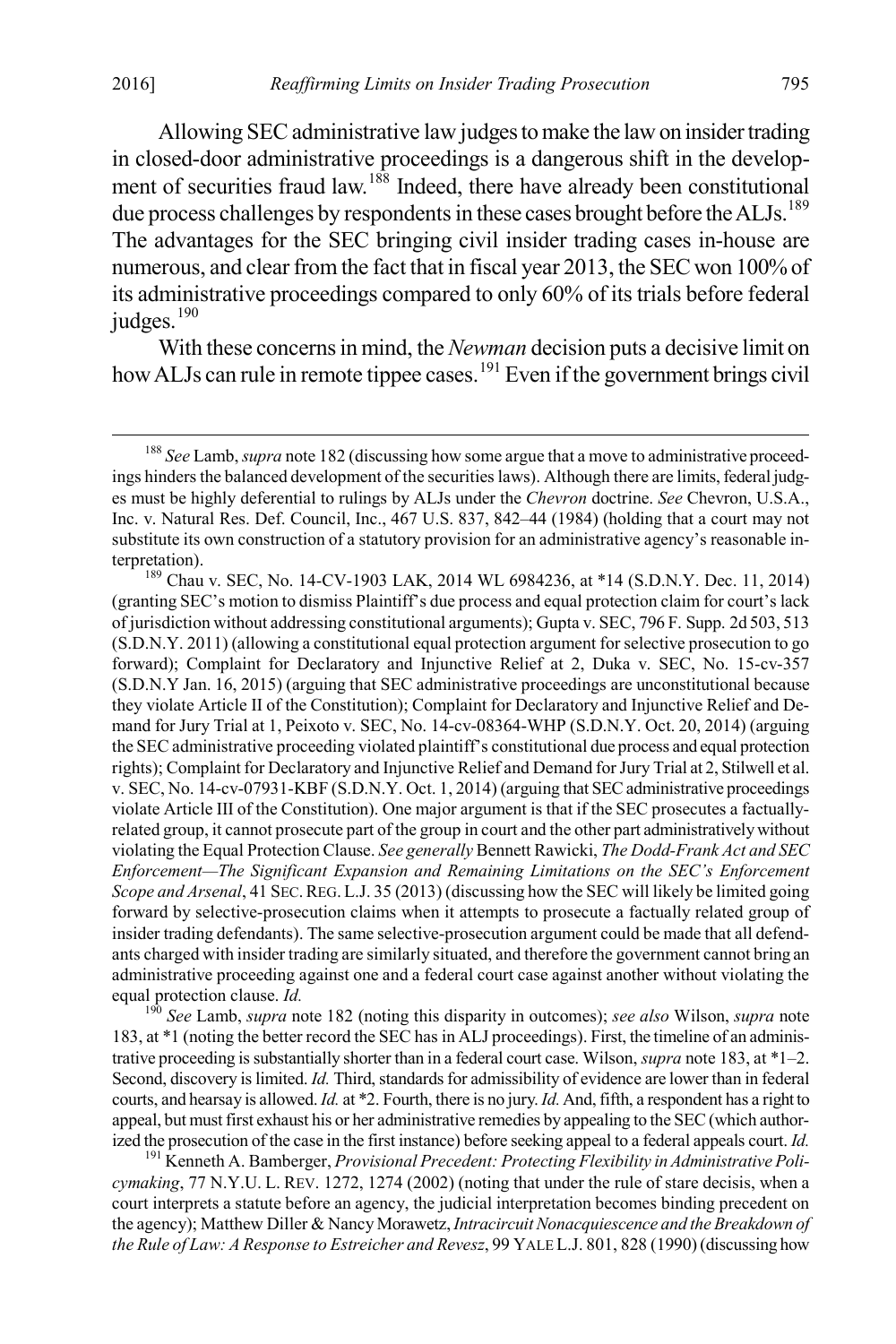cases in-house, prosecutors must still prove that a remote tippee knew that the tipper received a personal benefit to be liable.<sup>[192](#page-32-0)</sup> The irony is that the SEC's role is to enforce regulations that make financial markets more transparent and fair, yet by bringing civil cases in-house based on the advantages and likelihood of success, the agency is engaging in arbitrary and opaque behavior that under-mines the legitimacy of the agency and enforcement process.<sup>[193](#page-32-1)</sup>

#### 2. Shifting Its Aim: Why the SEC Should Target Insider-Tippers

By setting a definitive threshold for remote tippee liability, the *Newman*  decision may ultimately persuade the SEC to pursue a different litigation strat-egy aimed at the crux of the information problem: insider-tippers.<sup>[194](#page-32-2)</sup> This is hardly a novel idea, yet the SEC has a history of pursuing downstream tippees who trade on confidential information while failing to prosecute tipper-insiders whose breach of duty commences the tipping chain.<sup>[195](#page-32-3)</sup> The crux of the problem is the fraudulent disclosure of the information in the first instance, in breach of a duty owed to shareholders or source of information.<sup>[196](#page-32-4)</sup>

 the system of judicial review depends upon oversight by federal courts, and how federal courts create binding precedent on ALJs). <sup>192</sup> *See Newman I*, 773 F.3d at 450 (summarizing all of the elements the government is required to

<span id="page-32-1"></span>opaque prosecution tactics are directly in conflict with the goals of fairness and transparency conferred on the agency by Congress); Eric Hammesfahr, *Ceresney Defends Use of SEC Judges*, CQ ROLL CALL: WASH. SEC. ENFORCEMENT & LIT. BRIEFING (Nov. 25, 2014), 2014 WL 6675018 (noting "efficiency" as the SEC's rationale for choosing to file in an administrative forum). Efficiency, however, should never trump constitutional due process. *See* Wilson, *supra* note 183, at \*3–4 (noting that increased efficiency is a point of contention); Hammesfahr, *supra* (same).<br><sup>194</sup> *See Newman I*, 773 F.3d at 450 (holding that for remote tippees to be liable they must know of

<span id="page-32-2"></span>a personal benefit of some consequence that is conferred on the insider-tipper for the disclosure of inside information); Coles, *supra* note 46, at 226–27 (highlighting how insiders are in the best position to control disclosure and prevent manipulation of corporate actions). In fact, Japan's prohibition on insider trading is limited to those who receive nonpublic information directly from a party related to a corporation and does not extend liability to remote tippees. Franklin A. Gevurtz, *The Globalization of Insider Trading Prohibitions*, 15 TRANSNAT'L LAW. 63, 83 (2002) (comparing Japan's insider trading law with that of the United States, European Union, and Australia). <sup>195</sup> *See* Coles, *supra* note 46, at 226 (discussing the view that there should be liability for tipping,

<span id="page-32-3"></span>but not for receiving, nonpublic information); Fisch, *supra* note 176, at 247–48 (proposing regulation of insider trading by holding insider-tippers responsible for the economic consequences of tippee trading). In *Newman*, the government only civilly charged one of the insider-tippers while completely failing to bring claims against the other. 773 F.3d at 443–44. The *Newman* Court made its displeasure of this prosecutorial tactic known when it called the SEC out in its opinion for such discretionary decisions. *Id.* 196 *See O'Hagan*, 521 U.S. at 665 (holding that liability is based on breach of duty to a source of

<span id="page-32-4"></span>information); *Dirks*, 463 U.S. at 660 (holding that liability is based on a breach of a fiduciary or similar duty); *Chiarella*, 445 U.S. at 228 (same); *see also* Fisch, *supra* note 176, at 249 (arguing that the tipper should bear the penalty for insider trading because he or she is responsible for protecting the

<span id="page-32-0"></span>prove in an insider trading conviction against a tippee); Bamberger, *supra* note 191, at 1274 (discussing how an agency's ability to construe an ambiguous statutory provision is foreclosed when a court resolves the ambiguity first). <sup>193</sup> *See* Wilson, *supra* note 183, at \*4 (noting this irony and arguing that the SEC's arbitrary and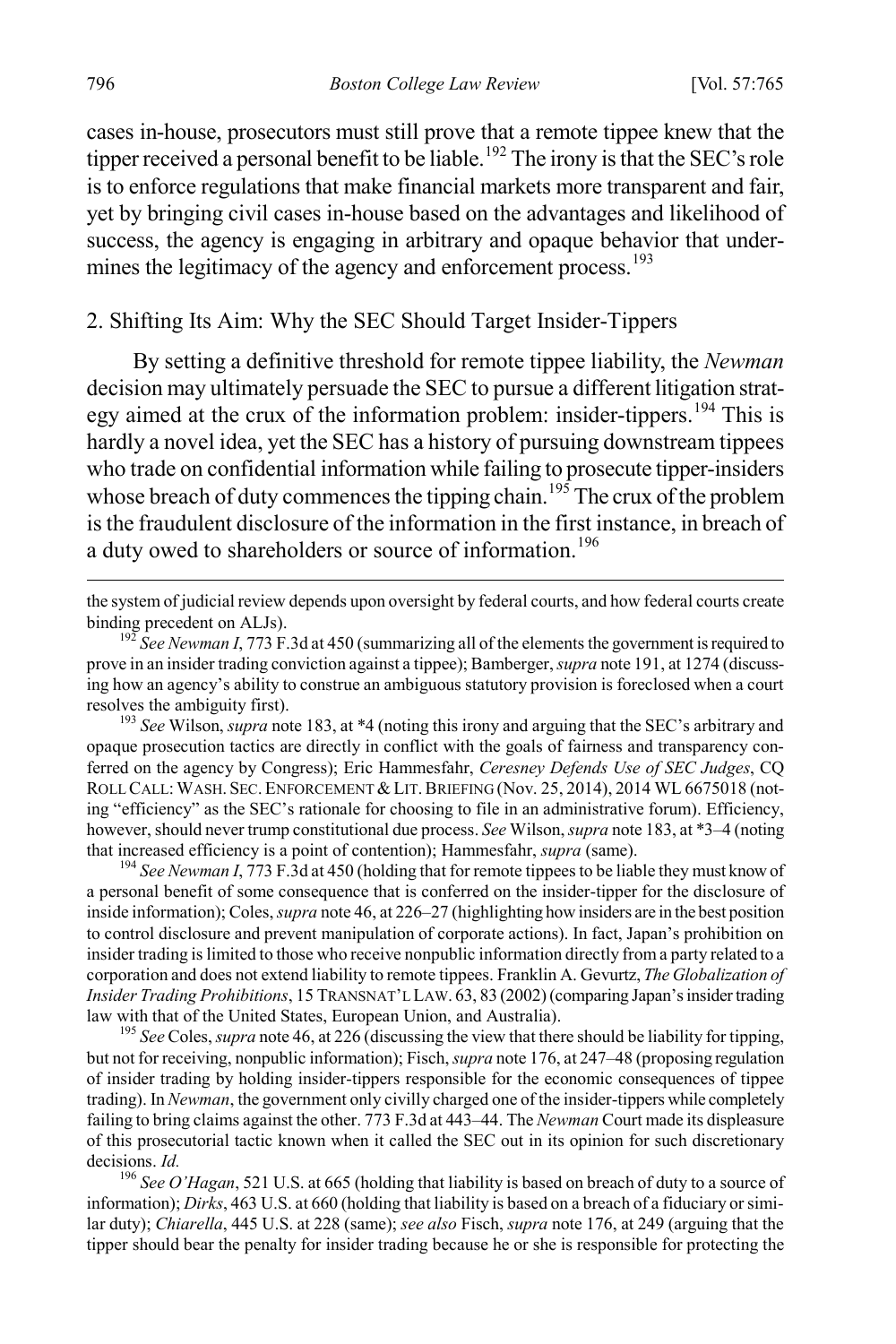So why has the SEC tried so hard to expand insider trading liability to pursue remote tippees when in some cases it fails to prosecute the insider-tippers at all?<sup>[197](#page-33-0)</sup> The answer is twofold: leverage and fear.<sup>[198](#page-33-1)</sup> The government leverages insider-tippers to provide evidence to convict tippees further down the line.[199](#page-33-2) Additionally, the government has leveraged the expansive, vague state of insider trading law to settle cases with individual defendants and corporations who would rather not challenge the resources of the federal govern-ment and the stigma that comes along with insider trading charges.<sup>[200](#page-33-3)</sup> The government can merely threaten administrative proceedings and extract a settle-ment from respondents.<sup>[201](#page-33-4)</sup> Such tactics led to the SEC recording \$4.16 billion in disgorgements and penalties in fiscal year  $2014.<sup>202</sup>$  Prosecuting remote tip-

<span id="page-33-0"></span>the insider tippers altogether, while only bringing civil charges against the other insider tipper). <sup>198</sup> *See Dirks*, at 664 n.24 (highlighting the hazardous position when someone has to rely on the

<span id="page-33-1"></span>SEC's enforcement tactics and litigation strategy in a murky area of law); J. Kelly Strader, *White Collar Crime and Punishment: Reflections on Michael, Martha, and Milberg Weiss*, 15 GEO.MASON L. REV. 45, 79 (2007) (discussing prosecutorial leverage in the context of the Martha Stewart case). Essentially, the government can prosecute a case under a novel theory of liability that has a harsh sentencing range under the U.S. Sentencing Guidelines to force a plea bargain. *See* Strader, *supra*, at 65 (asking whether the government should be able to "cherry pick" its theory to force a plea). <sup>199</sup> Ellen C. Brotman & Erin C. Dougherty, *Blue Collar Tactics in White Collar Cases*, THE

<span id="page-33-2"></span>CHAMPION, Sept. 2011, at 16, 20, http://www.mmwr.com/Uploads/FileManager/blue\_collar\_ brotman.pdf [https://perma.cc/DB8E-6BZM] (discussing the various prosecutorial tactics employed by the SEC in insider trading cases such as confidential informants, whistleblowers, and cooperating witnesses). The SEC can submit witness immunity requests to the Department of Justice, and will even provide monetary rewards to cooperating individuals and companies in securities fraud investigations. *Id.* (quoting U.S. District Court Judge Lewis Kaplan of the Southern District of New York addressing a cooperating witness: "Our criminal justice system works in part because of bargaining with people like yourself. It isn't pretty. . . . You happen to have the goods and get the goods on them. And so, frankly, in the words of the street, you get to walk."). <sup>200</sup> *See* Michael J. Metzger, Note, *Treble Damages, Deterrence, and Their Relation to Substantive* 

<span id="page-33-3"></span>*Law: Ramifications of the Insider Trading Sanctions Act of 1984*, 20 VAL. U.L.REV. 575, 612 (1986) (discussing how the government can extort a settlement from a defendant due to the uncertainty in insider trading law coupled with severe monetary penalties and the stigma of a conviction). *But see* Patrick Craine & Lashon Kell, *Prosecuting Insider Trading: Recent Developments and Novel Approaches*, 59 THE ADVOC., Summer 2012, at 45, 46, http://www.urbanlawoffices.com/Articles/Urban Article.pdf [https://perma.cc/578A-J4JB] (noting that the SEC's use of increasingly novel theories of

<span id="page-33-5"></span><span id="page-33-4"></span>insider trading has led more defendants to elect to litigate their cases rather than settle).<br><sup>201</sup> See Mahoney, *supra* note 187 (noting that the vast majority of insider trading cases settle).<br><sup>202</sup> A \$4.16 Billion Haul GUIDE, no. 5, Nov. 2014, at 7, 7. The SEC's fiscal year ended in September 2014, two months before the *Newman* decision. *See* SEC Press Release, *supra* note 182.

interests of the issuer or source of information). Indeed, as Commissioner Smith of the SEC stated in *Investors Management Co.*, one of the earliest insider trading cases: "It is important in [insider trading] case[s] to focus on policing insiders and what they do . . . rather than on policing information *per se* and its possession . . . ." *Dirks*, 463 U.S. at 662–63 (quoting *In re* Investors Mgmt. Co., Inc., 44 S.E.C. 633, 651 (1971)). Additionally, it is important to note that Congress enacted the Insider Trading Sanctions Act of 1984, which imposes civil penalties on nontrading tippers, because tippers are "most directly culpable in a violation"; thus, "[a]bsent the tipper's misconduct, the tippee's trading would not occur." H.R. REP. No. 98-355, at 9 (1984).<br><sup>197</sup> *See Newman I*, 773 F.3d at 443–44 (noting that the government failed to prosecute the one of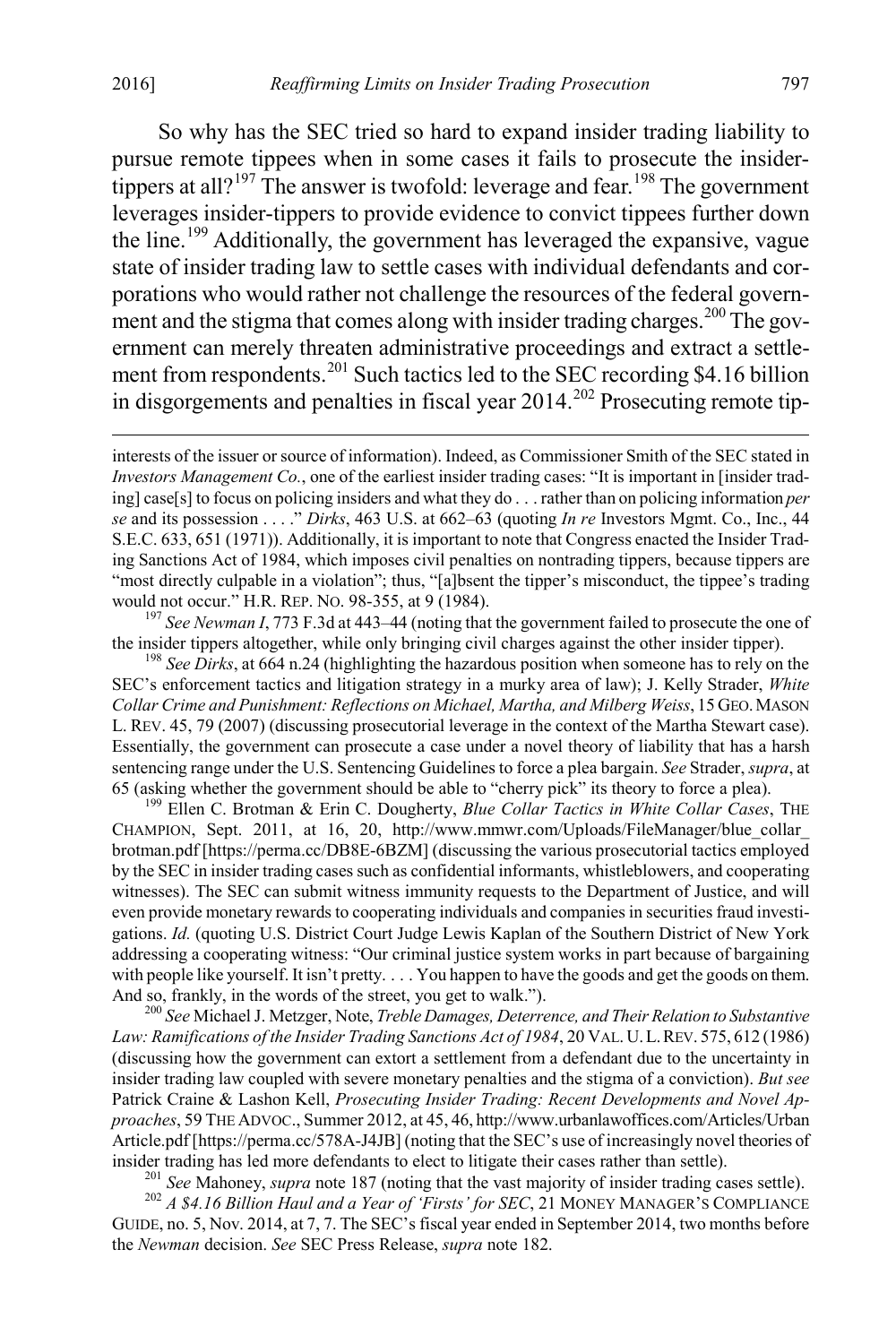pees against whom the government has the weakest case for the sake of general deterrence can hardly be approved as an appropriate rationale for destroying people's lives and livelihoods.[203](#page-34-0) As the Court in *Dirks* aptly warned, without guiding principles market participants are subject to the mercy of the govern-ment's litigation strategy.<sup>[204](#page-34-1)</sup>

*Newman* should force the SEC to focus on those individuals who disclose confidential information in breach of a duty, which hurts shareholders or a source of the information, rather than those individuals who are three or four degrees removed down the tipping chain.<sup>[205](#page-34-2)</sup> The U.S. Supreme Court has made clear that any liability on the part of the tippee is derived from the breach of duty to either the shareholders of a corporation or source of information.<sup>[206](#page-34-3)</sup>By focusing its prosecution strategy on insider-tippers, the government will deter insiders at the outset from disclosing confidential information in breach of their fiduciary duty.[207](#page-34-4)

<span id="page-34-1"></span>violation of Mr. Ganek's Fourth and Fifth Amendment rights).<br><sup>204</sup> *See Dirks*, 463 U.S. at 664 n.24 (noting the hazards of market participants having to rely on the SEC's litigation strategy).

<span id="page-34-2"></span><sup>205</sup> *See Newman I*, 773 F.3d at 448 (criticizing the SEC's practice of prosecuting remote tippees under novel theories of insider trading).

<span id="page-34-3"></span><sup>206</sup> See O'Hagan, 521 U.S. at 665 (holding that liability is based on breach of duty to a source of information); *Dirks*, 463 U.S. at 660 (holding that liability is based on a breach of a fiduciary or similar duty); *Chiarella*, 445 U.S. at 228 (same). <sup>207</sup> *See Berner*, 472 U.S. at 316 (noting that even if, as the government advances, the purpose of

<span id="page-34-0"></span> <sup>203</sup> *See* Goldstein & Protess, *supra* note 137 (questioning whether U.S. Attorney Bharara's eightyplus insider trading convictions will stand post-*Newman*). In November 2010, the FBI raided Level Global and Diamondback Capital Management. Julia LaRoche, *Ex-Level Global Employee: We'll Never Get Our Reputations Back*, BUS. INSIDER (Dec. 10, 2014, 1:46 PM), http://www.business insider.com/level-global-reputations-destroyed-2014-12 [https://perma.cc/7Y4H-NBXC]. David Ganek, Co-Founder of Level Global, was never charged with any wrongdoing, yet the FBI raids led to the complete shut down of Level Global because investors demanded their money back. *Id.* Mr. Ganek released a statement after the *Newman* decisions stating: "For the dozens of my high-integrity colleagues at Level Global who lost their jobs and their reputations because the F.B.I. improperly raided our firm in this now-discredited fishing expedition, today's legal vindication is a reminder how prosecutorial recklessness has a real impact on real people." *Id.* Diamondback Capital also was forced to shut down operations in 2012 due to investor redemptions as a result of the FBI probes. *Id.* Mr. Ganek has sued the government for violating his constitutional rights in conjunction with the FBI raids. Complaint at 36–41, Ganek v. Leibowitz, No. 15-cv-1446, (S.D.N.Y Feb. 26, 2015), *available at*  https://securitiesdiary.files.wordpress.com/2014/11/complaint-filed-against-sdny-prosecutors-ganekv-leibowitz-et-al.pdf [https://perma.cc/5MBD-ARTB] (bringing claims against the government for

<span id="page-34-4"></span>the law is to restrict the use of all material inside information until it is disclosed to the investment public, the most effective means of carrying out that policy is to "nip in the bud" the source of the information, the tipper, by discouraging him or her from unlawfully disclosing inside information (quoting Nathanson v. Weis, Voisin, Cannon, Inc., 325 F. Supp. 50, 57–58 (S.D.N.Y. 1971))); Fisch, *supra* note 176, at 249–50 (arguing that imposing substantial liability on tippers should adequately nip in the bud the practice of unlawfully tipping).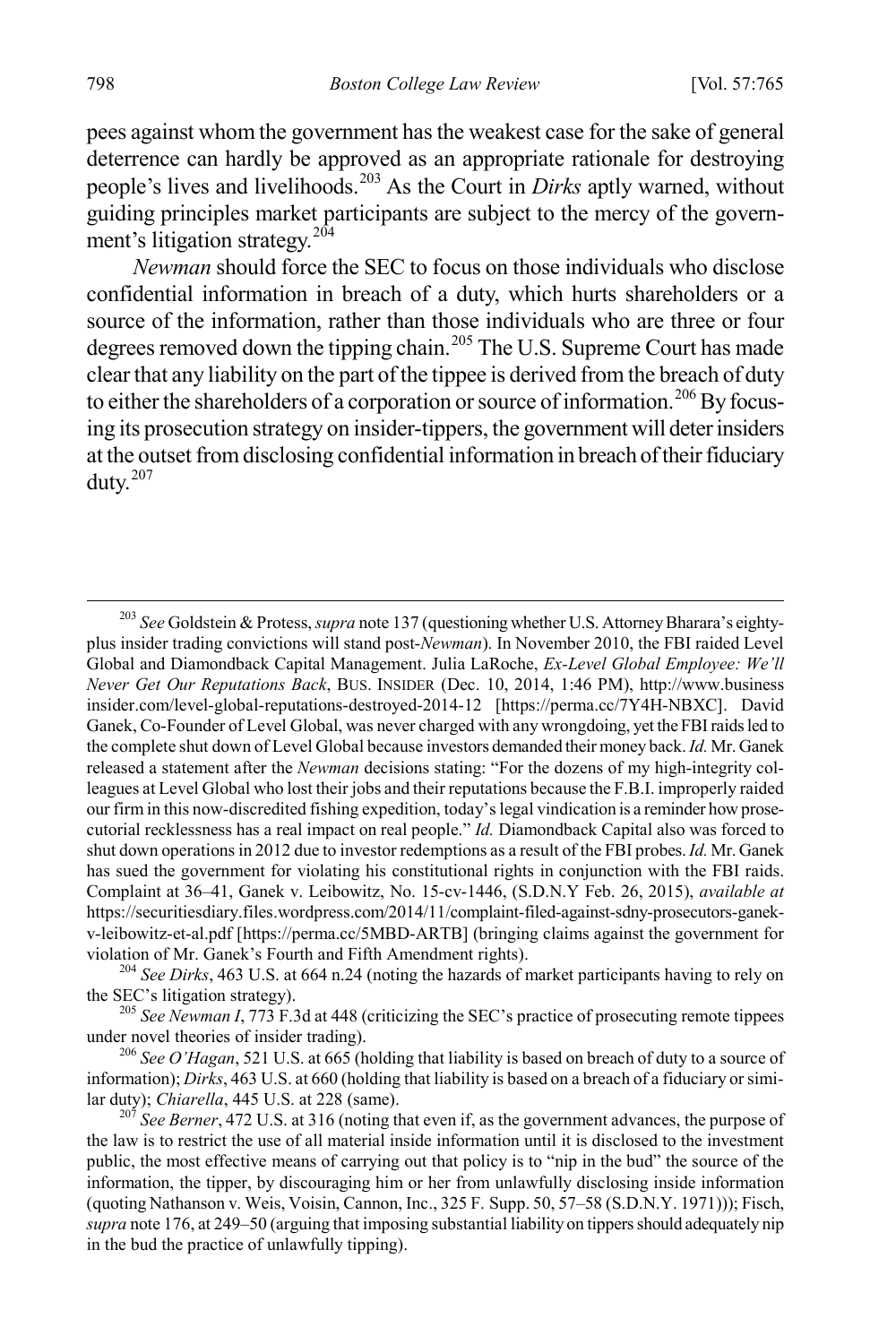Even with the tougher *Newman* standard, the SEC has still been able to successfully prosecute insider trading cases against remote tippees.<sup>[208](#page-35-0)</sup> In fiscal year 2015, the SEC recorded \$4.2 billion in disgorgements and penalties, indicating that *Newman* has not had the extreme results that the government warned about. [209](#page-35-1) Although the Ninth Circuit's decision in *Salman* is cited for the proposition that the *Newman* standard wastoo restrictive, it is actually a good example of how the *Newman* decision still allows the government to successfully pursue criminal cases against less remote tippees.[210](#page-35-2) Even if the U.S. Supreme Court in *Salman* disagrees with the Ninth Circuit's expansive view of what constitutes a personal benefit, the Court will likely hold that the government still provided sufficient evidence to sustain the conviction against the remote tippee.<sup> $211$ </sup> This is because the remote tippee was only two degrees removed from the insider-tipper and knew both the insider-tipper and the first-degree tippee.<sup>[212](#page-35-4)</sup> Additionally, the government presented sufficient evidence that the insider-tipper disclosed the information for the purpose of benefitting the tippee, not merely that the tipper and tippee were in a close familial relationship, and that the remote tippee knew this.[213](#page-35-5) As such, the *Newman* framework allows the government to prosecute those who are most culpable: insider-tippers and less remote tippees who know of the personal benefit received by the insider-tippers for disclosure of material, nonpublic information.[214](#page-35-6)

<span id="page-35-0"></span> <sup>208</sup> *See Salman*, 792 F.3d at 1094 (affirming the district court's conviction of a second-degree tippee); Mary Jo White, Keynote Speech at the 43rd Annual Securities Regulation Institute, A Conversation with Chair Mary Jo White (Jan. 26, 2016), https://www.sec.gov/news/speech/securitiesregulation-institute-keynote-white.html [https://perma.cc/N7AH-GC64] (stating that *Newman* has had less of an impact than commentators have suggested). <sup>209</sup> *See* Petition of the United States of America for Rehearing and Rehearing En Banc, *supra* note

<span id="page-35-1"></span><sup>23,</sup> at 2–3 (arguing that *Newman* would "dramatically limit" and "threaten" the government's ability to enforce insider trading); SEC Press Release, *supra* note 182 (providing SEC enforcement statistics for fiscal years 2014 and 2015). <sup>210</sup> *See Salman*, 792 F.3d at 1094 (noting that the jury had more than enough facts to infer that the

<span id="page-35-2"></span>insider disclosed information for a personal benefit); BROMBERG & LOWEFELS, *supra* note 144, § 6:315.90 (arguing that the government could have won its case in *Newman* if it just presented evidence that the intermediate tippers had passed along information about the tipper's personal benefit to the defendants). <sup>211</sup> See *Salman*, 792 F.3d at 1094 (affirming conviction of second-degree tippee); *Newman I*, 773

<span id="page-35-3"></span>F.3d at 448 (holding that a personal benefit must be of some consequence, which would include a *quid pro quo* type of relationship or an intention to benefit the tippee). Less remote tippees are in a better position to know of a personal benefit conferred on the insider-tipper for the "gift" of confidential information. *See Salman*, 792 F.3d at 1094 (affirming conviction of second-degree tippee). <sup>212</sup> *See Salman*, 792 F.3d at 1089 (emphasizing the close relationship between tippee and insider

<span id="page-35-5"></span><span id="page-35-4"></span>tipper).<br><sup>213</sup> *See id*. at 1094 (noting that the government presented direct evidence that the insider-tipper received a benefit and the remote-tippee defendant knew of that benefit).

<span id="page-35-6"></span><sup>&</sup>lt;sup>214</sup> *See Newman I*, 773 F.3d at 450 (limiting remote tippee liability to those who actually know of a personal benefit of some consequence received by an insider-tipper for disclosing material nonpublic information).